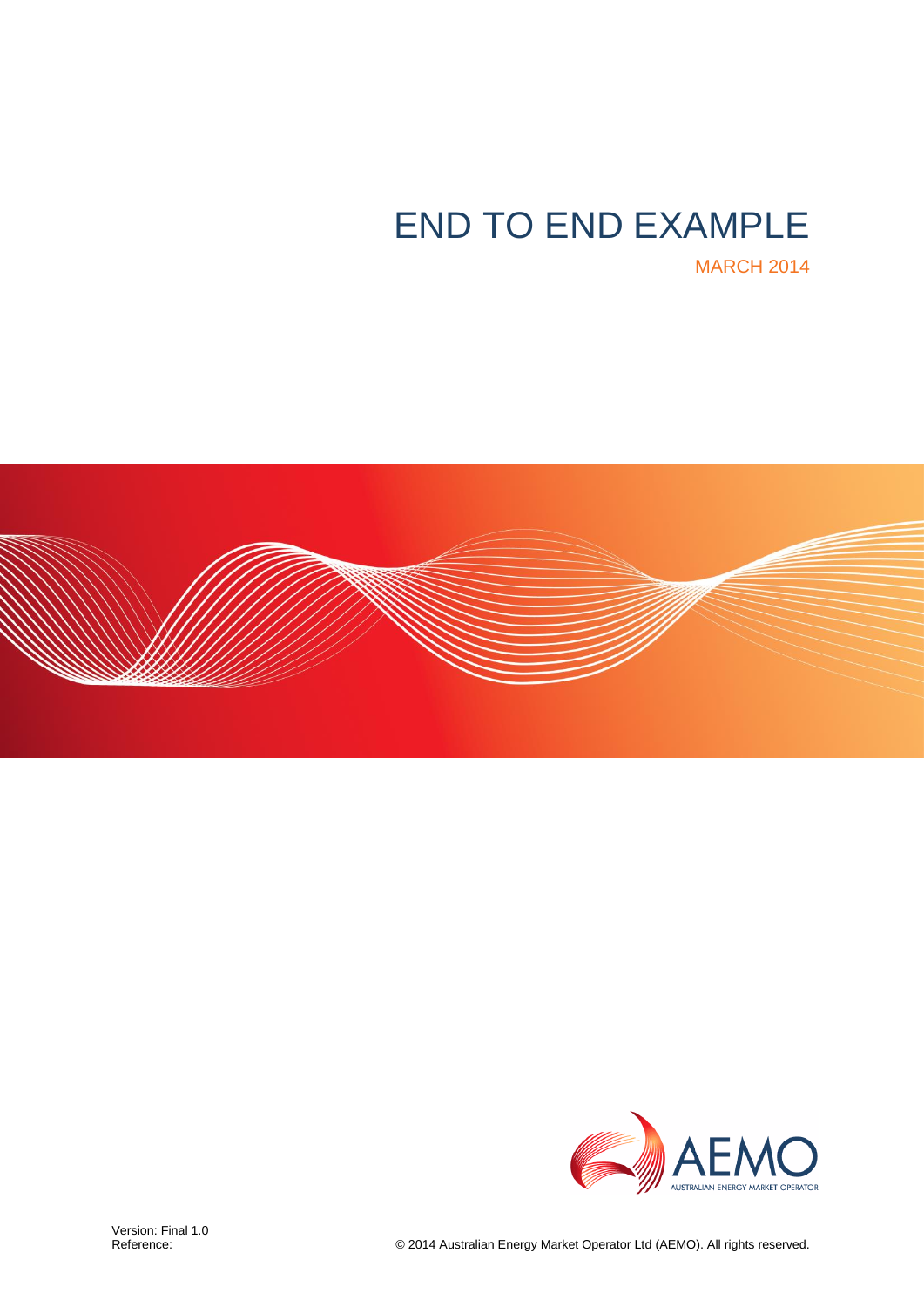#### **Important Notice**

AEMO has prepared this End to End Example (Guide) to provide guidance on the use of the Gas Supply Hub for the purposes of the gas trading exchange established by AEMO under the National Gas Law, National Gas Rules and Gas Supply Hub Exchange Agreement, as at the date of publication.

#### **No Reliance or warranty**

This Guide does not constitute legal or business advice, and should not be relied on as a substitute for obtaining detailed advice about the Gas Supply Hub Exchange Agreement or any applicable laws, procedures or policies. While AEMO has made every effort to ensure the quality of the information in this Guide, neither AEMO, nor any of its employees, agents and consultants make any representation or warranty as to the accuracy, reliability, completeness, currency or suitability for particular purposes of that information.

#### **Limitation of liability**

To the maximum extent permitted by law, AEMO and its advisers, consultants and other contributors to this Guide (or their respective associated companies, businesses, partners, directors, officers or employees) are not liable (whether by reason of negligence or otherwise) for any errors, omissions, defects or misrepresentations in this document, or for any loss or damage suffered by persons who use or rely on the information in it.

#### **Copyright**

Copyright Australian Energy Market Operator Limited. The material in this publication may be used in accordance with the vright permissions on AEMO's website.

#### **Trademark Notices**

Trayport® and the names of Trayport's products are Trademarks and Service Marks of Trayport Limited, and where relevant have been registered as such.

Microsoft, Windows and SQL Server are either registered trademarks or trademarks of Microsoft Corporation in the United States and/or other countries.

Oracle and Java are registered trademarks of Oracle and/or its affiliates.

#### **Distribution**

Available to the public.

#### **Prepared by**

AEMO Last update: Monday, 17 March 2014 12:17 PM

**Notes**

#### **Documents made obsolete**

The release of this document changes only the version of End to End Example.

#### **Further Information**

For further information, please visit AEMO's websit[e www.aemo.com.au](http://www.aemo.com.au/) or contact:

AEMO Information and Support Hub

Phone: 1300 AEMO 00 (1300 236 600) and follow the prompts. Email[: supporthub@aemo.com.au](mailto:supporthub@aemo.com.au)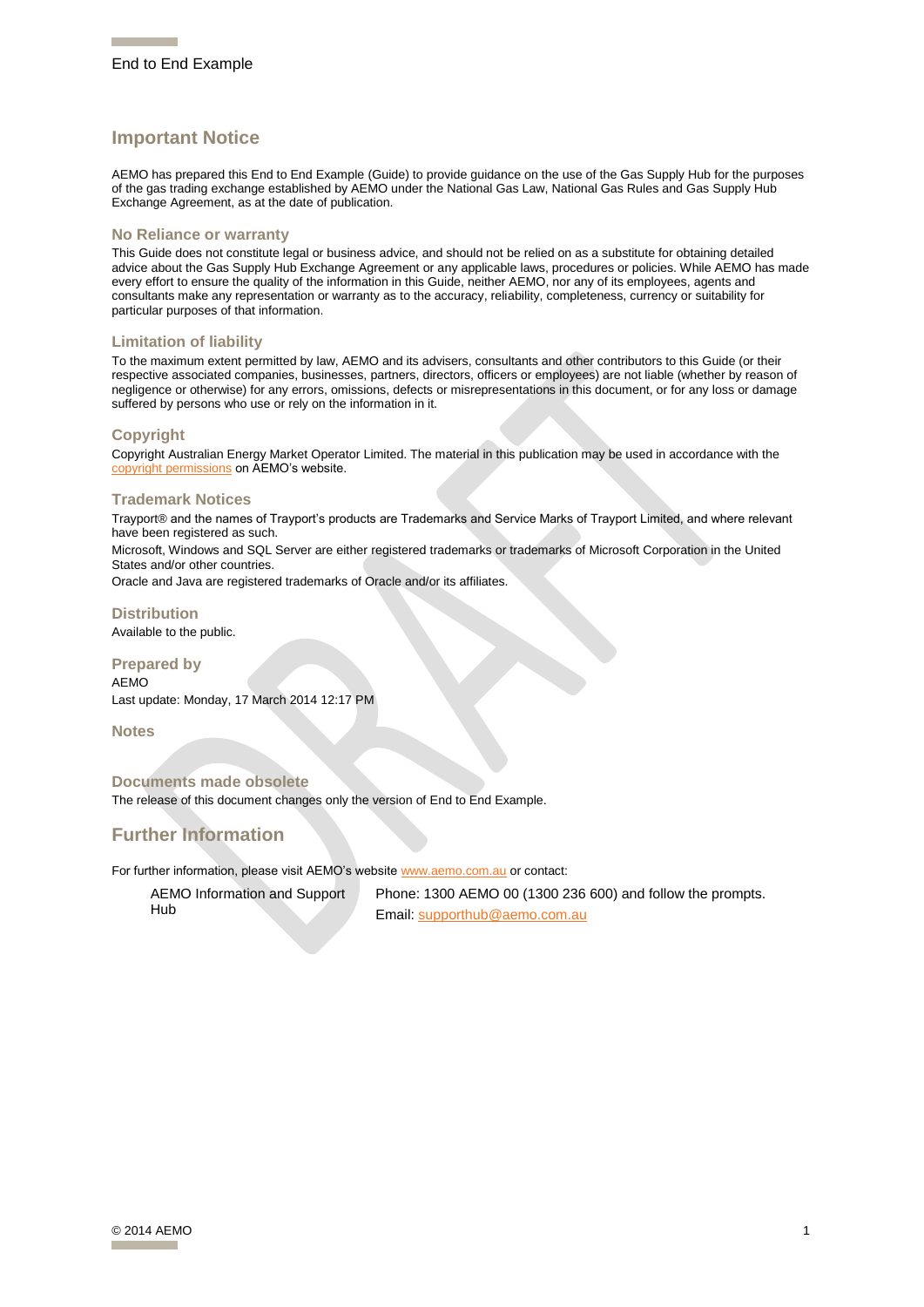## **Contents**

**Contract Contract** 

| 1.1 |       |  |
|-----|-------|--|
| 1.2 |       |  |
| 1.3 |       |  |
| 1.4 |       |  |
|     | 1.4.1 |  |
|     | 1.4.2 |  |
|     | 1.4.3 |  |
|     | 1.4.4 |  |
|     | 1.4.5 |  |
|     | 1.4.6 |  |
|     |       |  |
| 2.1 |       |  |
| 2.2 |       |  |
| 2.3 |       |  |
|     | 2.3.1 |  |
|     | 2.3.2 |  |
| 2.4 |       |  |
| 2.5 |       |  |
|     |       |  |
| 3.1 |       |  |
|     |       |  |
|     | 3.1.2 |  |
| 3.2 |       |  |
|     | 3.2.1 |  |
|     | 3.2.2 |  |
| 3.3 |       |  |
|     | 3.3.1 |  |
|     | 3.3.2 |  |
|     |       |  |
|     |       |  |
|     | 3.3.3 |  |
|     | 3.3.4 |  |
|     | 3.3.5 |  |
|     |       |  |
| 3.4 |       |  |
|     | 3.4.1 |  |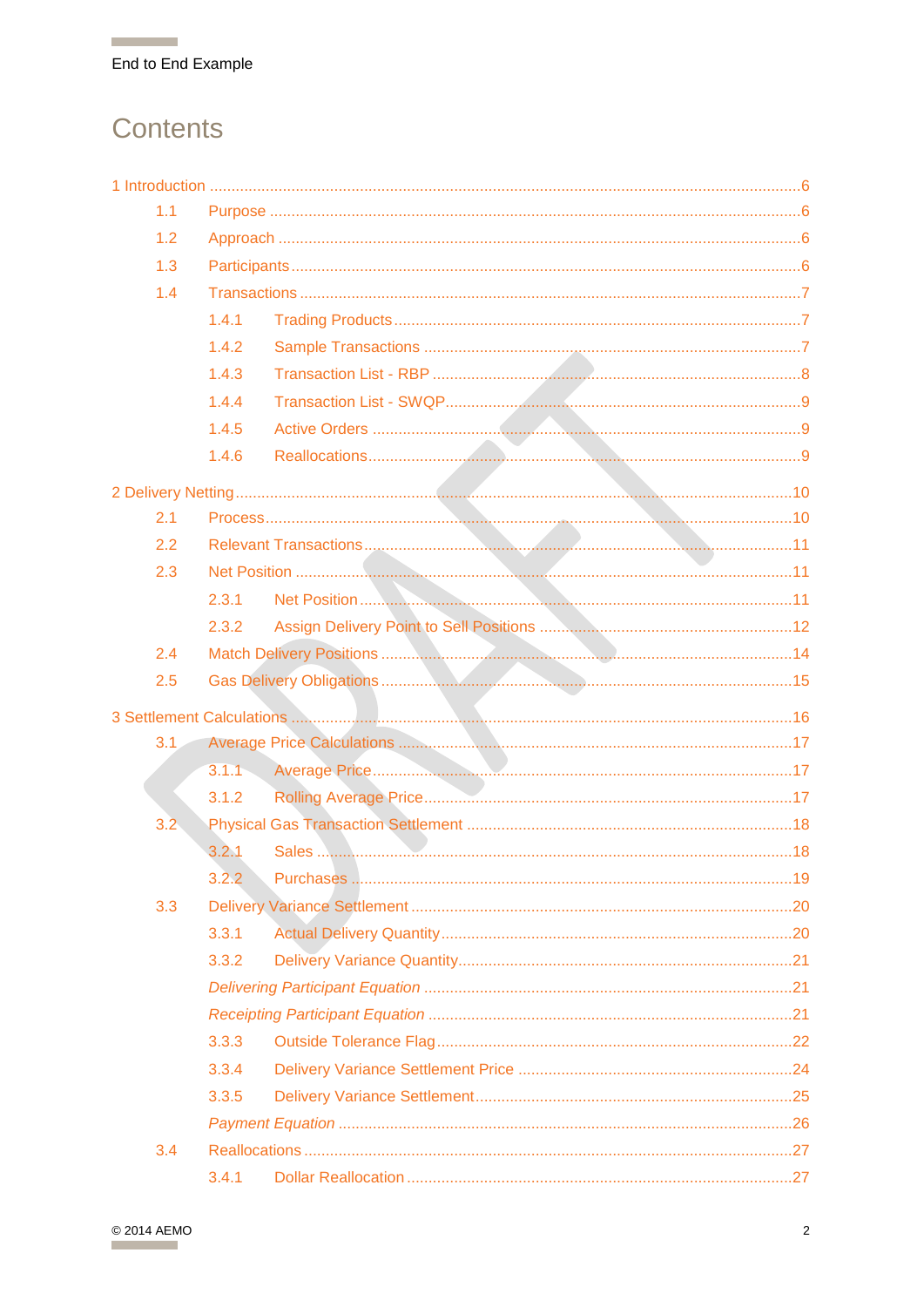**The Common** 

|     | 3.4.2 |  |
|-----|-------|--|
| 3.5 |       |  |
|     | 3.5.1 |  |
|     | 3.5.2 |  |
| 3.6 |       |  |
|     |       |  |
| 4.1 |       |  |
|     | 4.1.1 |  |
|     | 4.1.2 |  |
|     | 4.1.3 |  |
|     | 4.1.4 |  |
| 4.2 |       |  |
|     | 4.2.1 |  |
|     | 4.2.2 |  |
|     | 4.2.3 |  |
| 4.3 |       |  |
|     | 4.3.1 |  |
|     | 4.3.2 |  |
|     | 4.3.3 |  |
| 4.4 |       |  |
|     |       |  |
|     | 1.1.1 |  |
|     | 1.1.2 |  |
|     |       |  |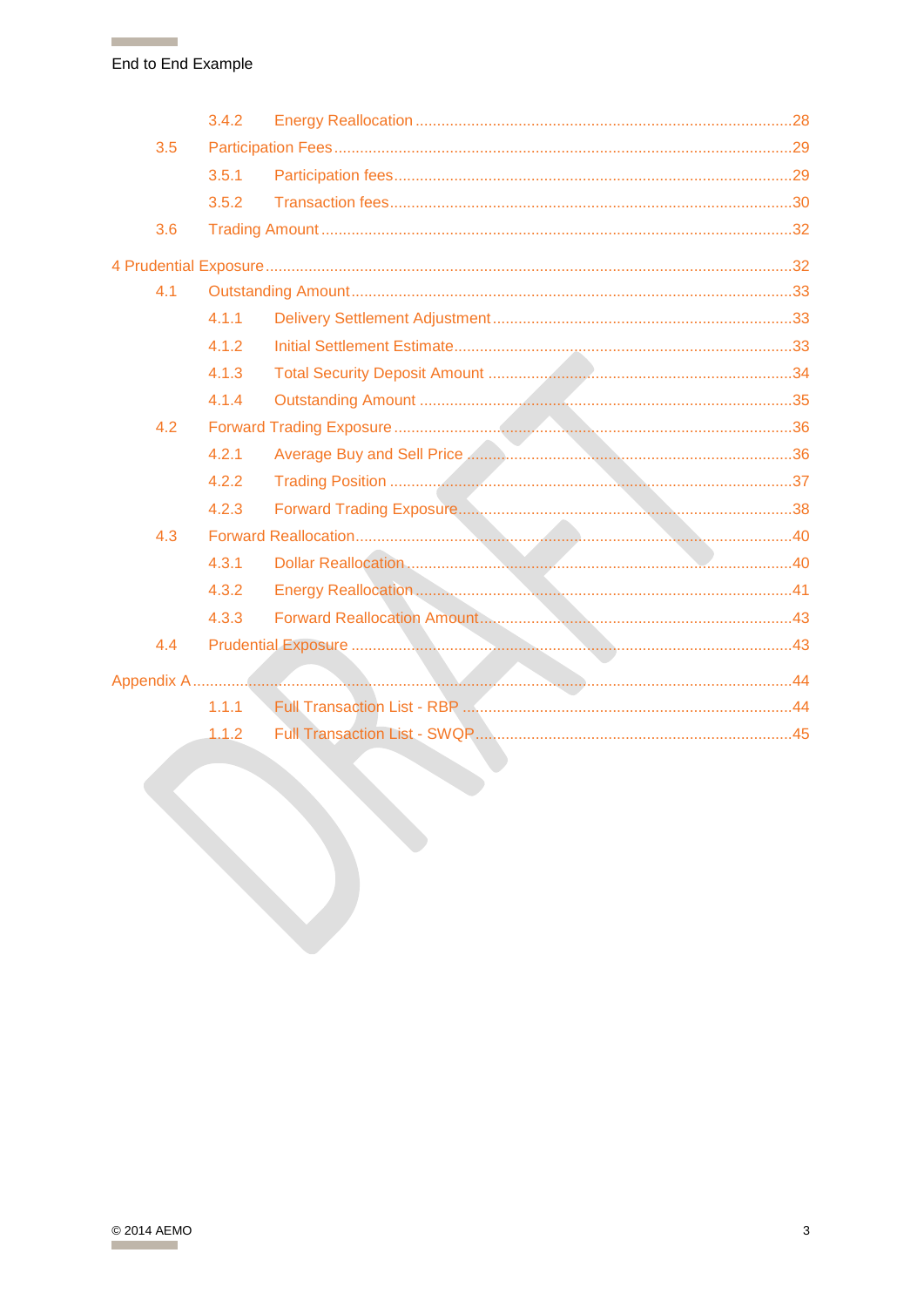## **Figures**

**The Common** 

#### No table of figures entries found.

## **Tables**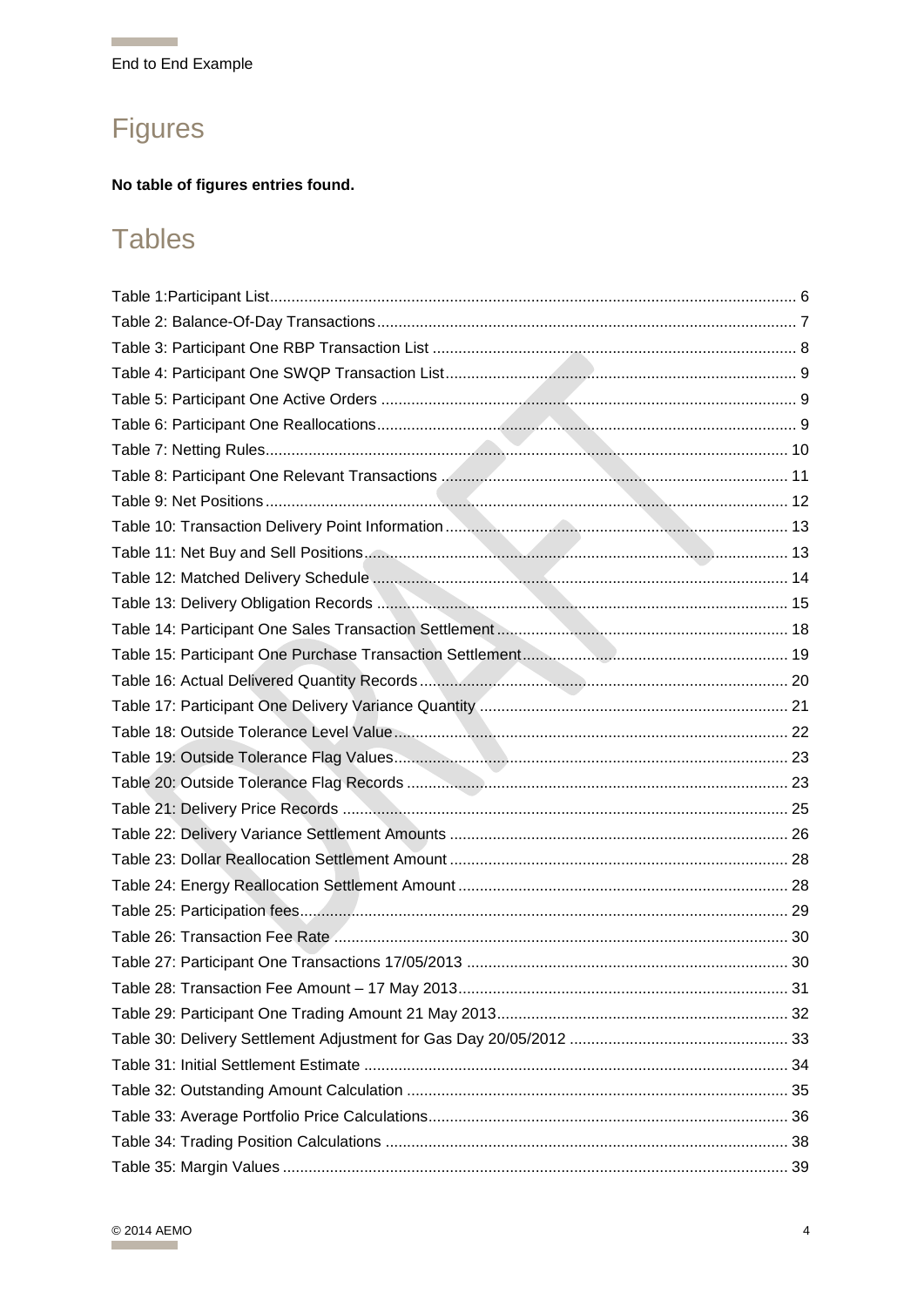## Abbreviations and Symbols

These abbreviations, symbols, and special terms assist the reader's understanding of the terms used in this document. For definitions of these terms, the reader should always refer to the applicable market Rules.

| Abbreviation | Abbreviation explanation            |
|--------------|-------------------------------------|
| <b>AEMC</b>  | Australian Energy Market Commission |
| <b>AEMO</b>  | Australian Energy Market Operator   |
| <b>AER</b>   | Australian Energy Regulator         |
| <b>DWGM</b>  | Declared Wholesale Gas Market       |
| <b>ETS</b>   | Exchange Trading System             |
| <b>NEM</b>   | <b>National Electricity Market</b>  |
| <b>NGL</b>   | National Gas Law                    |
| <b>NGR</b>   | <b>National Gas Rules</b>           |
| QGP          | Queensland Gas Pipeline             |
| <b>RBP</b>   | Roma Brisbane Pipeline              |
| <b>STTM</b>  | <b>Short Term Trading Market</b>    |
| <b>SWQP</b>  | South West Queensland Pipeline      |
|              |                                     |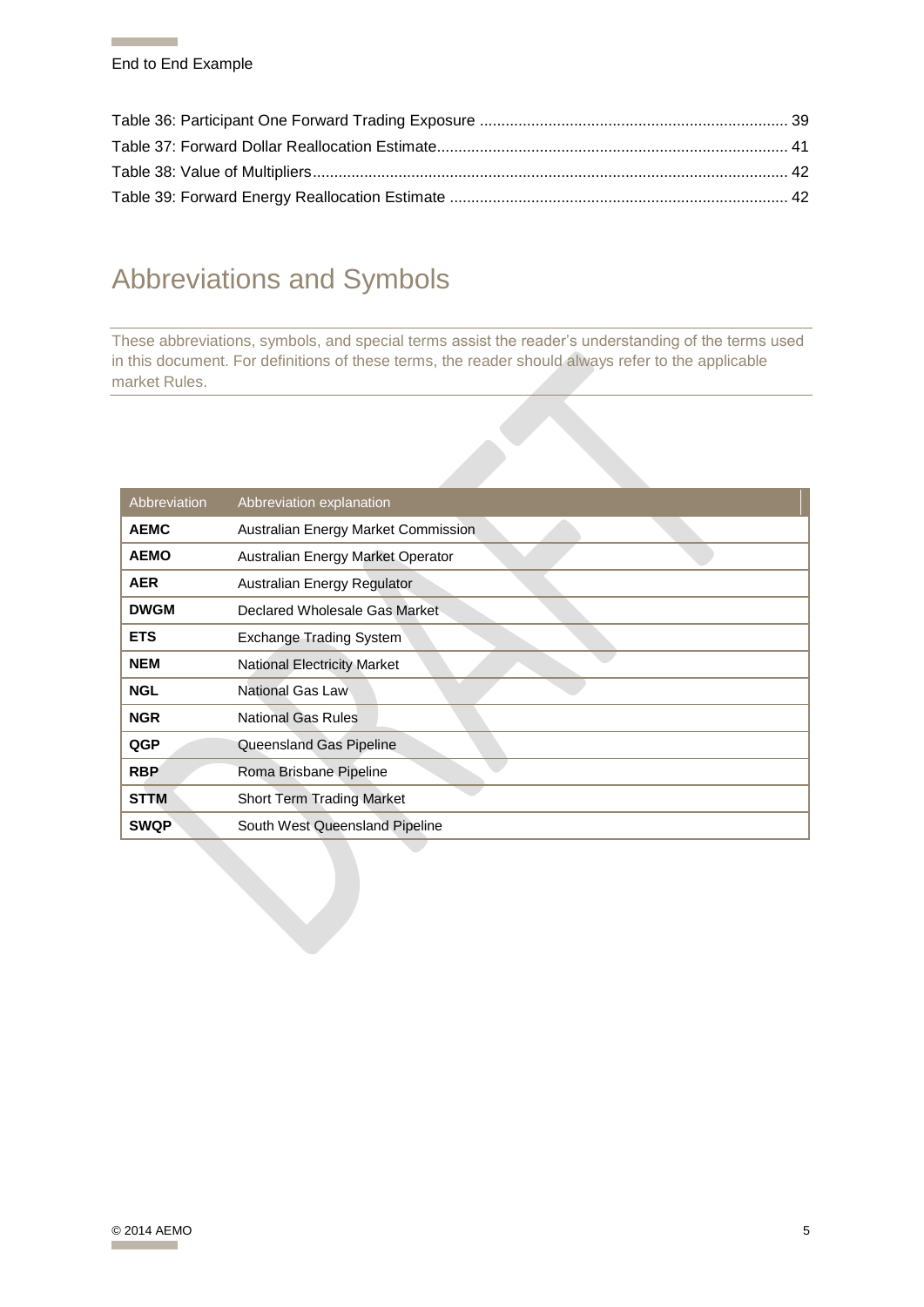## <span id="page-6-0"></span>**1 Introduction**

## <span id="page-6-1"></span>**1.1 Purpose**

The purpose of this document is to guide participants through the processes and calculations that support the operation of the Gas Supply Hub from the submission of orders through to the settlement of transactions.

## <span id="page-6-2"></span>**1.2 Approach**

This guide presents a fictional set of participants and transactions onto which an end-to-end example has been formulated. A broad range of transactions and calculations for all participants underpins the worked example. However, to assist with comprehension of the of the example only data for *Participant One* is presented in this document.

The example presented in the guide includes the following functions:

- Netting of gas delivery obligations
- Settlement of Physical Gas Transactions
- Exposure associated with Physical Gas Transactions

Where practicable the guide presents the inputs to a calculation, the equation and the calculated results.

This guide does not describe the rules and procedures under which the supply hub operates and assumes that the reader is familiar with the terms and concepts on which the supply hub is based.

## <span id="page-6-3"></span>**1.3 Participants**

The end-to-end example considers a small set of fictional gas market participants to illustrate a range of potential transactions.

<span id="page-6-4"></span>*Table 1:Participant List*

| Participant | Description            |
|-------------|------------------------|
| One         | <b>Energy Retailer</b> |
| Two         | <b>Energy Retailer</b> |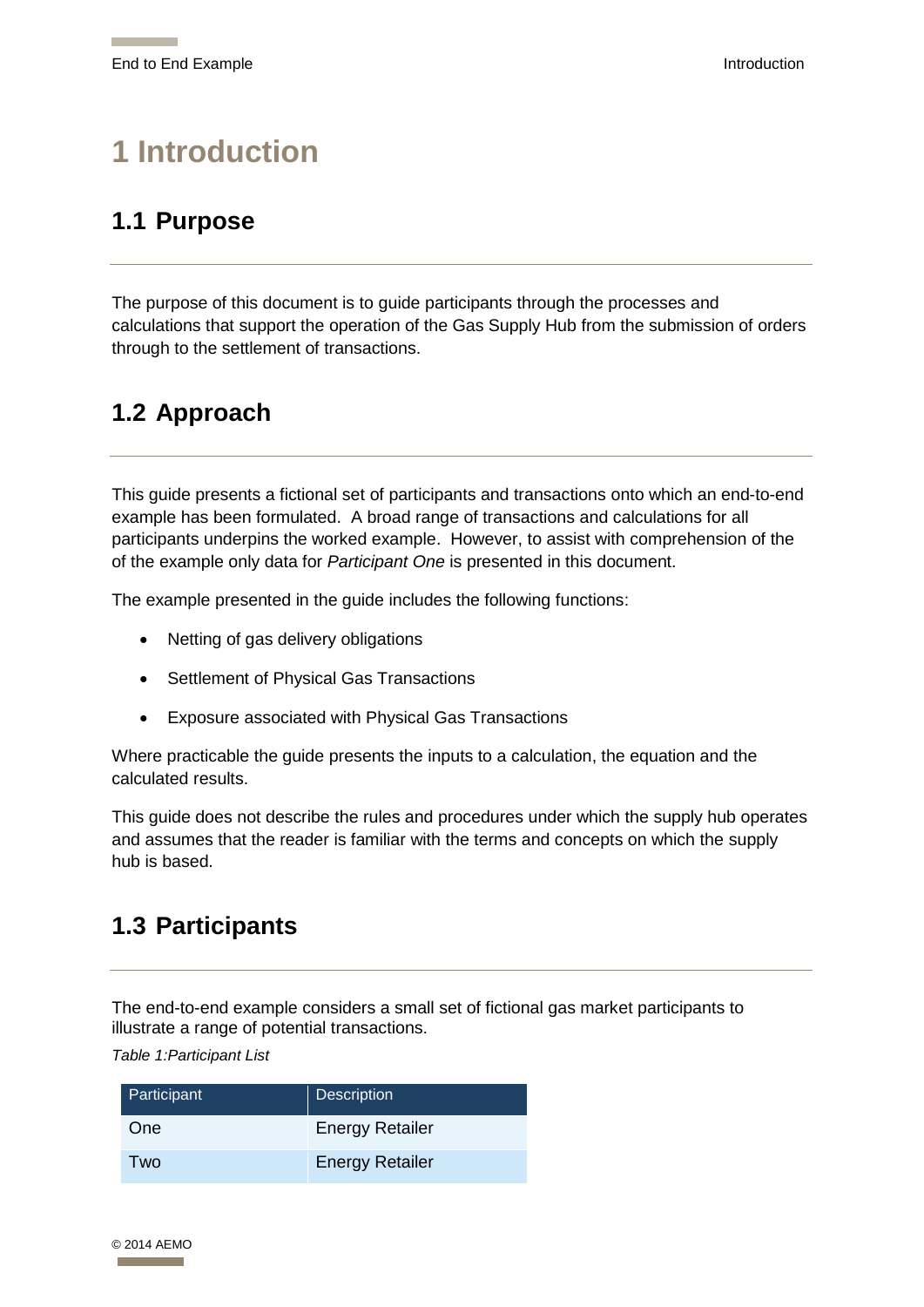| Participant | <b>Description</b>           |
|-------------|------------------------------|
| Three       | End User                     |
| Four        | Producer                     |
| Five        | Producer                     |
| Six         | <b>Gas Powered Generator</b> |

## <span id="page-7-0"></span>**1.4 Transactions**

#### <span id="page-7-1"></span>**1.4.1 Trading Products**

The Trading Products included in this example include:

- *Trading Locations:* RBP and SWQP
- *Delivery Periods:* Balance-of-day, Day-ahead, Daily and Weekly

#### <span id="page-7-2"></span>**1.4.2 Sample Transactions**

The order quantity for a Balance-of-day Trading Product is quoted in GJ per hour. As shown in [Table 2,](#page-7-3) the Transaction Quantity is the product of the Order Quantity and the number of hours in the transaction's delivery period.

Participant One is the buyer of Transaction #20…

| Ref | <b>Order Quantity</b><br>(GJ/hr) | <b>Transaction Time</b> | Hours in<br><b>Transaction</b> | <b>Transaction</b><br>Quantity (GJ/day) |
|-----|----------------------------------|-------------------------|--------------------------------|-----------------------------------------|
| 20  | 100                              | 21/05/2013 10:15        | 20                             | 2,000                                   |
| 21  | 500                              | 21/05/2013 15:45        | 15                             | 7,500                                   |
| 22  | 200                              | 21/05/2013 16:50        | 14                             | 2,800                                   |

<span id="page-7-3"></span>*Table 2: Balance-Of-Day Transactions*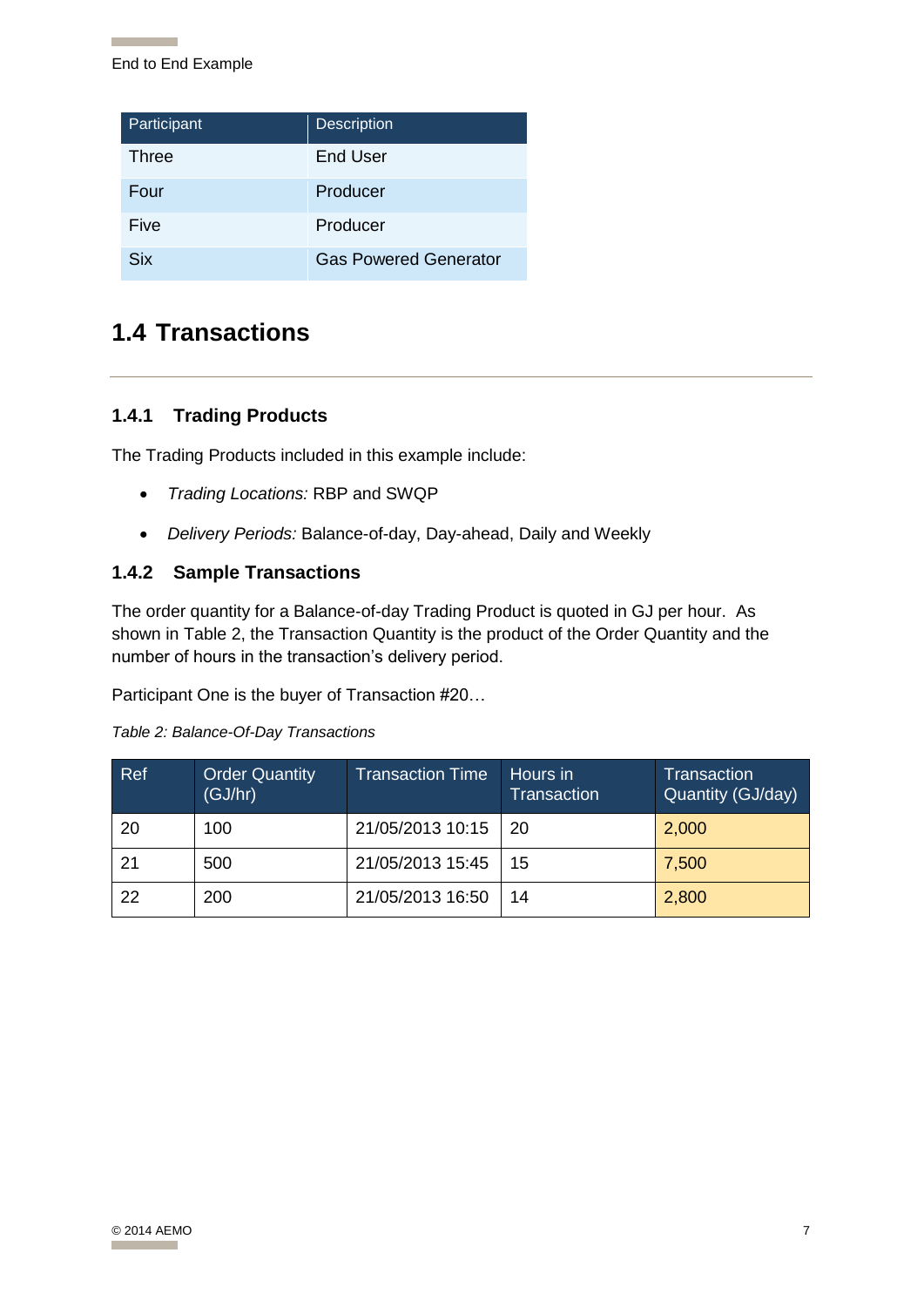**Contract Contract** 

#### **1.4.3 Transaction List – RBP**

NOTE: For the complete transaction list see Appendix A.

#### *Table 3: Participant One RBP Transaction List*

<span id="page-8-1"></span><span id="page-8-0"></span>

| Ref | <b>Buyer</b>    | <b>Seller</b>  | Price | Qty   | <b>Delivery</b><br>Point | From       | To         | Product<br>Group | Product<br><b>Type</b> | <b>Transaction</b><br><b>Type</b> | <b>Transaction Time</b> |
|-----|-----------------|----------------|-------|-------|--------------------------|------------|------------|------------------|------------------------|-----------------------------------|-------------------------|
|     | 1               | 5              | 7.00  | 4,000 | Run 4                    | 21/05/2013 | 27/05/2013 | <b>RBP</b>       | Week                   | Pre-matched                       | 17/05/2013 10:00        |
| 3   | $\overline{2}$  | $\overline{1}$ | 4.95  | 5,000 | Run 4                    | 20/05/2013 | 20/05/2013 | <b>RBP</b>       | Day                    | Auto-<br>matched                  | 17/05/2013 12:00        |
| 9   |                 | 3              | 7.50  | 2,000 | Run 3                    | 21/05/2013 | 27/05/2013 | <b>RBP</b>       | Week                   | Auto-<br>matched                  | 18/05/2013 15:00        |
| 10  | $\overline{1}$  | $\overline{2}$ | 5.40  | 6,000 | Run 3                    | 21/05/2013 | 21/05/2013 | <b>RBP</b>       | Day                    | Auto-<br>matched                  | 18/05/2013 16:00        |
| 11  | $\overline{4}$  | 1              | 7.75  | 4,000 | Run 3                    | 21/05/2013 | 27/05/2013 | <b>RBP</b>       | Week                   | Auto-<br>matched                  | 19/05/2013 10:00        |
| 18  | $\mathbf{1}$    | $\overline{4}$ | 7.50  | 4,000 | Run 3                    | 21/05/2013 | 21/05/2013 | <b>RBP</b>       | Day-<br>ahead          | Auto-<br>matched                  | 20/05/2013 10:15        |
| 20  |                 | 4              | 8.00  | 2,000 | Run 7                    | 21/05/2013 | 21/05/2013 | <b>RBP</b>       | Balance-<br>Of-Day     | Auto-<br>matched                  | 21/05/2013 10:15        |
| 30  | $\overline{2}$  | $\overline{1}$ | 7.80  | 4,000 | Run 3                    | 25/05/2013 | 25/05/2013 | <b>RBP</b>       | Day                    | Auto-<br>matched                  | 21/05/2013 16:00        |
| 31  | $6\phantom{1}6$ | $\mathbf 1$    | 7.20  | 4,000 | Run 3                    | 23/05/2013 | 23/05/2013 | <b>RBP</b>       | Day                    | Auto-<br>matched                  | 21/05/2013 16:10        |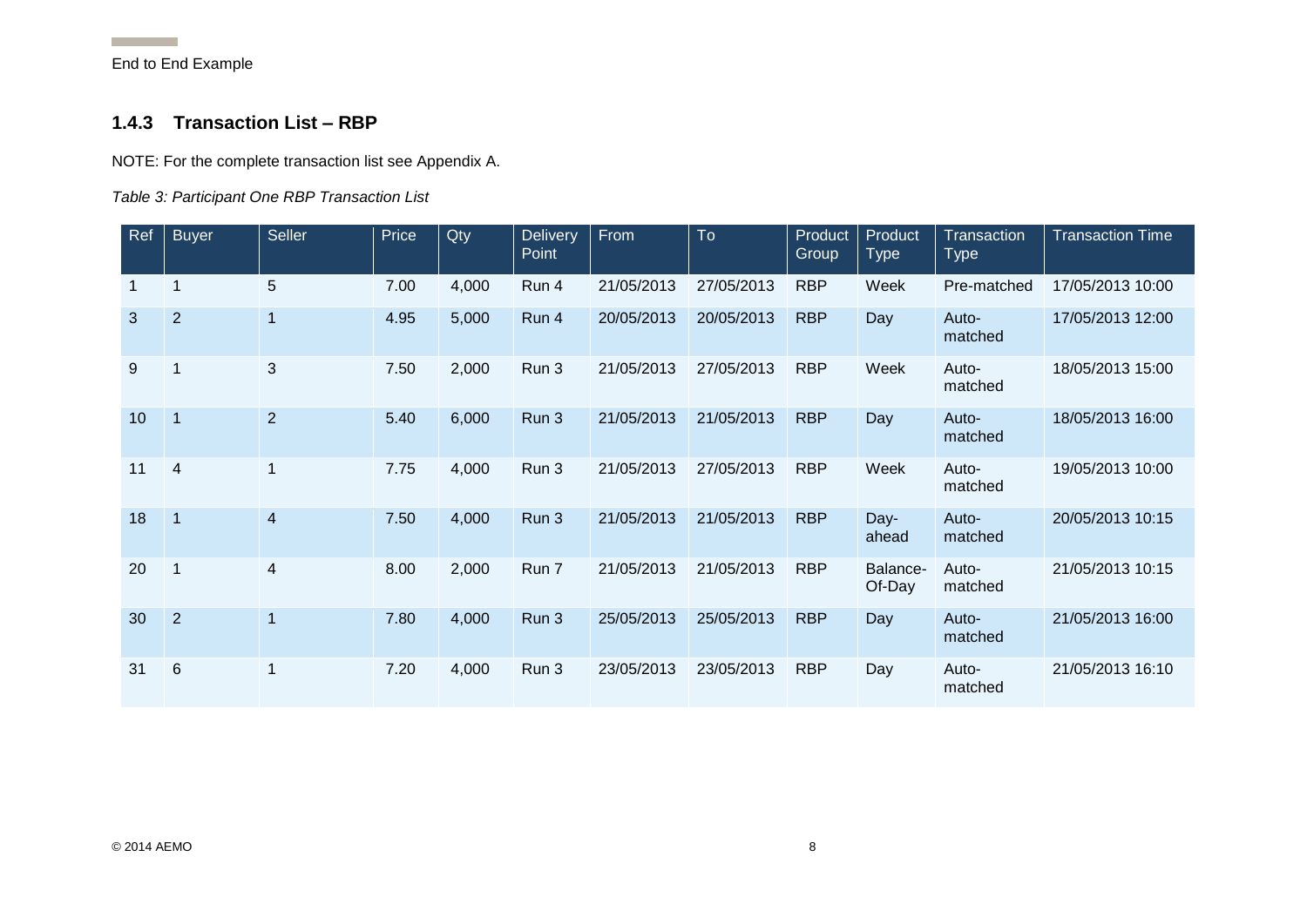**Contract Contract** 

#### **1.4.4 Transaction List - SWQP**

*Table 4: Participant One SWQP Transaction List*

| Ref | <b>Buyer</b> | <b>Seller</b> | Price | Qty   | <b>Delivery</b><br>Point | From       | To         | Trading<br>Local | Period | Delivery   Transaction<br>$\mathsf{Type}$ | <b>Transaction Time</b> |
|-----|--------------|---------------|-------|-------|--------------------------|------------|------------|------------------|--------|-------------------------------------------|-------------------------|
| 23  |              | 5             | 6.25  | 5,000 | Run 6                    | 21/05/2013 | 27/05/2013 | <b>SWQP</b>      | Week   | Auto-<br>matched                          | 17/05/2013 10:00        |
| 25  | -2           |               | 6.50  | 2,000 | Run 6                    | 21/05/2013 | 21/05/2013 | <b>SWQP</b>      | Day    | Auto-<br>matched                          | 19/05/2013 10:00        |

#### **1.4.5 Active Orders**

*Table 5: Participant One Active Orders*

<span id="page-9-0"></span>

| Ref | <b>Buyer</b> | <b>Seller</b> | Price | Qty   | <b>Delivery</b><br><b>Point</b> | From       | <b>To</b>  | Trading<br>Location Period |     | Delivery   Transaction<br>Type | <b>Transaction Time</b> |
|-----|--------------|---------------|-------|-------|---------------------------------|------------|------------|----------------------------|-----|--------------------------------|-------------------------|
| 41  |              |               | 6.50  | 4.000 |                                 | 24/05/2013 | 24/05/2013 | <b>RBP</b>                 | Day |                                | 22/05/2013 10:00        |
| 42  |              |               | 8.25  | 2.000 | Run 3                           | 26/05/2013 | 26/05/2013 | <b>RBP</b>                 | Day |                                | 22/05/2013 10:00        |

#### <span id="page-9-3"></span>**1.4.6 Reallocations**

<span id="page-9-6"></span>*Table 6: Participant One Reallocations*

<span id="page-9-5"></span><span id="page-9-4"></span><span id="page-9-2"></span><span id="page-9-1"></span>

| Ref | Debit <sup>1</sup><br>Participant | Credit<br>Participant | <b>From</b> | To         | Reallocation<br>Type | Amount | Trading<br>Location | Contractual<br>Agreement |
|-----|-----------------------------------|-----------------------|-------------|------------|----------------------|--------|---------------------|--------------------------|
|     |                                   |                       | 21/05/2013  | 27/05/2013 | Dollar               | 10.000 | NA                  | Yes                      |
|     |                                   |                       | 21/05/2013  | 27/05/2013 | Enerav               | 5,000  | <b>RBP</b>          | Yes                      |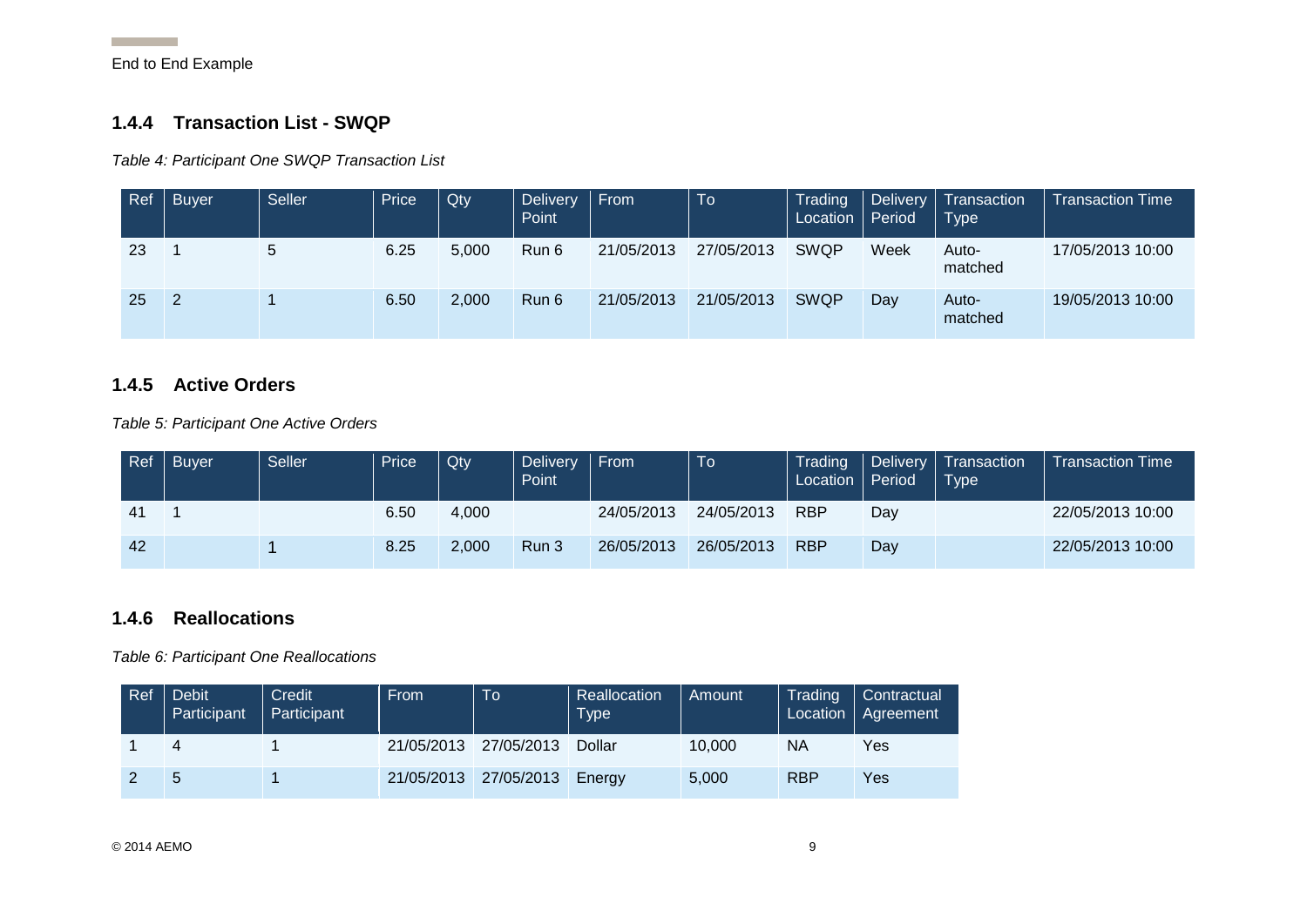## **2 Delivery Netting**

### **2.1 Process**

Gas delivery obligations (also referred to as delivery transactions) are generated in one of two ways:

- Delivery obligations that are linked to a transaction (non-netted Trading Products), or
- The netting of delivery obligations across the relevant transactions for each Trading Location. (netted Trading Products).

Delivery netting is applicable to Daily and Weekly Trading Products. The process is run at 17:00 two days prior (D-2) the netting gas day. The netting process is run separately for each Trading Location and Gas Day.

*Table 7: Netting Rules*

<span id="page-10-1"></span><span id="page-10-0"></span>

| <b>Netting Time</b> | Relevant<br><b>Transactions</b> | <b>Trading Locations</b>                                         |
|---------------------|---------------------------------|------------------------------------------------------------------|
| $17:00 D - 2$       | Daily, Weekly                   | <b>Netting processed</b><br>separately for RBP,<br>SWQP and QGP. |

AEMO determines each participant's net delivery position by aggregating buy and sell transactions across all netted products for each Trading Location and Gas Day. AEMO matches net buy and net sell positions to form a gas delivery schedule.

<span id="page-10-2"></span>Outlined in this section are the processes and the calculations supporting the netting of delivery obligations.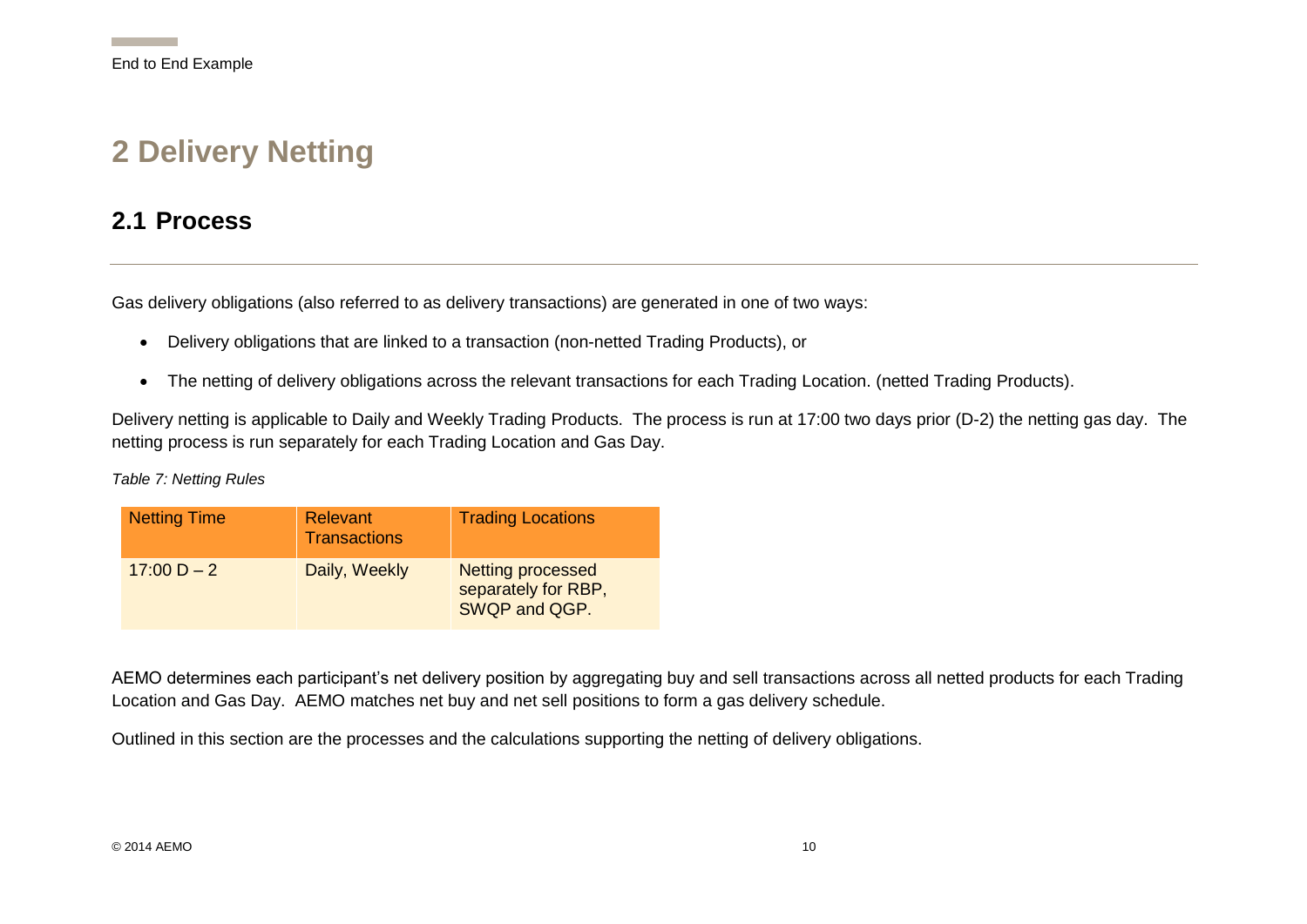## **2.2 Relevant Transactions**

The netting of delivery obligations is applicable to all Daily and Weekly Trading Products.

Pre-matched transactions are included in the delivery netting process.

In this example, the netting gas day is 21 May 2013.

*Table 8: Participant One Relevant Transactions*

| Ref | <b>Buyer</b>   | Seller | Price | Qty   | Delivery<br>Point | <b>From</b> | To         | Trading<br>Location | <b>Delivery</b><br>Period |
|-----|----------------|--------|-------|-------|-------------------|-------------|------------|---------------------|---------------------------|
| 1   |                | 5      | 7.00  | 4.000 | Run 4             | 21/05/2013  | 27/05/2013 | <b>RBP</b>          | Week                      |
| 9   | $\mathbf 1$    | 3      | 7.50  | 2.000 | Run 3             | 21/05/2013  | 27/05/2013 | <b>RBP</b>          | Week                      |
| 10  | 1              | 2      | 5.40  | 6.000 | Run 3             | 21/05/2013  | 21/05/2013 | <b>RBP</b>          | Day                       |
| 11  | $\overline{4}$ | 1      | 7.75  | 4.000 | Run 3             | 21/05/2013  | 27/05/2013 | <b>RBP</b>          | Week                      |

### <span id="page-11-0"></span>**2.3 Net Position**

#### **2.3.1 Net Position**

<span id="page-11-3"></span>Offsetting buy and sell transactions are aggregated together to determine the net delivery position for each Gas Day and Trading Location.

<span id="page-11-2"></span><span id="page-11-1"></span>In this example, net buy positions have a positive value and net sell position are shown with a negative value.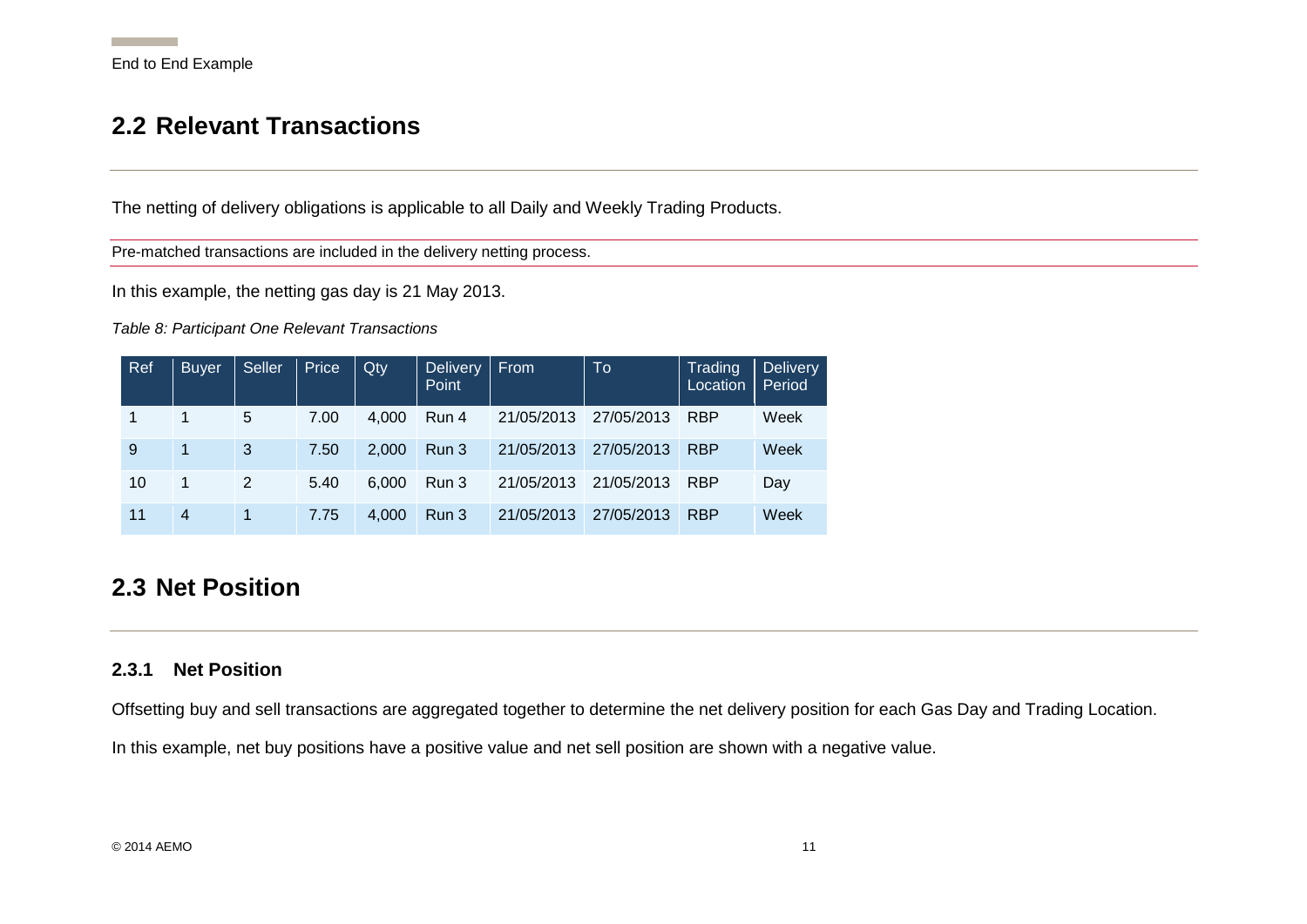*Table 9: Net Positions for RBP and Gas Day 21/05/2013*

| Participant                    |       |       | 3 | 4        | 5         | 6     |
|--------------------------------|-------|-------|---|----------|-----------|-------|
| Net<br><b>Position</b><br>(GJ) | 8,000 | 7,000 |   | $-8,000$ | $-12,000$ | 5,000 |

#### **2.3.2 Assign Delivery Point to Sell Positions**

The delivery point relevant to a net delivery position is determined based on the delivery point submitted by a seller at the time of their order submission.

The seller can enter into multiple transactions for gas day selecting a different delivery point for each transaction. As such, a Trading Participant's offsetting buy and sell transactions could result in a net sell position that could be attributable to multiple delivery points.

<span id="page-12-1"></span>In this event, the seller's net position is split by delivery point. The splitting by net delivery point ensures that each matched gas delivery obligation has a specific delivery point. The delivery point(s) associated with the most recent transactions is assigned to the net delivery position.

<span id="page-12-0"></span>In the example, Participant 5 has an aggregate sale quantity of 19,000 GJ and a net sell position of 12,000. Multiple delivery points can be attributed to this net position. As illustrated below in [Table 10,](#page-13-2) the delivery points associated with the most recent transactions are retrieved and then used to split the net delivery position.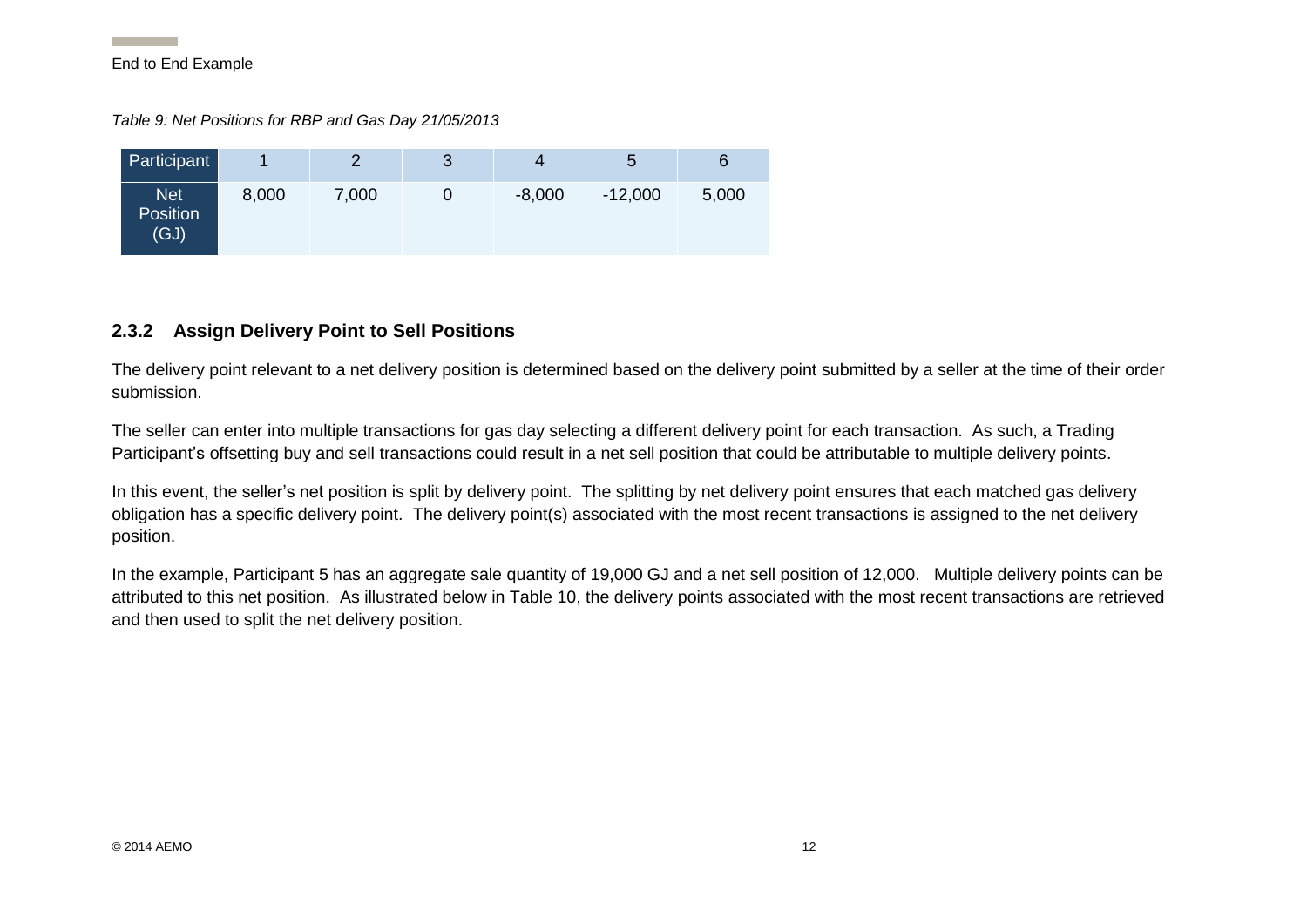**Contract Contract** 

<span id="page-13-2"></span>*Table 10: Transaction Delivery Point Information*

| Ref. | Transaction<br>Quantity | <b>Delivery Point</b> | <b>Transaction Time</b>   | Application to Net<br><b>Position</b> |
|------|-------------------------|-----------------------|---------------------------|---------------------------------------|
| 8    | 5,000                   | Run 3                 | 18/05/2013<br>12:00:00 PM | 5,000                                 |
| 5    | 10,000                  | Run 7                 | 17/05/2013<br>2:00:00 PM  | 7,000                                 |
|      | 4,000                   | Run 4                 | 17/05/2013<br>10:00:00 AM | 0                                     |

The resulting net buy and sell positions for all participants are shown below in [Table 11.](#page-13-3)

<span id="page-13-3"></span>*Table 11: Net Buy and Sell Positions*

<span id="page-13-0"></span>

| Participant | <b>Net Position</b> | <b>Delivery Point</b> |
|-------------|---------------------|-----------------------|
| 1           | 8,000               |                       |
| 2           | 7,000               |                       |
| 4           | $-8,000$            | Run 3                 |
| 5           | $-5,000$            | Run 3                 |
| 5           | $-7,000$            | Run 7                 |
| 6           | 5,000               |                       |

<span id="page-13-1"></span>Participant Three has a zero net transaction position. The transactions it has entered into are financially settled but it does not have any gas delivery obligations.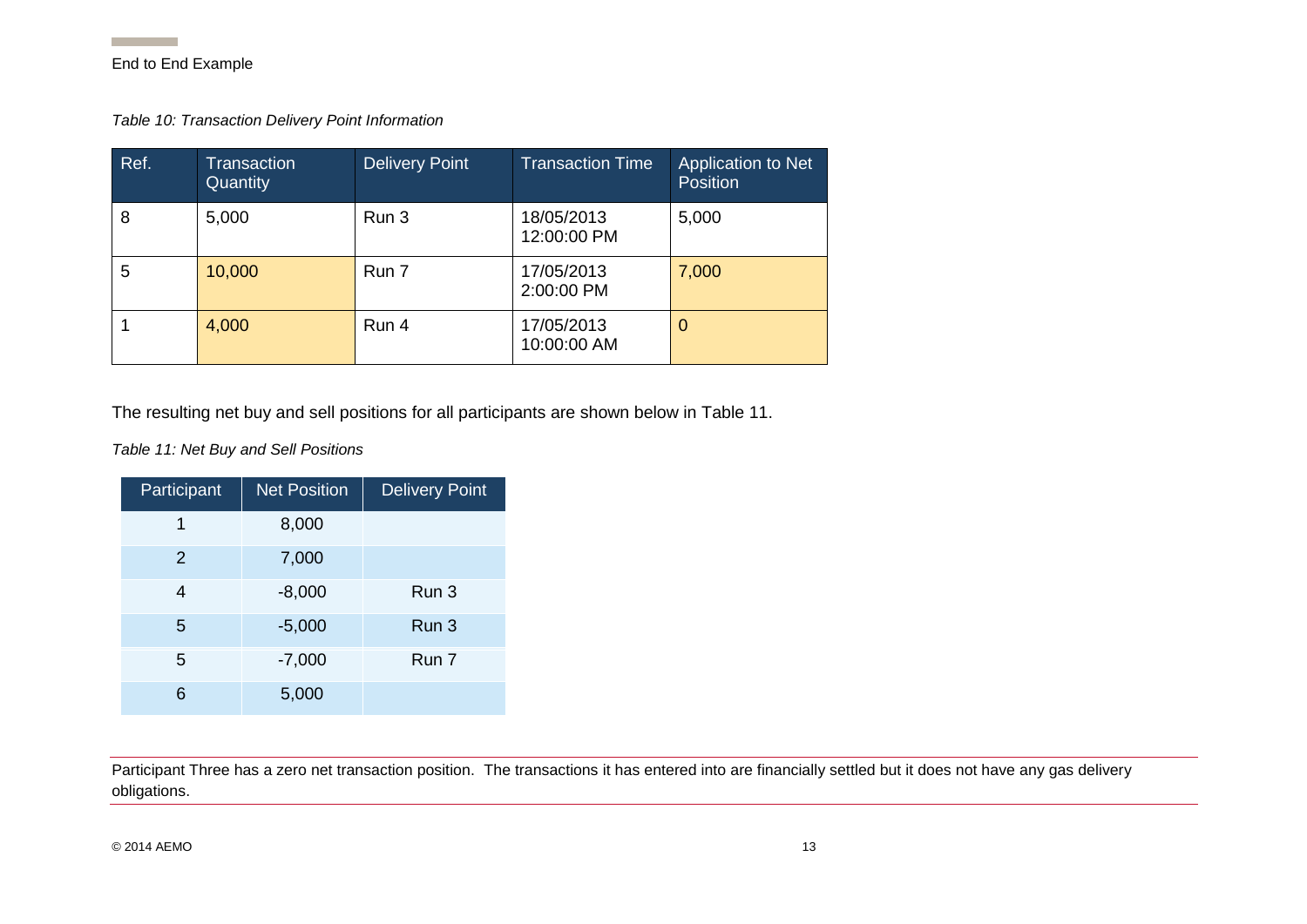### **2.4 Match Delivery Positions**

Net delivery and receipt positions are matched together to form gas delivery obligations. AEMO uses a simple matching algorithm that aims to minimise the number of matched delivery obligations. The matching algorithm can be summarised as:

- 1. Match all buy and sell positions that have an equal quantity.
- 2. For any remaining positions match the largest buy and sell position together. Any residual quantity is retained for use in another match.
- 3. Repeat steps 1 & 2 until all buy and sell positions have been matched.

The matched gas delivery obligations resulting from the example buy and sell positions are shown below in the [Table 12.](#page-14-2)

<span id="page-14-2"></span>*Table 12: Matched Delivery Schedule*

<span id="page-14-1"></span><span id="page-14-0"></span>

| Ref. | <b>Gas Day</b> | Trading<br>Location | Receipting<br>Participant | Delivering<br>Participant | <b>Delivery</b><br>Quantity | <b>Delivery</b><br>Point |
|------|----------------|---------------------|---------------------------|---------------------------|-----------------------------|--------------------------|
| 101  | 21/05/2013     | <b>RBP</b>          |                           | 4                         | 8,000                       | Run 3                    |
| 102  | 21/05/2013     | <b>RBP</b>          | 2                         | 5                         | 7,000                       | Run 7                    |
| 103  | 21/05/2013     | <b>RBP</b>          | 6                         | 5                         | 5,000                       | Run 3                    |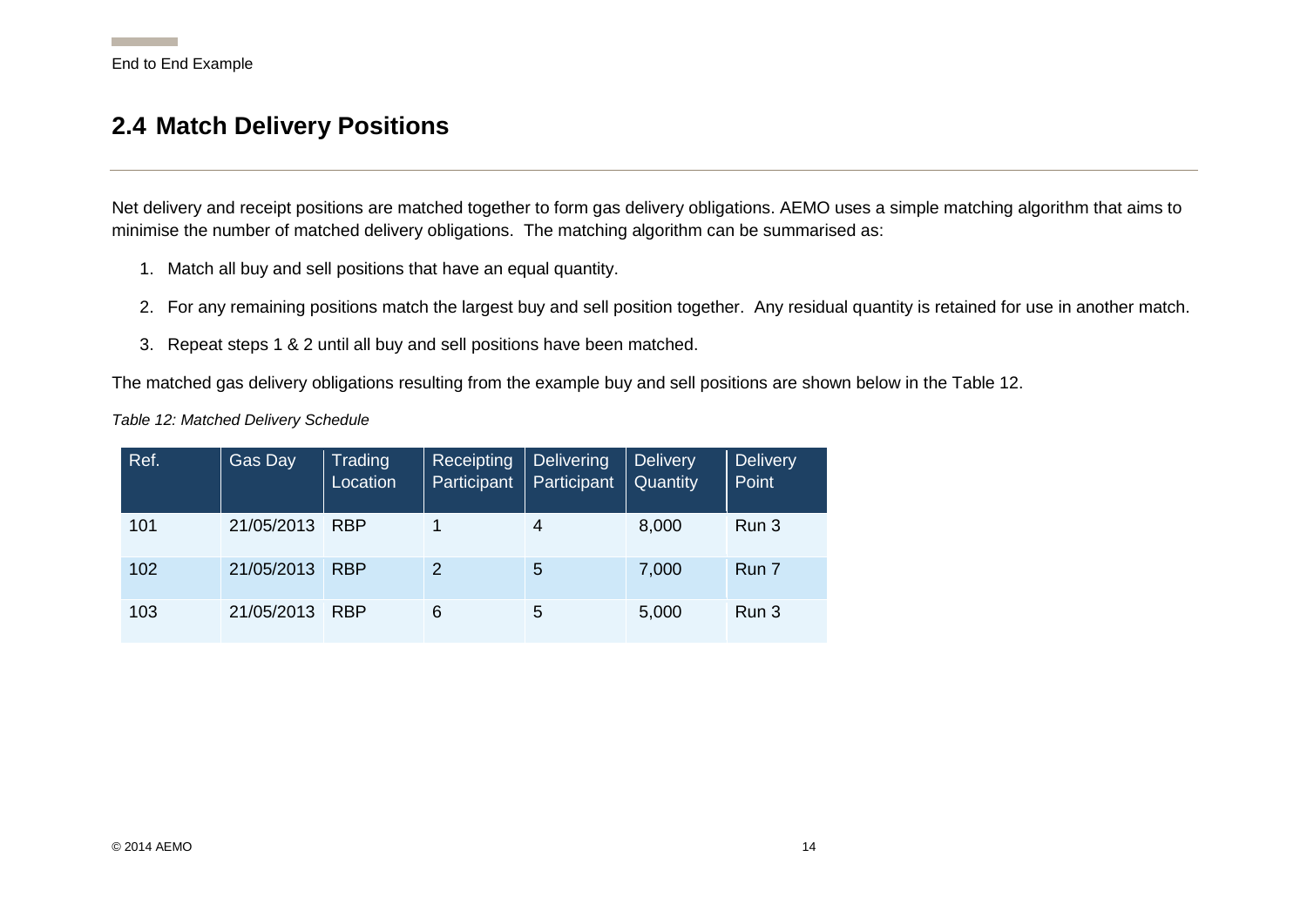### **2.5 Gas Delivery Obligations**

The *Delivery Obligations Report* is issued to participants at the completion of each delivery netting run. The netting process is run separately for each Trading Location and as such, the publication of the report is triggered separately for each location.

The report contains information required by Trading Participants to carry out their gas delivery obligations including:

- Gas date
- Gas delivery counterpart
- Gas delivery quantity
- Delivery point

The report is also issued upon the execution of a transaction in a product that isn't netted for delivery.

<span id="page-15-0"></span>*Table 13: Delivery Obligation Records*

<span id="page-15-1"></span>

| Ref | Gas Day | <b>Trading</b><br>Location | Rec Part.      | Del. Part.     | <b>Delivery</b><br>Quantity | <b>Delivery</b><br>Point | Source              | Related<br>Transacti<br>on. |
|-----|---------|----------------------------|----------------|----------------|-----------------------------|--------------------------|---------------------|-----------------------------|
| 50  | 21/05   | <b>RBP</b>                 | 1              | 4              | 4,000                       | Run 3                    | Trans.              | 18                          |
| 51  | 21/05   | <b>RBP</b>                 | $\overline{1}$ | $\overline{4}$ | 2,000                       | Run 7                    | Trans.              | 20                          |
| 101 | 21/05   | <b>RBP</b>                 | 1              | $\overline{4}$ | 8,000                       | Run 3                    | Delivery<br>Netting |                             |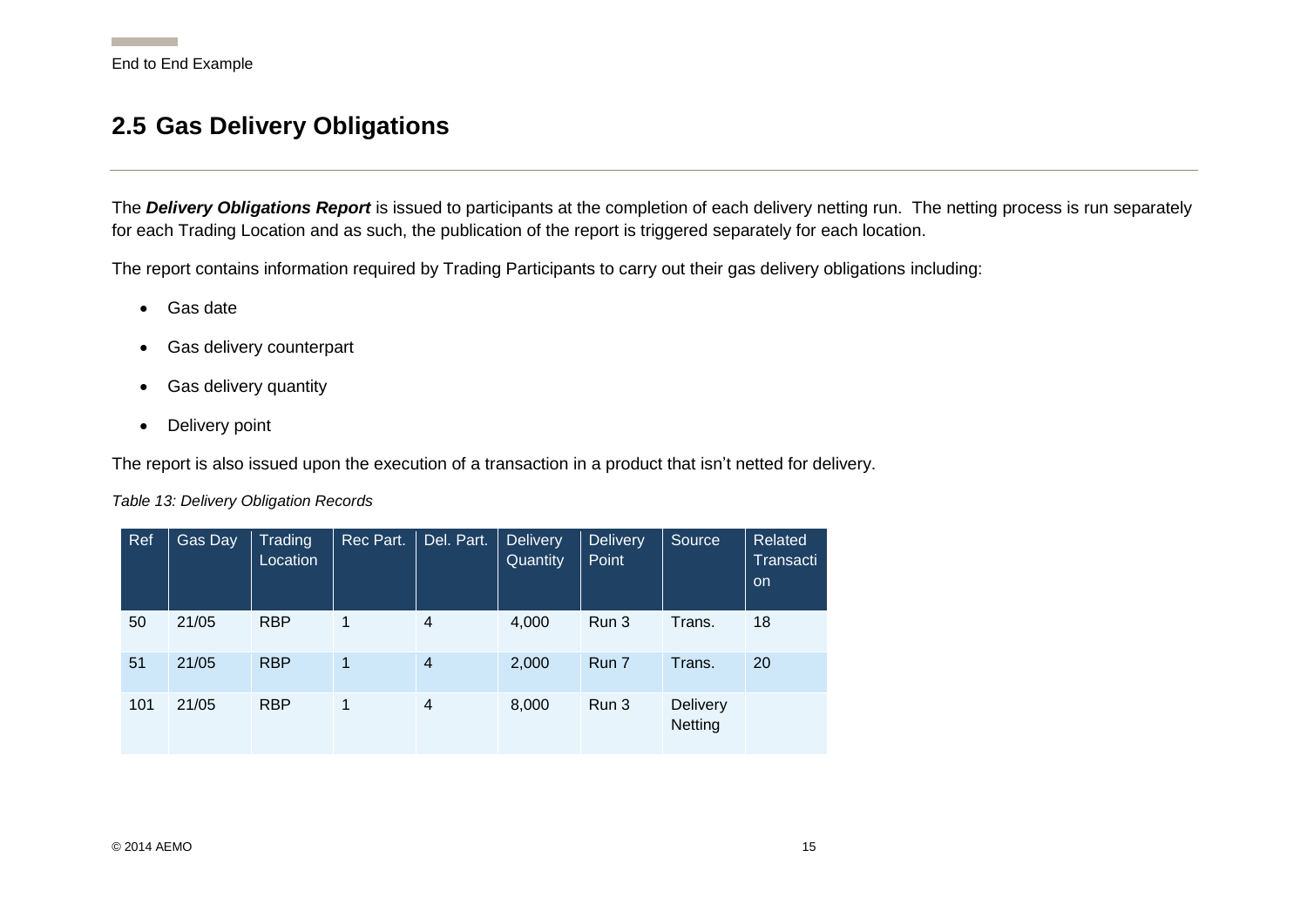| Ref | Gas Day | Trading<br>Location | Rec Part. | Del. Part. | <b>Delivery</b><br>Quantity | <b>Delivery</b><br>Point | Source                            | Related<br>Transacti<br>on. |
|-----|---------|---------------------|-----------|------------|-----------------------------|--------------------------|-----------------------------------|-----------------------------|
| 105 | 21/05   | <b>SWQP</b>         |           | 5          | 3,000                       | Run 6                    | <b>Delivery</b><br><b>Netting</b> |                             |

## **3 Settlement Calculations**

Settlement of trading activity within the Gas Supply Hub is comprised of the following elements:

- *Physical Gas Transaction Settlement:* is the settlement of the face value of each Physical Gas Transactions in accordance with its price and quantity.
- *Delivery Variance Settlement:* is the true-up (and any applicable compensation) of any under or over gas delivery.
- *Reallocation Settlement* is the transfer of an amount from one participant to another in accordance with a Reallocation.
- *Market Fees*: are payable by participants in accordance with their category of participation. A variable transaction fee is settled based on each participant's quantity of transactions.
- *Ad hoc settlement:* miscellaneous settlement item.

Settlement amounts for the supply and receipt of gas are calculated and presented separately on the Settlement Statement as Payments and Charges.

<span id="page-16-0"></span>Positive settlement amounts represent an amount payable by the Market Participant to the Operator. Negative settlement amounts represent an amount payable by the Operator to the Market Participant.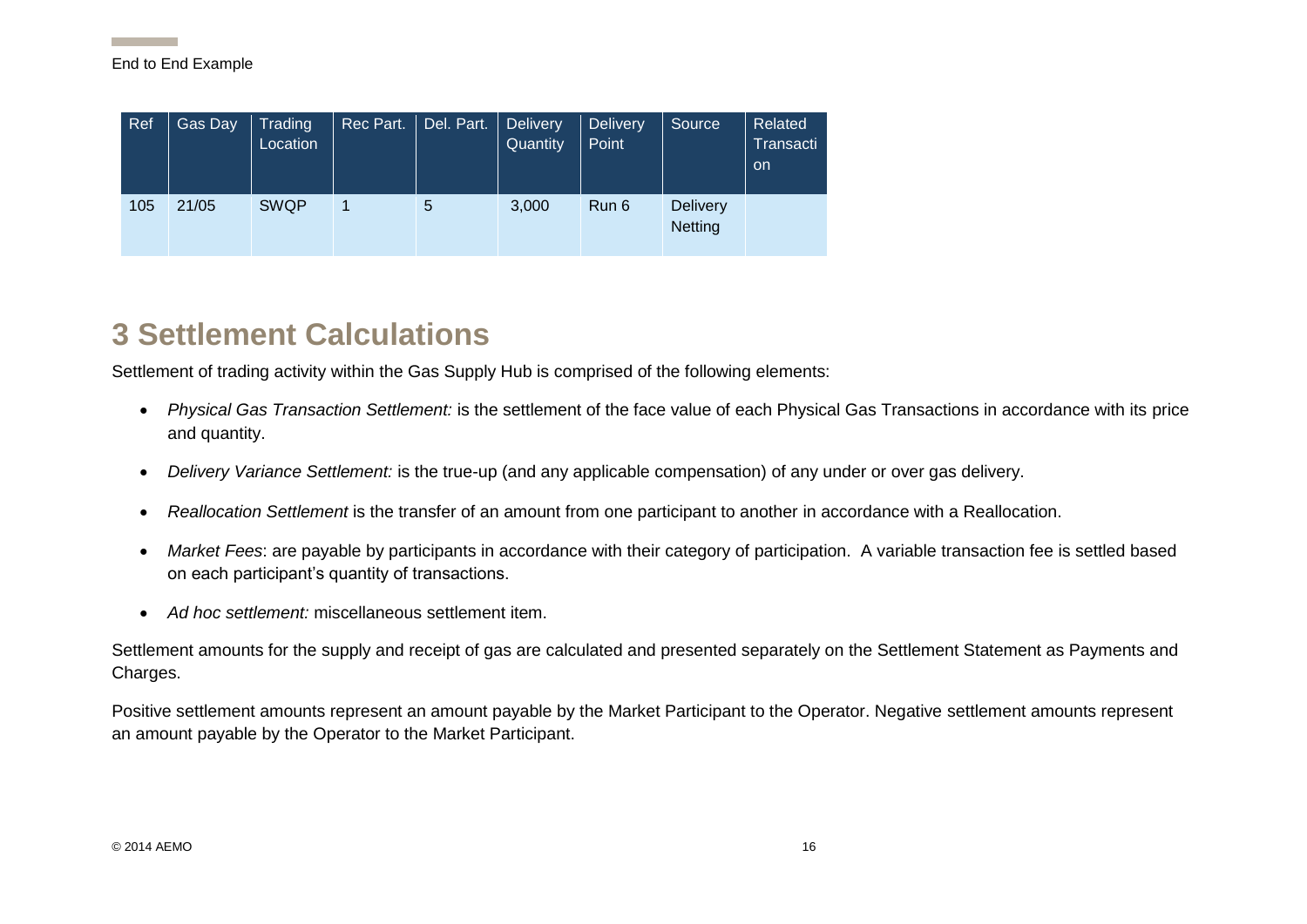### **3.1 Average Price Calculations**

#### **3.1.1 Average Price**

The Average Price is an input into the Delivery Variance Settlement (see [3.3.4\)](#page-24-1) as well as the settlement of Energy Reallocations (see [3.4.2\)](#page-28-3).

The Average Price is calculated for each Gas Day and Trading Location and is determined following the end of trading on the specific Gas Day (i.e after the Balance-of-day has finished trading). The Average Price calculation is a volume weighted average across all transactions covering the Gas Day and Trading Location.

The Average Price calculation does not include pre-matched trades.

<span id="page-17-0"></span>

| <b>Gas Day</b> | <b>Trading Location</b> | <b>Total Transaction</b><br>Value (\$)                   | <b>Total Transaction</b><br>Quantity (GJ)  | <b>Average Price</b><br>(\$/GJ) |
|----------------|-------------------------|----------------------------------------------------------|--------------------------------------------|---------------------------------|
| (d)            | $^{(l)}$                | $\Sigma_c \Sigma_{t^*}$ (TP(t*) x<br>$TQ(t^*, d, c, I))$ | $\Sigma_c \Sigma_t \textsf{TQ}(t^*,d,c,l)$ | AP(d, I)                        |
| 21/05/2013     | <b>RBP</b>              | 540,000                                                  | 75,000                                     | 7.20                            |
| 21/05/2013     | <b>SWQP</b>             | 95,250                                                   | 15,000                                     | 6.35                            |

#### <span id="page-17-1"></span>**3.1.2 Rolling Average Price**

The Rolling Average Price is an input into the forward-looking prudential exposure estimate for Energy Reallocations (see [4.3.2\)](#page-41-2). The Rolling Average Price is average of the Average Prices (AP) for the most recent 30 Gas Days.

<span id="page-17-2"></span>In the example the Rolling Average Price applicable to processing day 22 May 2013 for the RBP Trading Location is 6.20 (\$ / GJ).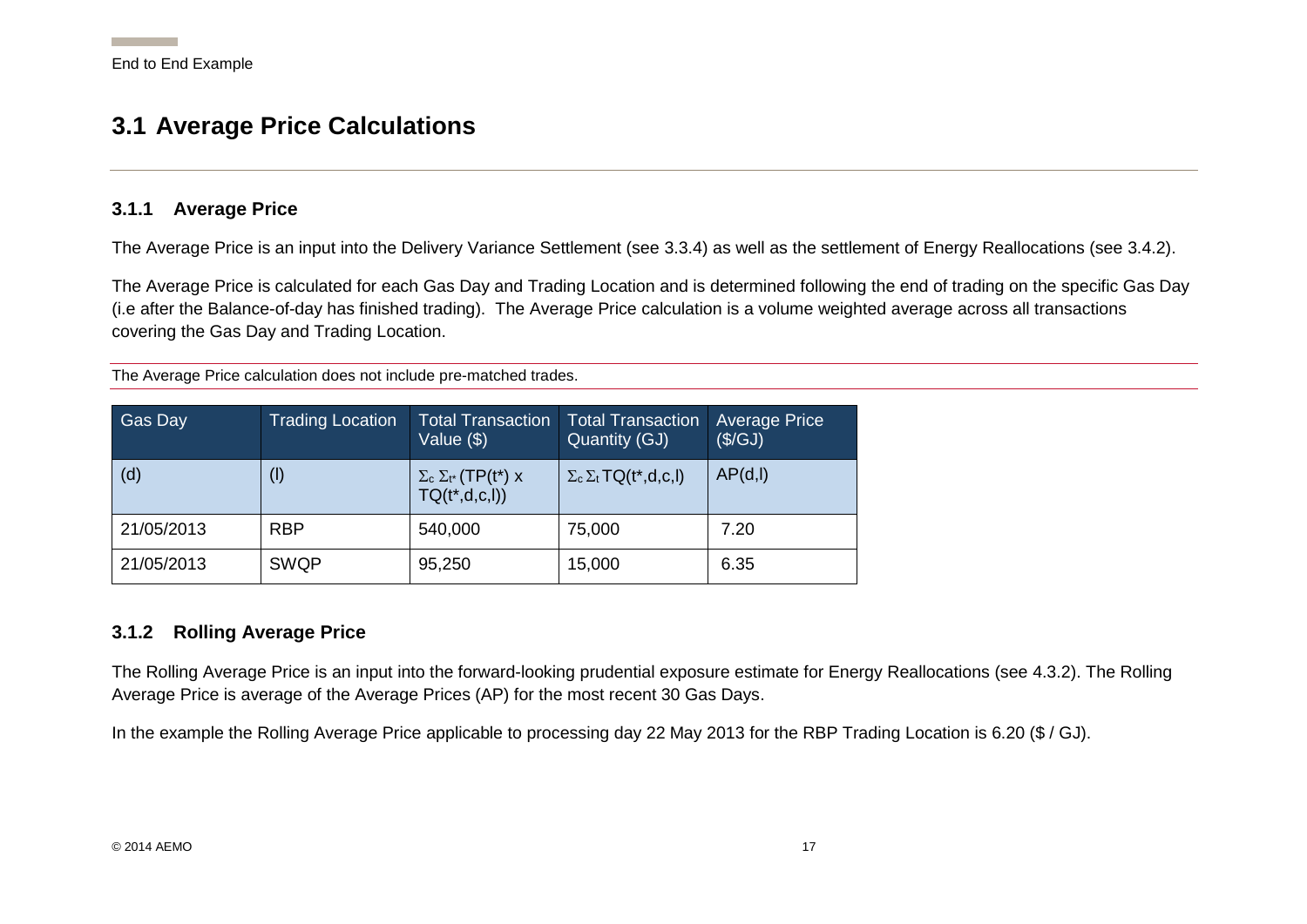## **3.2 Physical Gas Transaction Settlement**

All transactions executed on the exchange are financially settled by AEMO. For each transaction, the buyer makes a payment to AEMO (Physical Gas Charge) and in turn, AEMO makes a payment to the seller (Physical Gas Payment).

The settlement amount is the product of the transaction price and the transaction quantity. Settlement for all Transactions, including Weekly Trading Products, is calculated separately for each Gas Day.

Settlement of supply and receipts are determined separately.

#### **3.2.1 Sales**

Physical Gas Payments are settled to sellers of a Physical Gas Transaction.

*SP 4.1.1:*  $PGP(p,d) = \sum c \sum l \sum t (TP(t) \times TQ(t,d,c,l) \times -1)$ 

<span id="page-18-0"></span>Settlement of Participant One's sale transactions is set out in [Table 14.](#page-18-3)

<span id="page-18-3"></span>*Table 14: Participant One Sales Transaction Settlement*

<span id="page-18-2"></span><span id="page-18-1"></span>

| Ref   | Gas Day    | <b>Delivery</b><br>Period | Trading<br>Location | <b>Transaction</b><br>Price (\$/GJ) | <b>Transaction</b><br>Quantity<br>(GJ) | Payment $(\$)$ |
|-------|------------|---------------------------|---------------------|-------------------------------------|----------------------------------------|----------------|
| (t)   | (d)        | (c)                       | $($ l $)$           | TP(t)                               | TQ(t,d,c,l)                            | PGP(p,d)       |
| 11    | 21/05/2013 | Week                      | <b>RBP</b>          | 7.75                                | 4,000                                  | $-31,000.00$   |
| 25    | 21/05/2013 | Day                       | <b>SWQP</b>         | 6.50                                | 2,000                                  | $-13,000.00$   |
|       |            |                           |                     |                                     |                                        |                |
| Total |            |                           |                     |                                     |                                        | $-44,000.00$   |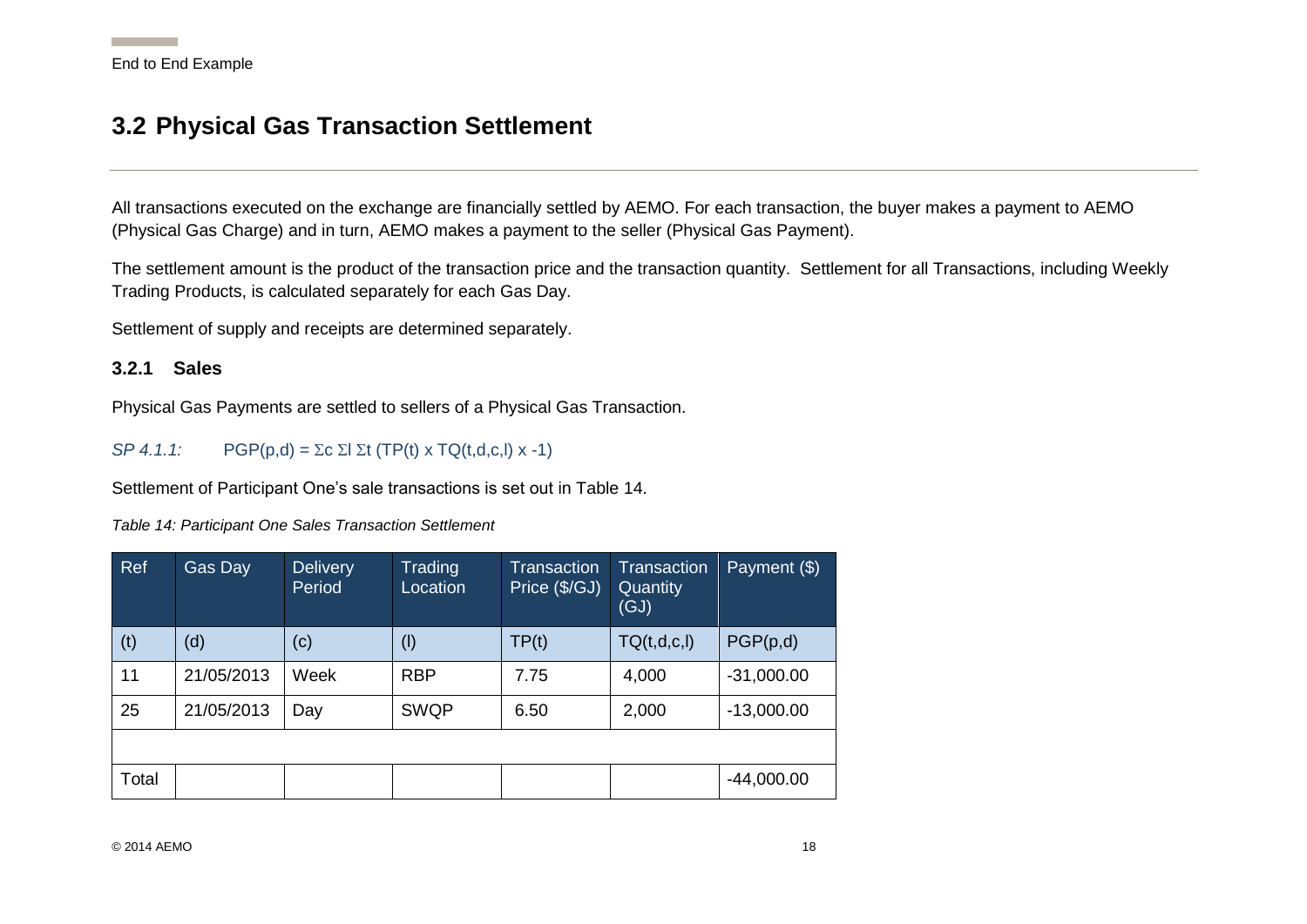#### **3.2.2 Purchases**

Physical Gas Charges are settled to buyers of a Physical Gas Transaction.

#### *SP 4.1.2:*  $PGC(p,d) = \sum c \sum l \sum t (TP(t) \times TQ(t,d,c,l))$

Settlement of Participant One's purchase transactions is set out in [Table 15.](#page-19-2)

<span id="page-19-2"></span>*Table 15: Participant One Purchase Transaction Settlement*

<span id="page-19-1"></span><span id="page-19-0"></span>

| Ref          | Gas Day    | <b>Delivery</b><br>Period | Trading<br>Location | Transaction<br>Price (\$/GJ) | <b>Transaction</b><br><b>Quantity</b><br>(GJ) | Charge (\$) |
|--------------|------------|---------------------------|---------------------|------------------------------|-----------------------------------------------|-------------|
| (t)          | (d)        | (c)                       | (1)                 | TP(t)                        | TQ(t,d,c,l)                                   | TQ x TP     |
| $\mathbf{1}$ | 21/05/2013 | Week                      | <b>RBP</b>          | 7.00                         | 4,000                                         | 28,000.00   |
| 9            | 21/05/2013 | Week                      | <b>RBP</b>          | 7.50                         | 2,000                                         | 15,000.00   |
| 10           | 21/05/2013 | Day                       | <b>RBP</b>          | 5.40                         | 6,000                                         | 32,400.00   |
| 18           | 21/05/2013 | Day-ahead                 | <b>RBP</b>          | 7.50                         | 4,000                                         | 30,000.00   |
| 20           | 21/05/2013 | Balance-Of-<br>Day        | <b>RBP</b>          | 8.00                         | 2,000                                         | 16,000.00   |
| 23           | 21/05/2013 | Week                      | <b>SWQP</b>         | 6.25                         | 5,000                                         | 31,250.00   |
|              |            |                           |                     |                              |                                               |             |
| Total        |            |                           |                     |                              |                                               | 152,650.00  |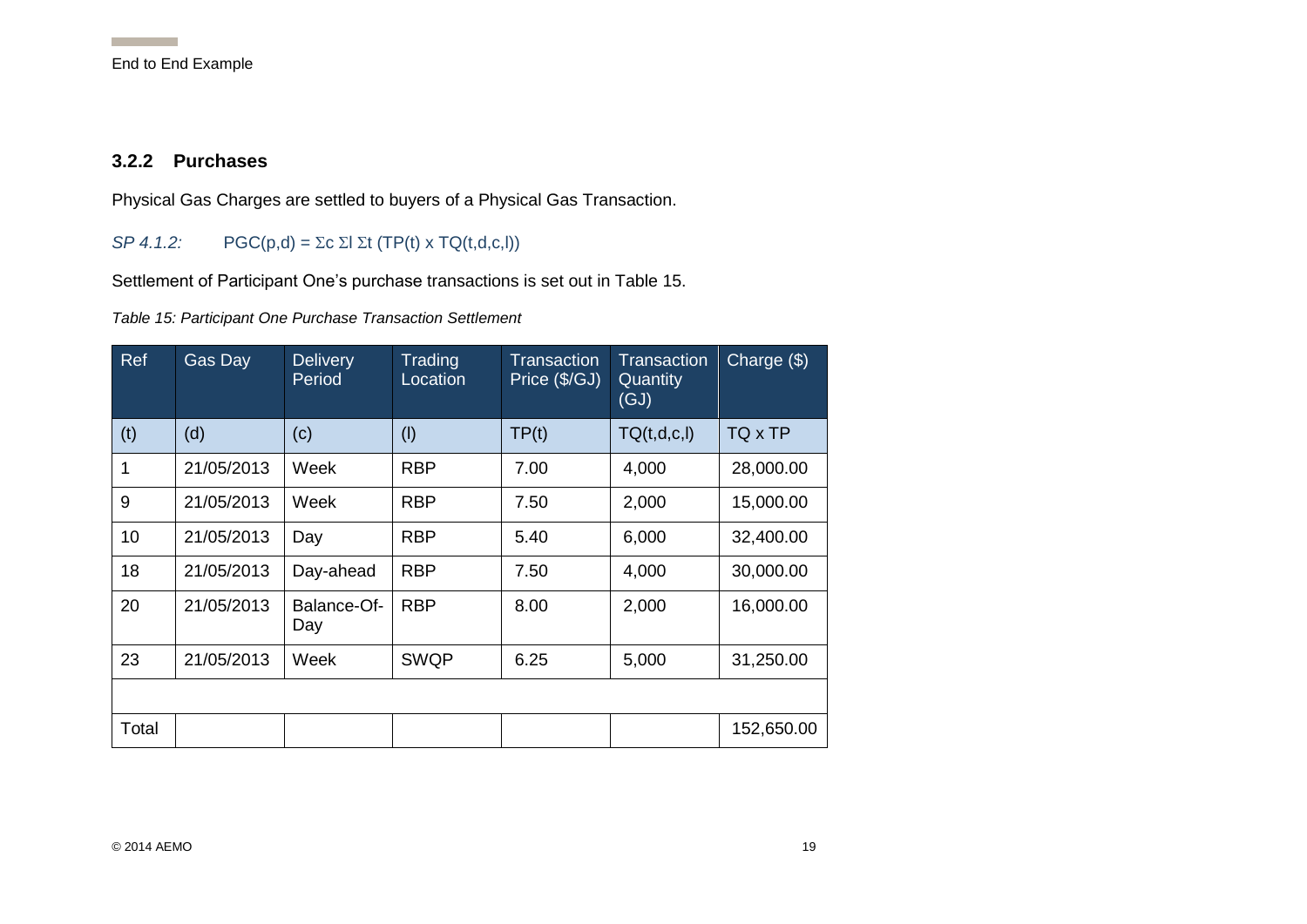### **3.3 Delivery Variance Settlement**

Delivery Variance Settlement is an optional settlement item that facilitates the transfer of compensation between the buyer and seller for a variation between the gas delivery obligation and the actual gas delivery.

A relatively small variation (within tolerance) is settled at the transaction price (or the average transaction price where netting applies). For relatively large variations (outside tolerance) additional compensation is paid by the party at fault to their counterparty.

#### <span id="page-20-4"></span>**3.3.1 Actual Delivery Quantity**

Trading Participants use the Delivered Quantity interface to communicate actual gas delivery information to AEMO for settlement purposes.

Actual gas deliveries corresponding to Participant One's obligations on gas day 21/05/2013 are set out in [Table 16.](#page-20-3)

<span id="page-20-3"></span>*Table 16: Actual Delivered Quantity Records*

<span id="page-20-2"></span><span id="page-20-1"></span><span id="page-20-0"></span>

| Ref. | <b>Delivery</b><br>Obligation | Gas Day    | Receipt /<br><b>Delivering</b><br>Participant | <b>Delivery</b><br>Quantity | Actual<br><b>Delivered</b><br>Quantity | Reason for<br>variation |
|------|-------------------------------|------------|-----------------------------------------------|-----------------------------|----------------------------------------|-------------------------|
| 50   | <i><b>Individual</b></i>      | 21/05/2013 | Receipting                                    | 4,000                       | 4,040                                  | <b>Delivery</b>         |
| 51   | <i><b>Individual</b></i>      | 21/05/2013 | Receipting                                    | 2,000                       | 2,100                                  | <b>Delivery</b>         |
| 101  | Netted                        | 21/05/2013 | Receipting                                    | 8,000                       | 8,080                                  | <b>Delivery</b>         |
| 105  | <b>Netted</b>                 | 21/05/2013 | Receipting                                    | 3,000                       | 2,700                                  | <b>No fault</b>         |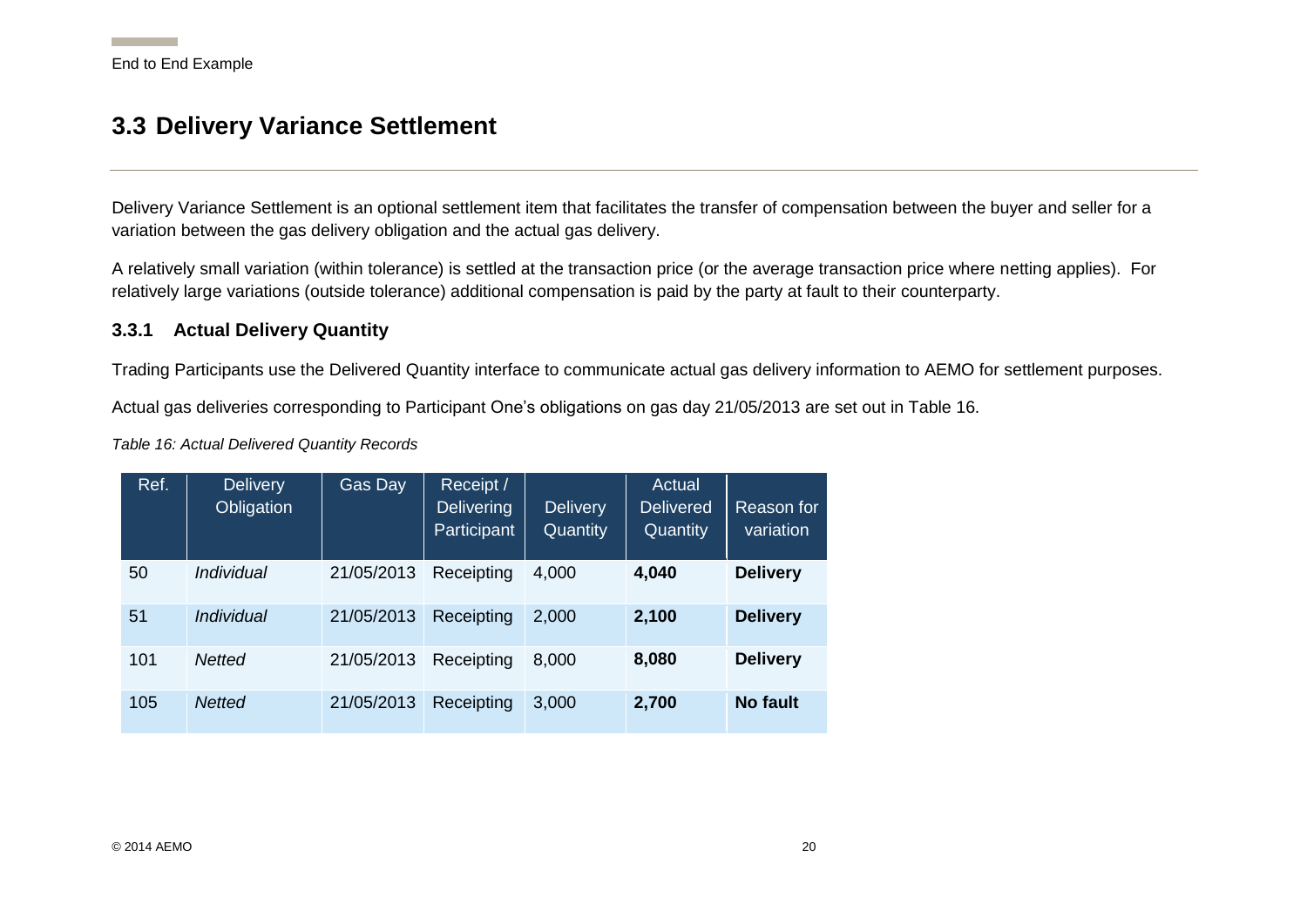#### **3.3.2 Delivery Variance Quantity**

The Delivery Variance Quantity (DVQ) is the difference between the Delivery Quantity (obligation) and the Actual Delivery Quantity. The tolerance levels are set at 5% above and below the Delivery Quantity.

There are separate equations for the Delivering Participant and the Receipting Participant. A positive value of DVQ will result in a charge to the Trading Participant.

*Delivering Participant Equation*

*SP 3.1.1.a:* DVQ(p,dt,d) = DQ(dt,d) - ADQ(dt,d)

*Receipting Participant Equation*

The calculation is reversed for the Receipting Participant;

 $SP 3.1.1.b: \quad DVO(p,dt,d) = ADQ(dt,d) - DQ(dt,d)$ 

In this example, equation 4.1.2 is used as Participant 1 is the Receipting Participant for each of the Gas Delivery Obligations (dt).

<span id="page-21-0"></span>*Table 17: Participant One Delivery Variance Quantity*

<span id="page-21-3"></span><span id="page-21-2"></span><span id="page-21-1"></span>

| Ref  | Gas Day    | Receipt /<br><b>Delivering</b><br>Participant | Actual<br><b>Delivered</b><br>Quantity | Delivery<br>Quantity (GJ) | <b>Delivery</b><br>Variance<br>Quantity<br>(GJ) |
|------|------------|-----------------------------------------------|----------------------------------------|---------------------------|-------------------------------------------------|
| (dt) | (d)        |                                               | ADQ(dt,d)                              | DQ(dt,d)                  | DVQ(p,dt,d)                                     |
| 50   | 21/05/2013 | Receipting                                    | 4,040                                  | 4,000                     | 40                                              |
| 51   | 21/05/2013 | Receipting                                    | 2,100                                  | 2,000                     | 100                                             |
| 101  | 21/05/2013 | Receipting                                    | 8,080                                  | 8,000                     | 80                                              |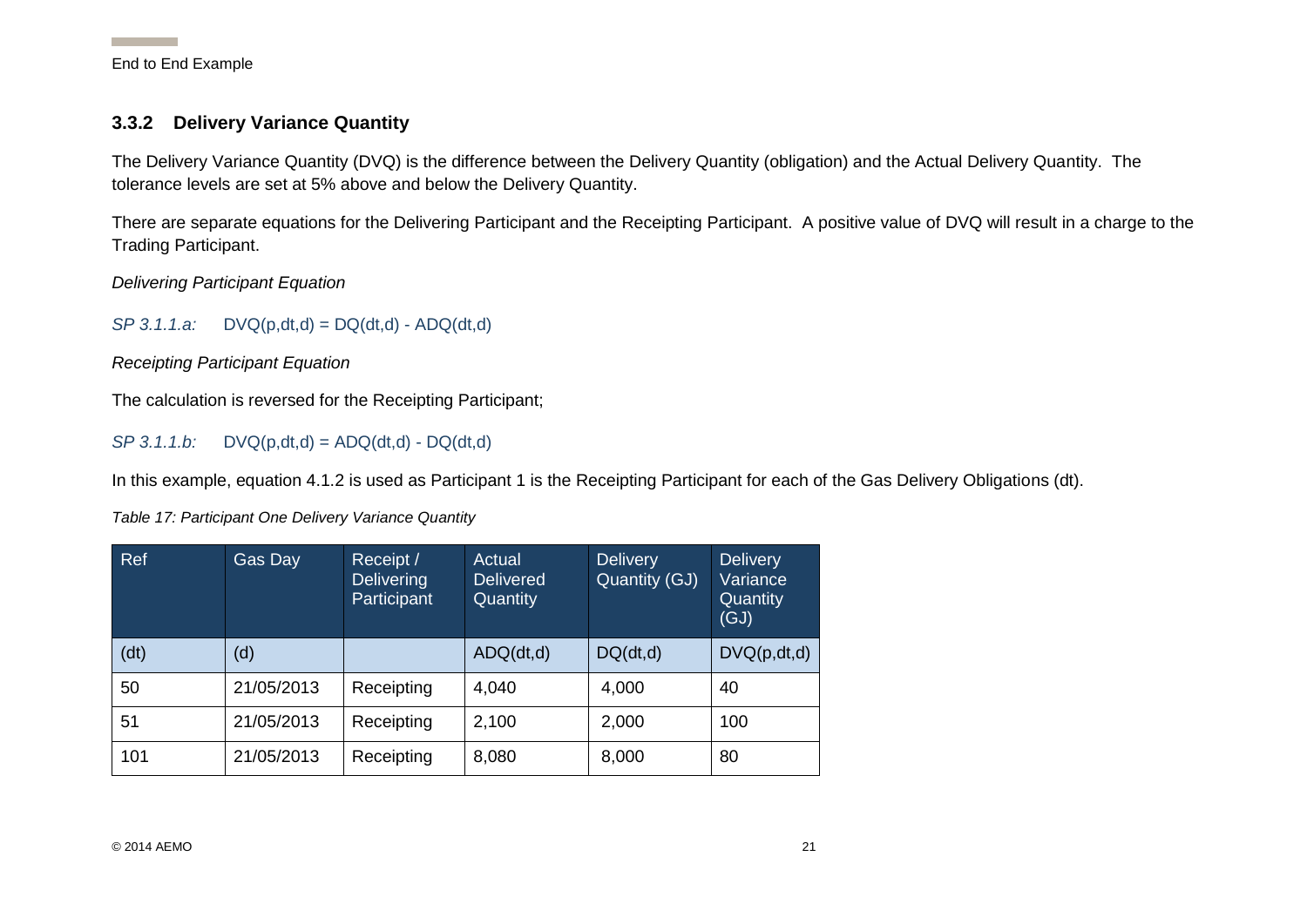#### **3.3.3 Outside Tolerance Flag**

If a participant is responsible for a large variation from their gas delivery obligation then they are required to pay additional compensation to their counterpart as part of the Delivery Variance Settlement mechanism.

The Outside Tolerance Level (OTL) is a market parameter that is an input into the Delivery Variance Settlement. The product of the Outside Tolerance Level and the Delivery Quantity sets the absolute tolerance quantity for each gas delivery obligation.

*Table 18: Outside Tolerance Level Value*

| <b>Name</b>                              | <b>Variable</b> | <b>Value</b> |
|------------------------------------------|-----------------|--------------|
| <b>Outside</b><br><b>Tolerance Level</b> | OTL             | 0.05         |

The value of the Outside Tolerance Flag is calculated separately for the Delivering Participant and the Receiving Participant based on the gas delivery information provided by Trading Participants.

<span id="page-22-0"></span>A participant that is assigned an Outside Tolerance Flag with a value of 1 pays compensation to their counterparty (with a flag value of -1).

As set out in the table below, if DVQ is within tolerance or a variation is not the fault of either participant then the value of the flag is 0. If the DVQ is outside tolerance then the participant at fault will have a flag with a value of 1.

<span id="page-22-1"></span>*SP 3.1.2:* Outside Tolerance Flag Values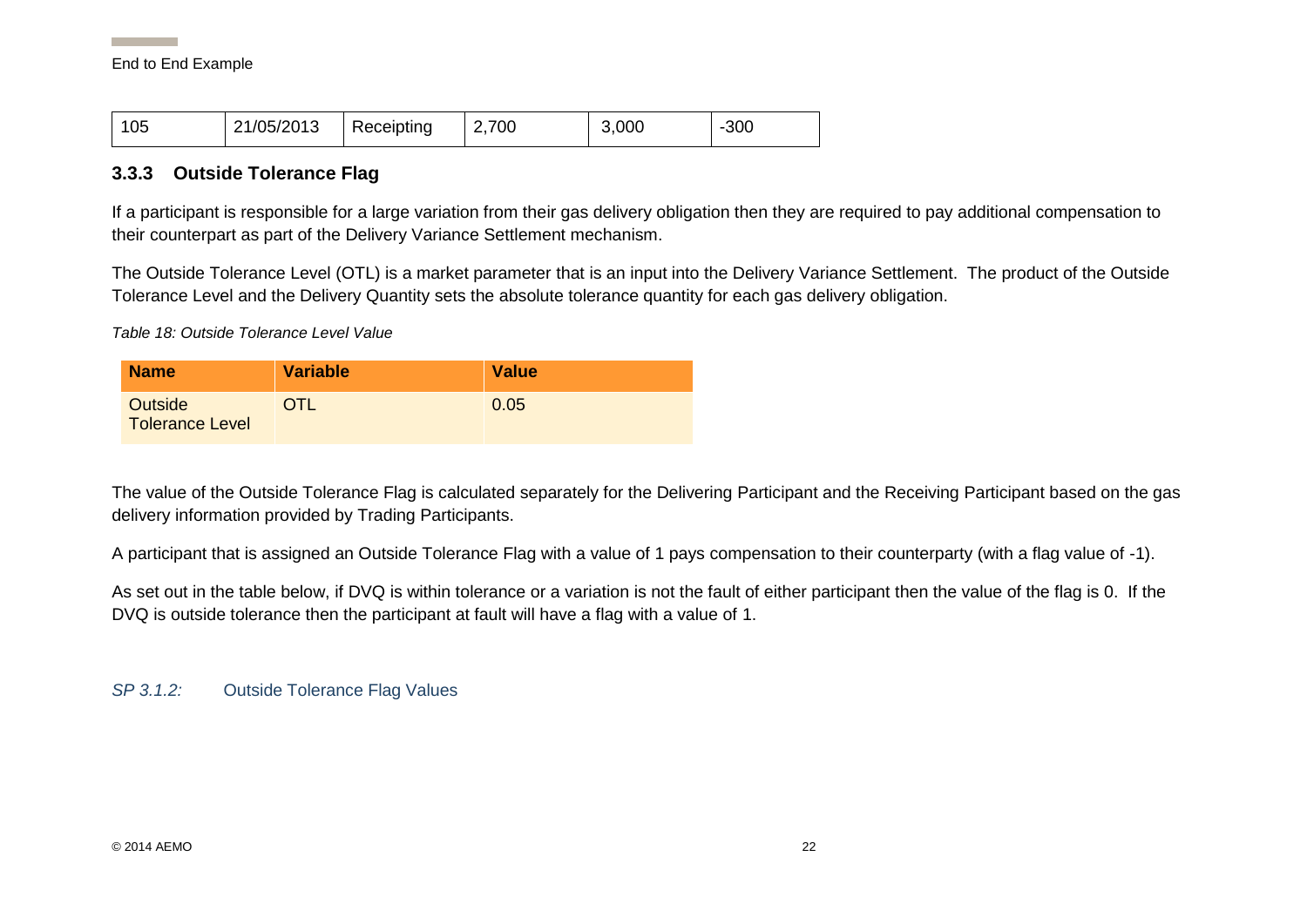**Contract Contract** 

<span id="page-23-2"></span>*Table 19: Outside Tolerance Flag Values*

| <b>Variation from Delivery</b><br><b>Quantity</b>                  | <b>Reason for</b><br>variance     | <b>Receiving</b><br><b>Participant</b><br>(OFF(p,dt,d)) | <b>Delivering</b><br><b>Participant</b><br>(OFF(p,dt,d)) |
|--------------------------------------------------------------------|-----------------------------------|---------------------------------------------------------|----------------------------------------------------------|
| <b>Within tolerance:</b><br>ABS(DVQ(p,dt,d)) < (OTL x)<br>DQ(dt,d) | Delivery, Receipt<br>and No Fault | $\Omega$                                                | 0                                                        |
| <b>Outside tolerance:</b><br>$ABS(DVQ(p,dt,d)) \geq (OTL x)$       | No fault                          | 0                                                       | $\Omega$                                                 |
| DQ(dt,d)                                                           | <b>Delivery</b>                   | $-1$                                                    | 1                                                        |
|                                                                    | <b>Receipt</b>                    | 1                                                       | -1                                                       |

<span id="page-23-0"></span>The Outside Tolerance Flag Values are determined in accordance with rules in set out [Table 19](#page-23-2) and the gas delivery information submitted and confirmed by the parties to the delivery schedule.

*Table 20: Outside Tolerance Flag Records*

<span id="page-23-1"></span>

| Ref  | Receipt /<br><b>Delivering</b><br>Participant | <b>Delivery</b><br>Variance<br>Quantity<br>(GJ) | Tolerance<br>Quantity<br>(GJ) | <b>Tolerance</b>    | Reason for<br>variation | Outside<br><b>Tolerance</b><br>Flag |
|------|-----------------------------------------------|-------------------------------------------------|-------------------------------|---------------------|-------------------------|-------------------------------------|
| (dt) |                                               | DVQ(p, dt, d)                                   | OTL x<br>DQ(dt,d)             |                     |                         | OTF(dt,d)                           |
| 50   | Receipting                                    | 40                                              | 200                           | Within<br>tolerance | <b>Delivery</b>         | O                                   |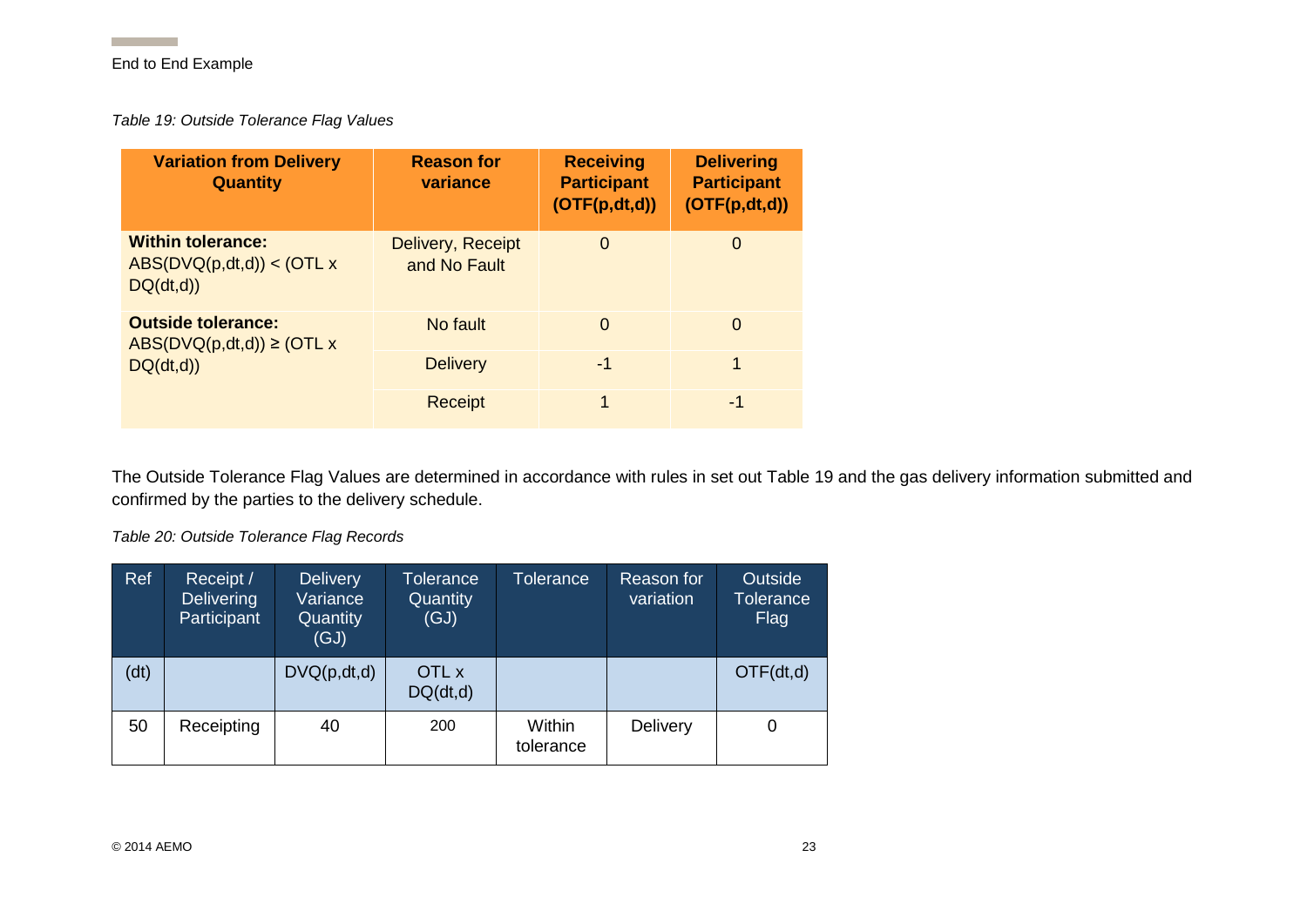| 51  | Receipting | 100    | 100 | Outside<br>tolerance | <b>Delivery</b> | -1 |
|-----|------------|--------|-----|----------------------|-----------------|----|
| 101 | Receipting | 80     | 400 | Within<br>tolerance  | <b>Delivery</b> | 0  |
| 105 | Receipting | $-300$ | 150 | Outside<br>tolerance | No fault        | 0  |

Analysis of the Outside Tolerance Flag can be summarised as:

- No additional compensation will be settled for records #50 and #101 because the variation is within tolerance.
- No additional compensation will be settled for record #105 because the variation is meets the definition of Force Majeure and as such is not the fault of either party.
- Participant One will receive compensation (OTF = -1) for record #51 because their counterparty is at fault for the variation.

#### <span id="page-24-1"></span>**3.3.4 Delivery Variance Settlement Price**

<span id="page-24-0"></span>If Delivery Netting applies to a Transaction, then the Delivery Price (DP) is equal to the Average Price (AP) for that Gas Day and Trading Location. If Delivery Netting does not apply to a Transaction, DP is equal to the Transaction Price (TP) associated with the gas delivery obligation.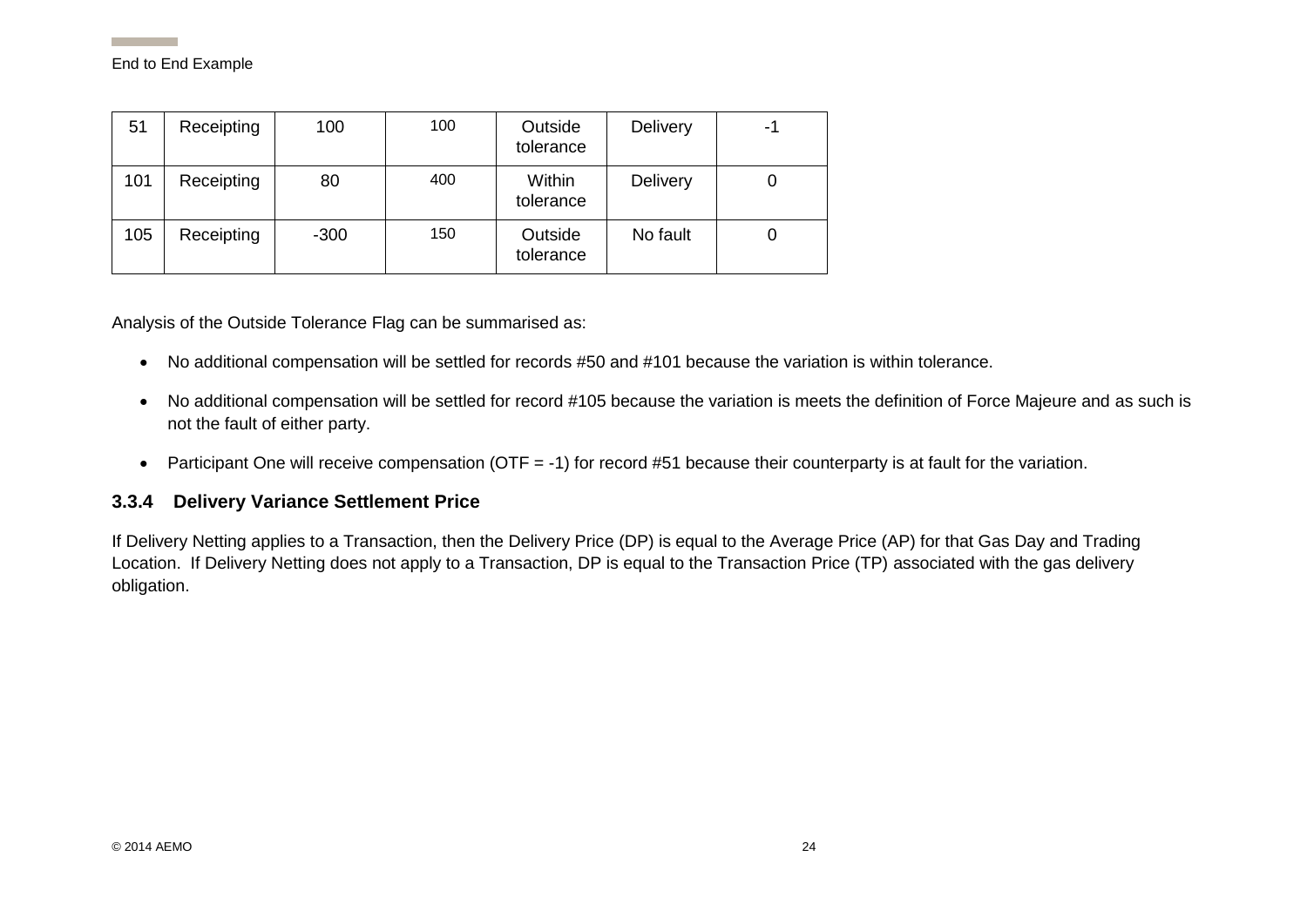| SP 3.1.3.b: | $DP(dt,d) =$ | AP(d, I) | If dt formed as part of:<br>Delivery Netting Schedule, or<br>$\bullet$<br>the Close Out and Offset<br>$\bullet$<br>Procedure. |
|-------------|--------------|----------|-------------------------------------------------------------------------------------------------------------------------------|
|             | Else         |          |                                                                                                                               |
|             |              | TP(t)    | Of the corresponding Transaction (t)                                                                                          |

#### *Table 21: Delivery Price Records*

End to End Example

| Ref  | Gas Day    | Transaction<br>type | Trading<br>Location | <b>Transaction</b><br>Price (\$/GJ) | Average<br>Price (\$/GJ) | Delivery<br>Price (\$/GJ) |
|------|------------|---------------------|---------------------|-------------------------------------|--------------------------|---------------------------|
| (dt) | (d)        |                     | $($ l $)$           | TP(t)                               | AP(d, I)                 | DP(dt, d)                 |
| 50   | 21/05/2013 | Individual          | <b>RBP</b>          | 7.50                                | 7.20                     | 7.50                      |
| 51   | 21/05/2013 | Individual          | <b>RBP</b>          | 8.00                                | 7.20                     | 8.00                      |
| 101  | 21/05/2013 | Netted              | <b>RBP</b>          | <b>NA</b>                           | 7.20                     | 7.20                      |
| 105  | 21/05/2013 | Netted              | <b>SWQP</b>         | <b>NA</b>                           | 6.35                     | 6.35                      |

#### **3.3.5 Delivery Variance Settlement**

A payment or charge will be applicable to each party to a confirmed gas delivery record.

<span id="page-25-1"></span><span id="page-25-0"></span>Each gas delivery obligation record is assessed against the payment and the charge equation and at least one of the calculations will be calculated as zero.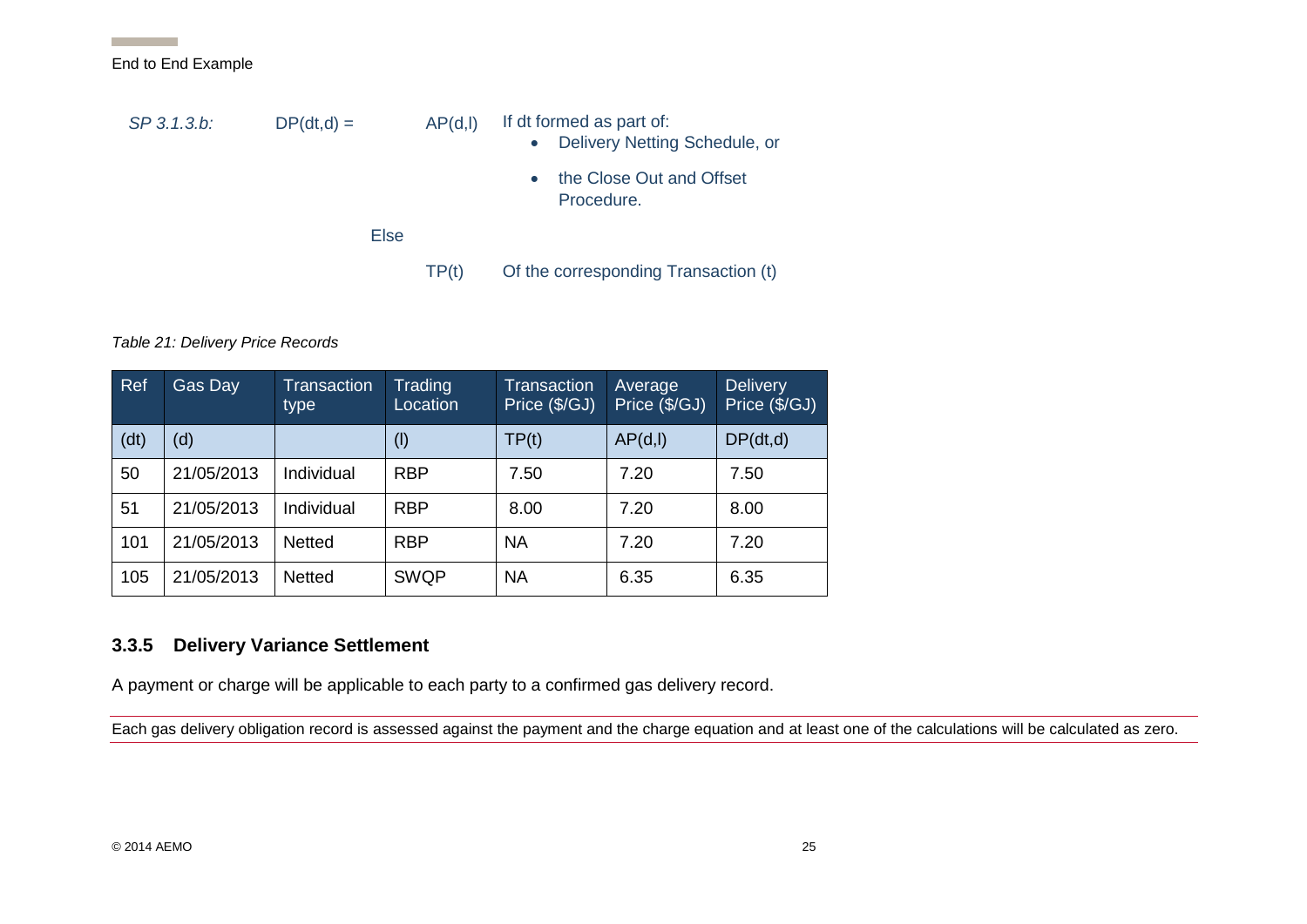#### *Payment Equation*

*SP 3.1.4:*  $DVP(p,d) = \sum_{dt} Min (DVO(p,dt,d) \times DP(dt,d)$ 

+ ABS(DVQ(p,dt,d)) x OTF(p,dt,d) x DP(dt,d) x OTR, 0).

*Charge Equation*

*SP 3.1.5:*  $DVC(p,d) = \sum_{dt} Max (DVQ(p,dt,d) \times DP(dt,d)$ 

+ ABS( $D\vee Q(p,dt,d)$ ) x OTF( $p,dt,d$ ) x DP( $dt,d$ ) x OTR, 0).

The calculated Delivery Variance Payments and Charges for Participant One are set out in [Table 22.](#page-26-2)

<span id="page-26-2"></span>*Table 22: Delivery Variance Settlement Amounts*

<span id="page-26-0"></span>

| Ref   | Gas Day    | <b>Delivery</b><br>Variance<br>Quantity (GJ) | <b>Delivery</b><br>Settlement<br>Price (\$/GJ) | Charge $(\$)$ | Payment<br>$(\$)$ |
|-------|------------|----------------------------------------------|------------------------------------------------|---------------|-------------------|
| (dt)  | (d)        | <b>DVQ</b>                                   | DP(dt, I)                                      | DVC(dt,d)     | DVP(dt,d)         |
| 50    | 21/05/2013 | 40                                           | 7.50                                           | 300.00        |                   |
| 51    | 21/05/2013 | 100                                          | 8.00                                           | 600.00        |                   |
| 101   | 21/05/2013 | 80                                           | 7.20                                           | 576.00        |                   |
| 105   | 21/05/2013 | $-300$                                       | 6.35                                           |               | $-1,905.00$       |
|       |            |                                              |                                                |               |                   |
| Total |            |                                              |                                                | 1,476.00      | $-1,905.00$       |

<span id="page-26-1"></span>Analysis of the Delivery Variance Settlement for Participant One can be summarised as:

 $@ 2014$  AEMO  $26$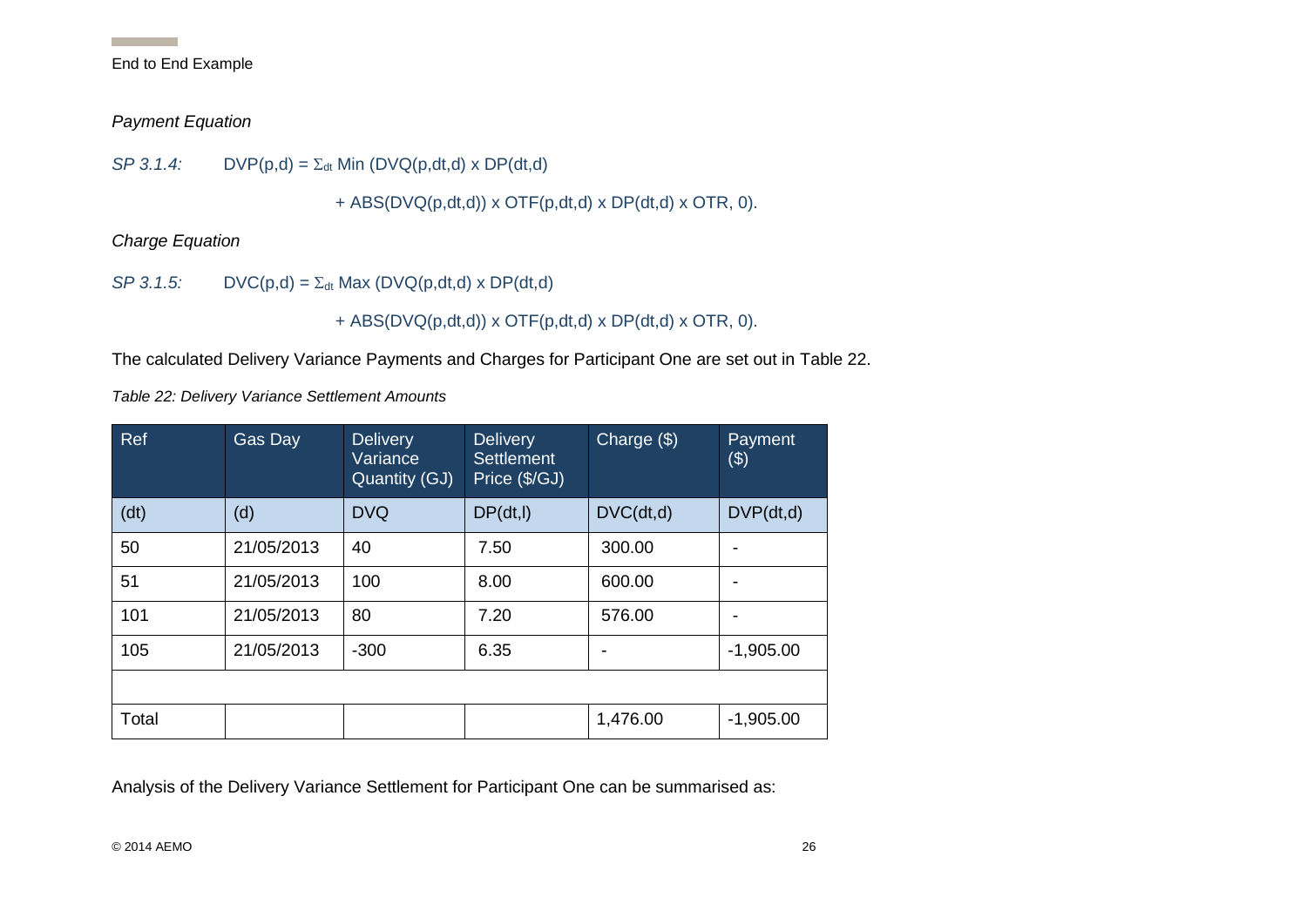- Participant One is charged for the additional gas receipted for record #50 at the Transaction Price.
- Participant One is charged for the additional gas receipted for record #101 at the Average Price.
- Participant One is charged for the additional gas receipted for record #51 at the Transaction Price (\$8.00), but the charge is reduced by the compensation from the Delivering Participant. The effective charge for additional gas receipted (\$6.00) is 25% less than the Transaction Price (\$8.00).
- Participant One is paid back for gas it did not receive for record #105 at the Average Price.

## **3.4 Reallocations**

A reallocation is a financial arrangement between two Market Participants and AEMO to transfer settlement commitments between the Market Participants. The Gas Supply Hub supports Dollar Reallocations and Energy Reallocations.

The Credit Participant's settlement amount has a negative sign (offsetting a pre-existing payment obligation) and the settlement amount of the Debit Participant has a positive sign.

The settlement amount is determined separately for each Gas Day of the Reallocation. If a Reallocation covers multiple Billing Periods then the Reallocation Amount for each Gas Day is settled for the Billing Period in which that Gas Day falls.

Reallocations for Participant One covering gas day 21/05/2013 are detailed in [Table 6.](#page-9-6)

#### <span id="page-27-0"></span>**3.4.1 Dollar Reallocation**

The Dollar Amount specified for each Gas Day of the Reallocation is debited to a Market Participant (Debit Participant) and credited to another Market Participant (Credit Participant).

*SP 4.3.1.b:* DRC(p,r,d) = DA(r,d) x -1

#### <span id="page-27-1"></span>© 2014 AEMO 27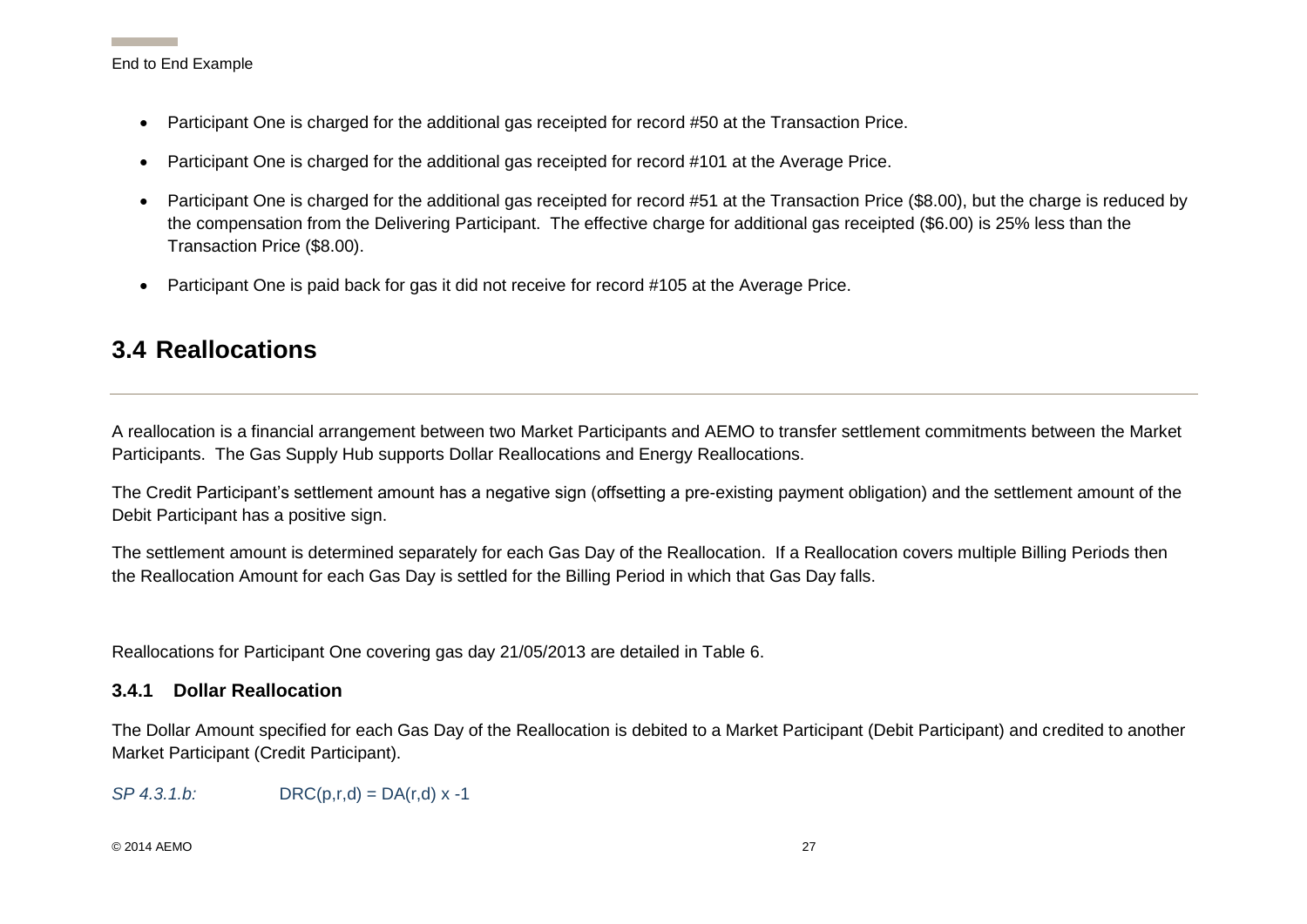*Table 23: Dollar Reallocation Settlement Amount*

| Ref | Role   | Dollar Amount<br>\$) | <b>Dollar</b><br>Reallocation<br>Amount |
|-----|--------|----------------------|-----------------------------------------|
|     |        | DA(r,d)              | DRC(p,r,d)                              |
| 201 | Credit | 10,000               | $-10,000$                               |

#### <span id="page-28-3"></span>**3.4.2 Energy Reallocation**

The Reallocation Amount debited to the Debit Participant and credited to the Credit Participant is the product of the Energy Reallocation Quantity (GJ/day) and the Applicable Reference Price (\$/GJ).

The Reallocation Request for Energy Reallocations must specify a Trading Location, which will determine the Applicable Reference Price.

*SP 4.3.2.b:*  $ERC(p,r,d) = GQ(r,d) \times AP(d,l) \times -1$ 

<span id="page-28-1"></span>*Table 24: Energy Reallocation Settlement Amount*

<span id="page-28-2"></span><span id="page-28-0"></span>

| Ref | <b>Role</b> | Energy<br>Amount (GJ) | Trading<br>Location | Average<br>Price (\$/GJ) | Energy<br>Reallocation<br>Amount (\$) |
|-----|-------------|-----------------------|---------------------|--------------------------|---------------------------------------|
|     |             | GQ(r,d)               | $($ l $)$           | AP(d, I)                 | ERC(p,r,d)                            |
| 202 | Credit      | 5,000                 | <b>RBP</b>          | 7.20                     | $-36,000$                             |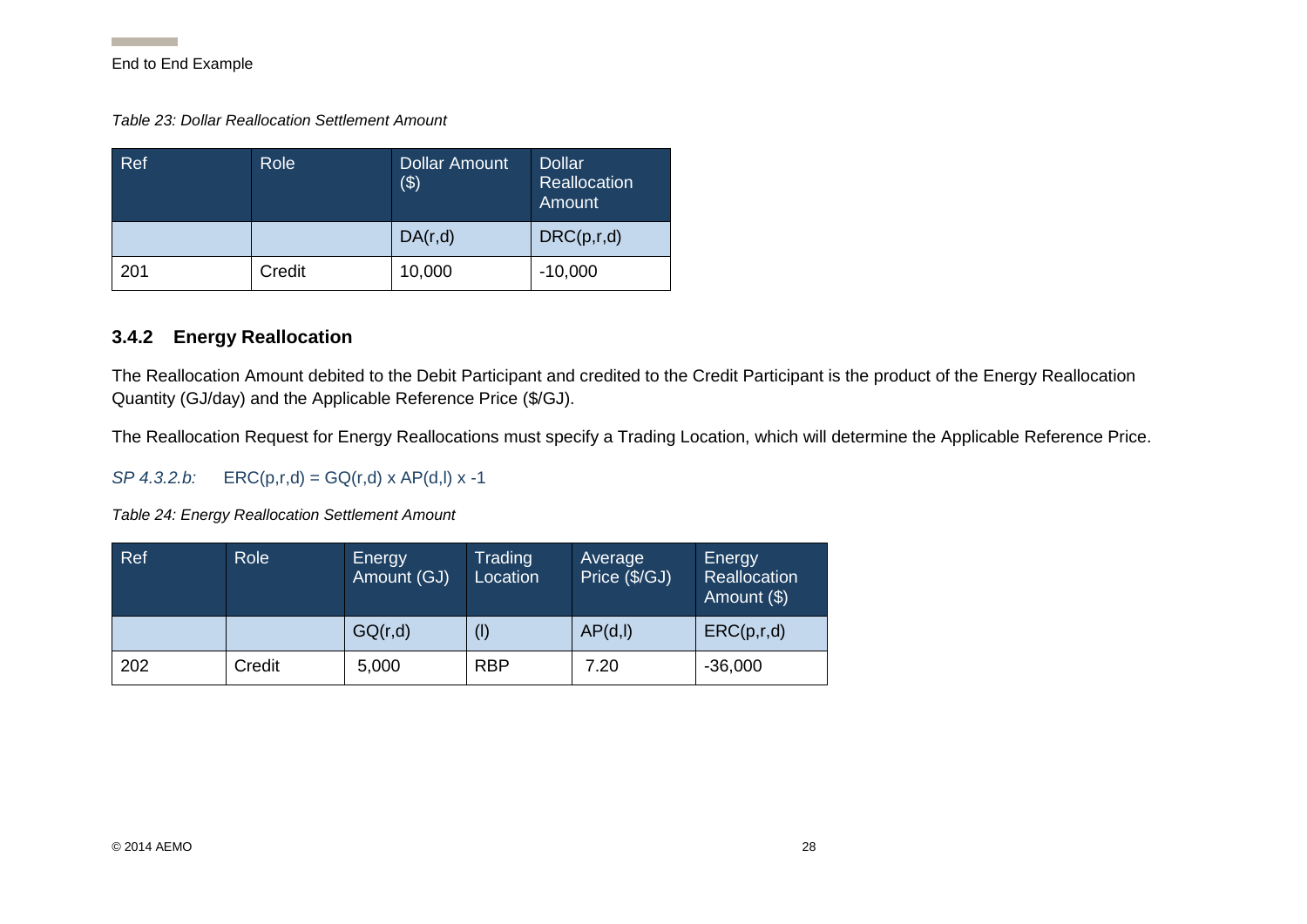## **3.5 Participation Fees**

Market Fees consist of a fixed participation fee and a variable transaction fee.

#### **3.5.1 Participation fees**

A fixed fee is payable by each participant in accordance with their participation category.

*Table 25: Participation fees*

| <b>Participant Type</b>                                 | <b>Annual Fee (\$)</b> |
|---------------------------------------------------------|------------------------|
| <b>Trading Participant</b>                              | 14,500                 |
| <b>Trading Participant</b><br><b>Additional Licence</b> | 5,500                  |
| Reallocation<br>Participant                             | 9,000                  |
| <b>Viewing Participant</b>                              | 5,500                  |

<span id="page-29-1"></span><span id="page-29-0"></span>Fees for Market Participants (Trading Participants and Reallocation Participants) are billed monthly as part of the regular Billing Period settlement of transactions. Whereas the participation fee for a Viewing Participant is paid upfront on an annual basis.

<span id="page-29-2"></span> $SP 4.2.1$  MPF( $p, d^*$ ) = ATF / 12

```
+ Number of additional licences x ALF / 12
```
 $+$  ARF / 12

In the example, Participant One is a Trading Participant and does not have any additional licences.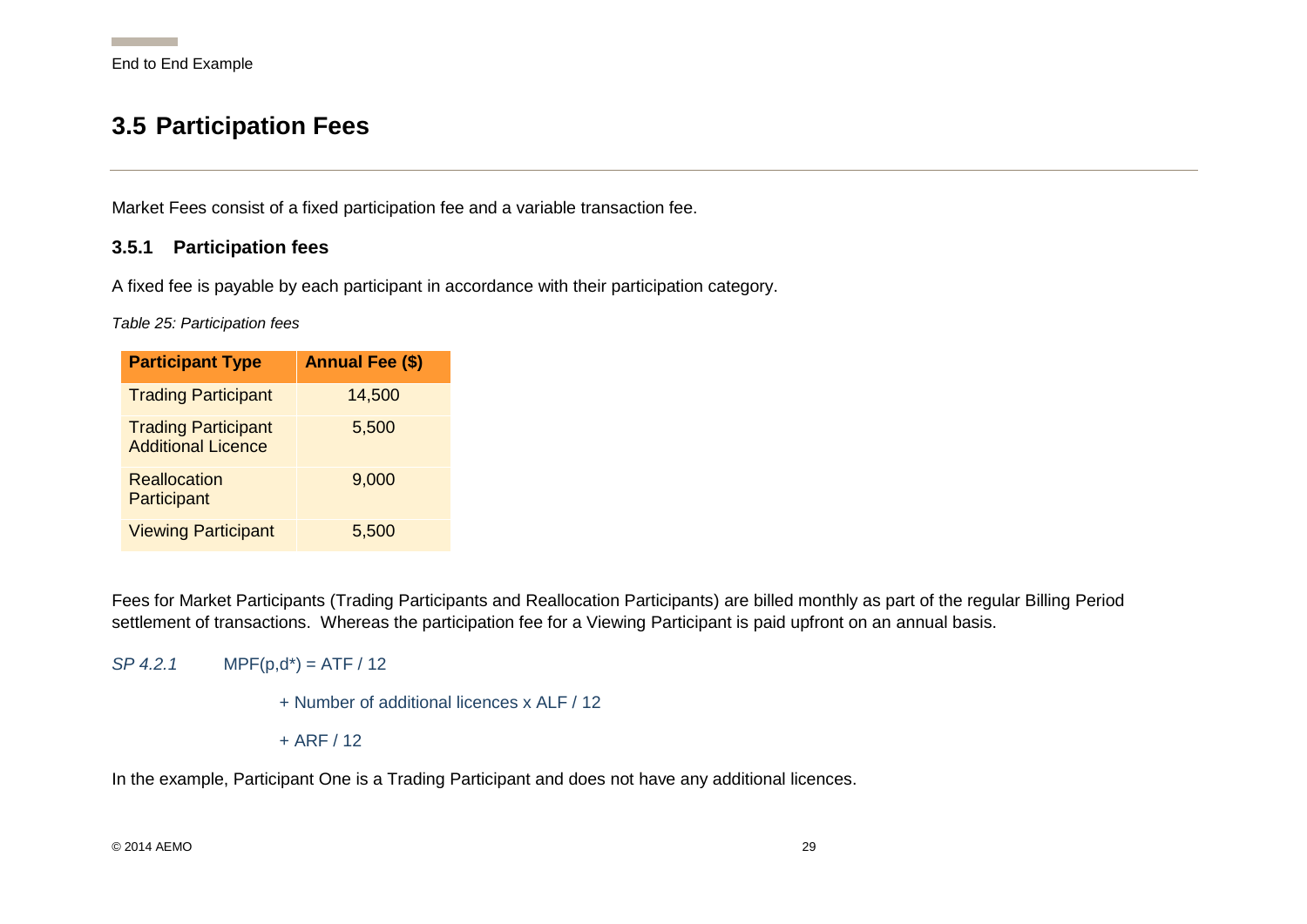**Contract Contract** 

MPF (1/5/2013)  $=$  ATF/12 + 0 x ALF / 12 + ARF /12  $= 14,500/12 + 0 + 0$  $= 1,208.33$ 

#### **3.5.2 Transaction fees**

Transaction fees are settled based on the quantity of transactions executed by a Trading Participant. The transaction fee applied is different for weekly and daily type Trading Products.

*Table 26: Transaction Fee Rate*

| <b>Delivery Period</b> | <b>Transaction Fee (\$/GJ)</b> |
|------------------------|--------------------------------|
| Balance-of-day,        |                                |
| Day-Ahead,             | 0.03                           |
| Daily                  |                                |
| Weekly                 | 0.02                           |

The Transaction Fee is settled with reference to the day the transaction is executed. Transactions executed by Participant One on 17/5/2013 are set out below in [Table 27.](#page-30-3)

<span id="page-30-3"></span><span id="page-30-0"></span>*Table 27: Participant One Transactions 17/05/2013* 

<span id="page-30-2"></span><span id="page-30-1"></span>

| Ref | Trading<br>Location | <b>Delivery</b><br>Period | Transaction<br>Quantity<br>(GJ/day) | From       | To         | Transaction<br><b>Time</b> |
|-----|---------------------|---------------------------|-------------------------------------|------------|------------|----------------------------|
|     | <b>RBP</b>          | Week                      | 4,000                               | 21/05/2013 | 27/05/2013 | 17/05/2013<br>10:00        |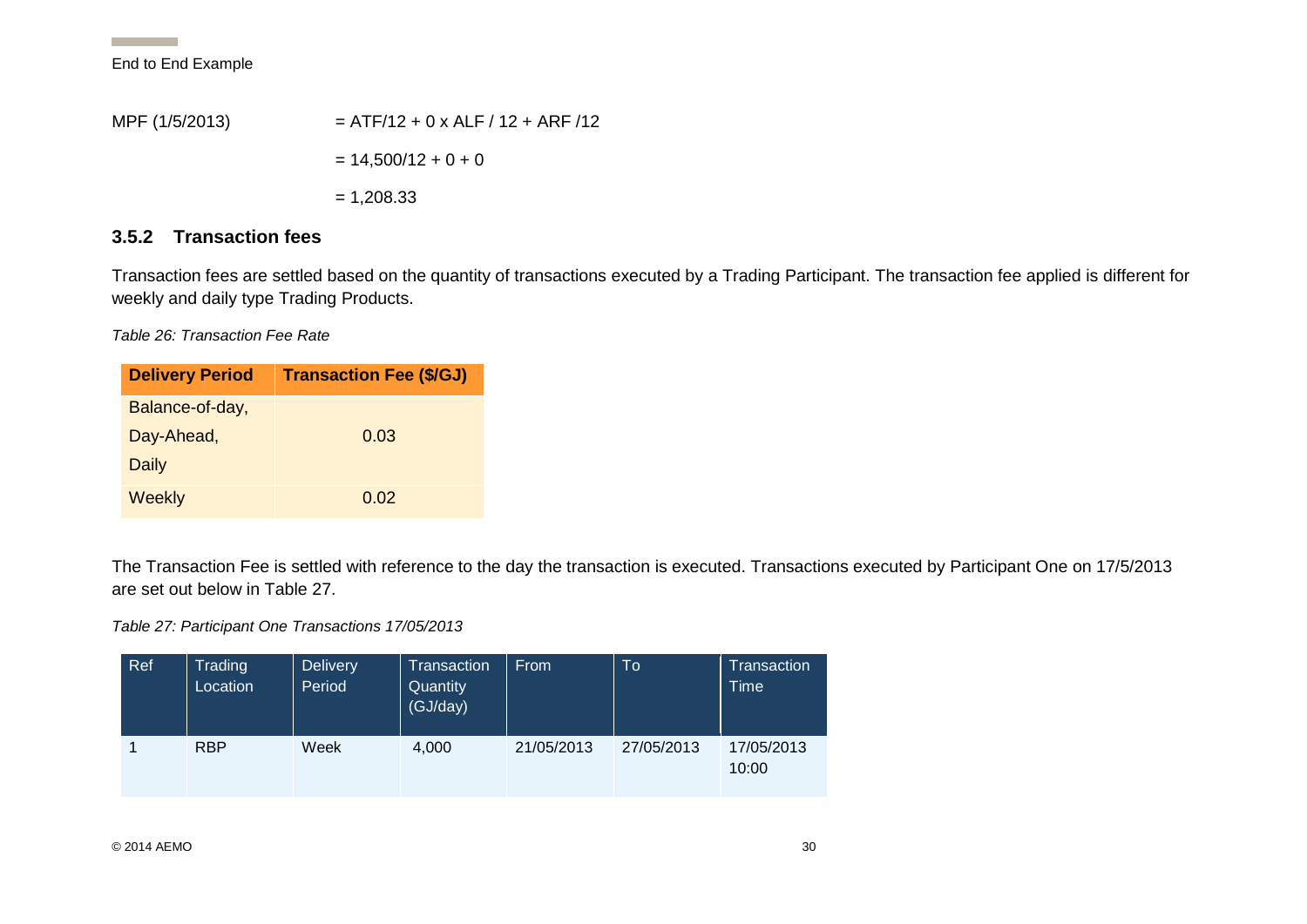**Contract Contract** 

| <b>Ref</b> | Trading<br>Location | <b>Delivery</b><br>Period | <b>Transaction</b><br>Quantity<br>(GJ/day) | From       | To         | Transaction<br>Time |
|------------|---------------------|---------------------------|--------------------------------------------|------------|------------|---------------------|
| 23         | <b>SWQP</b>         | Week                      | 5,000                                      | 21/05/2013 | 27/05/2013 | 17/05/2013<br>10:00 |
| 3          | <b>RBP</b>          | Day                       | 5,000                                      | 20/05/2013 | 20/05/2013 | 17/05/2013<br>12:00 |

The gas day for settlement of the transaction fee is the day of the transaction. Settlement is determined by aggregating the Transaction Quantity for each Delivery Period and then applying the relevant transaction fee.

#### *SP 4.2.2:*  $TTF(p,d) = \sum_c (\sum_t \sum_l \sum_{d'} (TQ(p,d',c,l) \times TF(c)))$

*Table 28: Transaction Fee Amount – 17 May 2013*

<span id="page-31-0"></span>

| <b>Delivery Period</b> | Aggregate<br><b>Transaction</b><br>Quantity (GJ)            | Fee Rate (\$/GJ) | <b>Transaction Fee</b><br>$(\$)$ |
|------------------------|-------------------------------------------------------------|------------------|----------------------------------|
| (c)                    | $\Sigma_{\rm t}\Sigma_{\rm I}$<br>$\Sigma_{d'}TQ(p,d',c,l)$ | TF(c)            | TTF(p,d)                         |
| Week                   | 63,000                                                      | 0.02             | 1,260                            |
| Day                    | 5,000                                                       | 0.03             | 150                              |
|                        |                                                             |                  |                                  |
| Total                  |                                                             |                  | 1,410                            |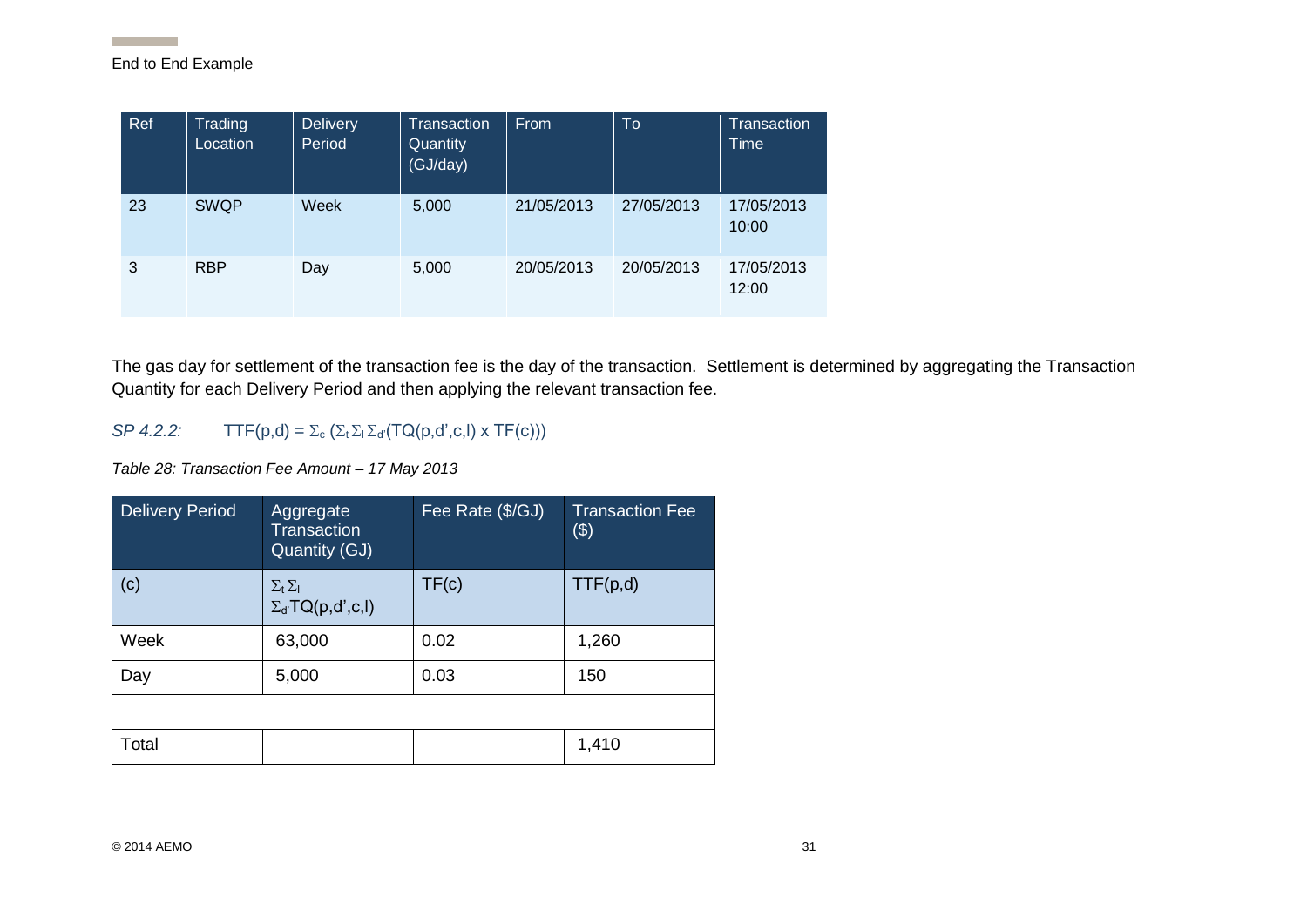## <span id="page-32-3"></span>**3.6 Trading Amount**

The Exchange Agreement refers to the net aggregate Gas Day settlement value for a Billing Period (bp).

*Settlement Amount*  $FSA(p,Bp) = \sum_{d}(PGP(p,d) + PGC(p,d) + DVP(p,d) + DVC(p,d)$ + MPF (p,d) + TTF (p,d) + TRD(p,d) + TRC(p,d)  $+$  AHP(p,d) + AHC(p,d))

*Table 29: Participant One Trading Amount 21 May 2013*

| <b>Physical Gas Transactions</b><br>Delivery Variance |          |          | Transaction<br>Fees | <b>Reallocation</b> | <b>Trading Amount</b> |                            |
|-------------------------------------------------------|----------|----------|---------------------|---------------------|-----------------------|----------------------------|
| PGP(p,d)                                              | PGC(p,d) | DVP(p,d) | DVC(p,d)            | TTF(p,d)            | TRC(p,d)              | For a Gas Day (21/05/2013) |
| $-44.000$                                             | 152.650  | $-1.905$ | 1.476               | 300                 | $-46,000$             | 62.521                     |

## <span id="page-32-0"></span>**4 Prudential Exposure**

The prudential exposure of a Market Participant is an amount calculated by AEMO reflecting the maximum net aggregate amount actually or contingently owing to the Operator in relation to their trading activity.

<span id="page-32-2"></span><span id="page-32-1"></span>This section of the document outlines the prudential exposure calculations associated with the Participant One's trading activity. Exposure calculations presented in this section assume a processing day of 22/05/2013.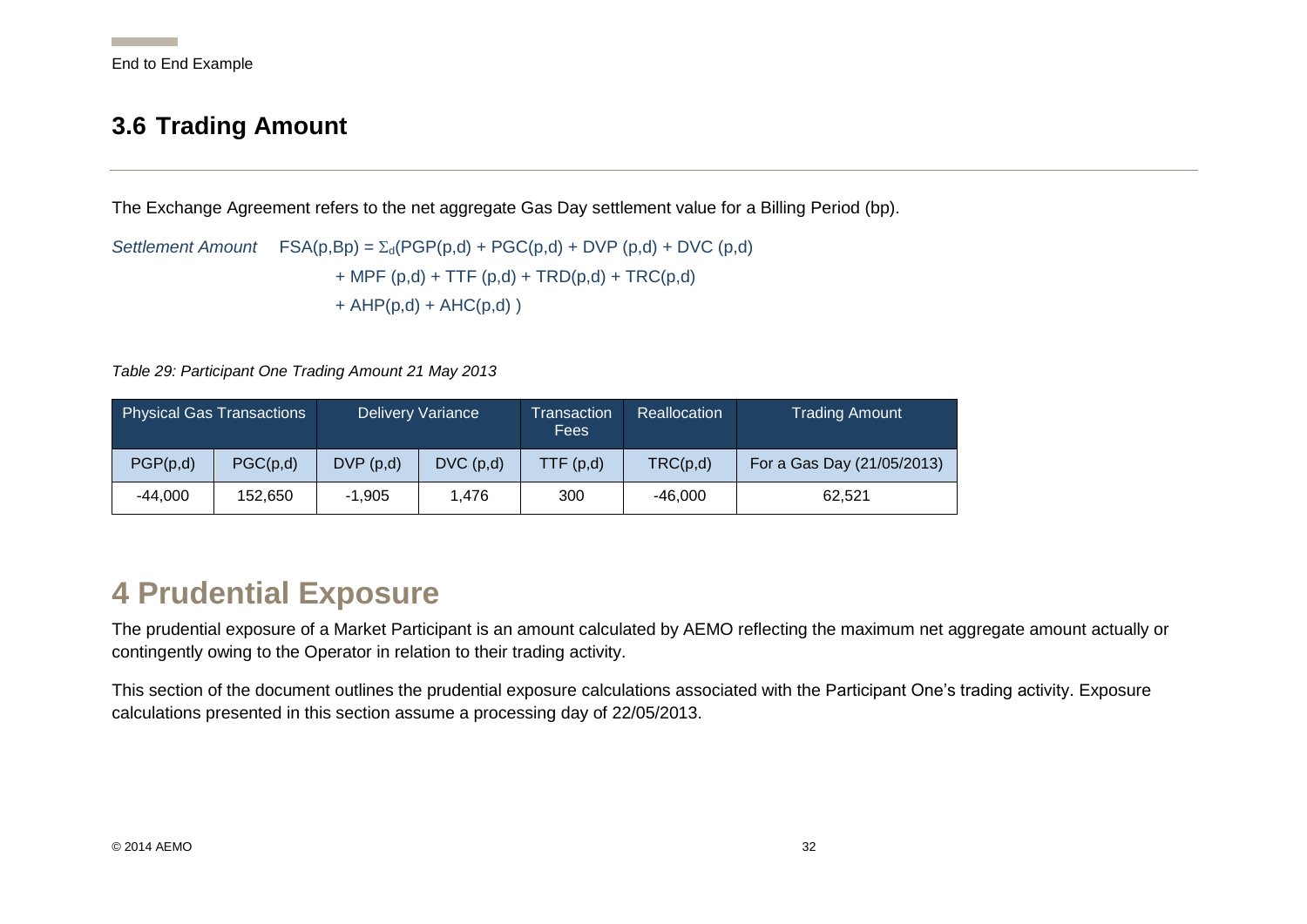## **4.1 Outstanding Amount**

The Outstanding Amount is the aggregate of all settlement amounts for Gas Days in the past.

#### **4.1.1 Delivery Settlement Adjustment**

The settlement amount owing to the Delivering Participant is reduced for any delivery obligations for which the actual delivery information has not been submitted **and confirmed**. The adjustment is applicable to the Delivering Participant only and is used in the prudential exposure calculation only.

#### $SP 5.1.2.a:$  DSA(p,d) =  $\Sigma_{\text{dt}}$  (DQ(dt,d) x DP(dt,d) x S(d))

As detailed in section [3.3.1,](#page-20-4) information was submitted and confirmed for all gas delivery obligations for Gas Day 21/05/2013. Participant One is the Delivering Participant for gas delivery obligation #40 on gas day 20/05/2013 for which the actual delivery information has not been confirmed.

#### Ref Receipt / **Delivering Participant Delivery Quantity** Price Margin Rule Delivery **Settlement** Adjustment (dt)  $\bigcup Q(dt,d)$   $\bigcup P(dt,d)$   $\bigcup B(d), S(d)$   $\bigcup SA(p,d)$ 40 | Delivery | 5,000 | 4.95 | 0.2 | 4,950

#### <span id="page-33-0"></span>*Table 30: Delivery Settlement Adjustment for Gas Day 20/05/2012*

#### <span id="page-33-1"></span>**4.1.2 Initial Settlement Estimate**

<span id="page-33-3"></span><span id="page-33-2"></span>Settlement of transactions occurs after the end of each monthly Billing Period. As such, an estimate of the likely settlement amounts is calculated daily until the day on which the Final Settlement Statement for a Billing Period is issued to Market Participants.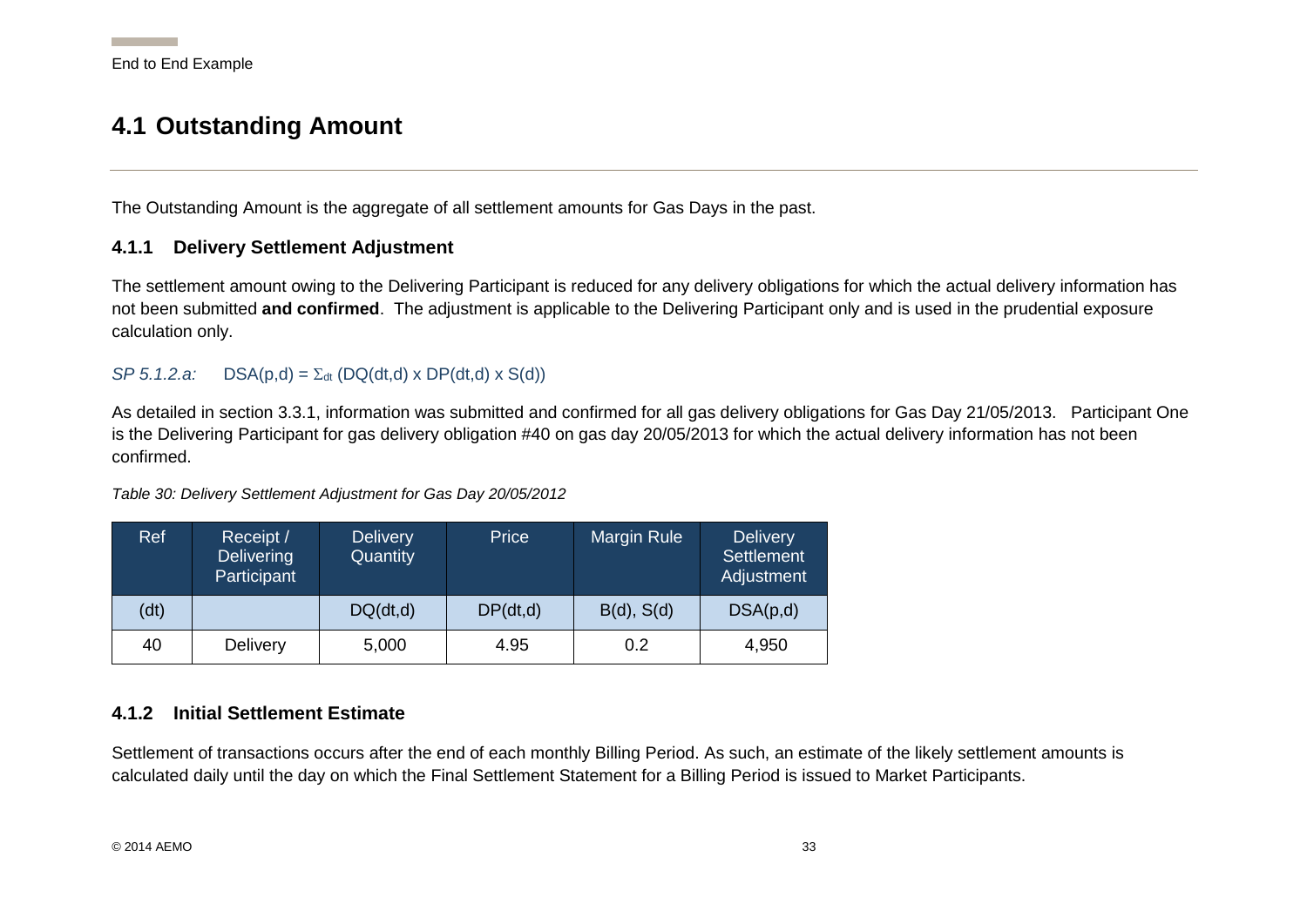The latest transaction and gas delivery information is an input into the calculation of the settlement estimates. Trading Amounts and any Delivery Settlement Adjustments are aggregated together to calculate the Initial Settlement Estimate.

#### *SP 5.1.2.b:*  $INE(p) = \sum_{d} [(DTA(p,d) + DSA(p,d)) \times (1 + GST(d))]$

The Initial Settlement Estimate for Participant One is presented in [Table 31](#page-34-2) below. The calculation of the Trading Amount for Gas Day 21/05/2013 was presented in section [3.6](#page-32-3) and the Trading Amounts associated with all transactions have been included for completeness.

<span id="page-34-2"></span>Table 31: Initial Settlement Estimate

| Gas Day    | <b>Trading Amount</b> | <b>Delivery Settlement</b><br>Adjustment | <b>Initial Settlement</b><br><b>Estimate</b> |
|------------|-----------------------|------------------------------------------|----------------------------------------------|
|            | DTA(p,d)              | DSA(p,d)                                 | INE(p)                                       |
| 1/05/2013  | 1,208                 |                                          | 1,329                                        |
| 17/05/2013 | 1,410                 |                                          | 1,551                                        |
| 18/05/2013 | 460                   |                                          | 506                                          |
| 19/05/2013 | 620                   |                                          | 682                                          |
| 20/05/2013 | $-24,630$             | 4,950                                    | $-21,648$                                    |
| 21/05/2013 | 62,521                |                                          | 68,773                                       |
|            |                       |                                          |                                              |
| Total      |                       |                                          | 51,193                                       |

#### <span id="page-34-1"></span>**4.1.3 Total Security Deposit Amount**

<span id="page-34-0"></span>Cash deposits are treated as an interest bearing security deposit. Security deposits reduce a participant's Prudential Exposure (rather than increasing their trading limit).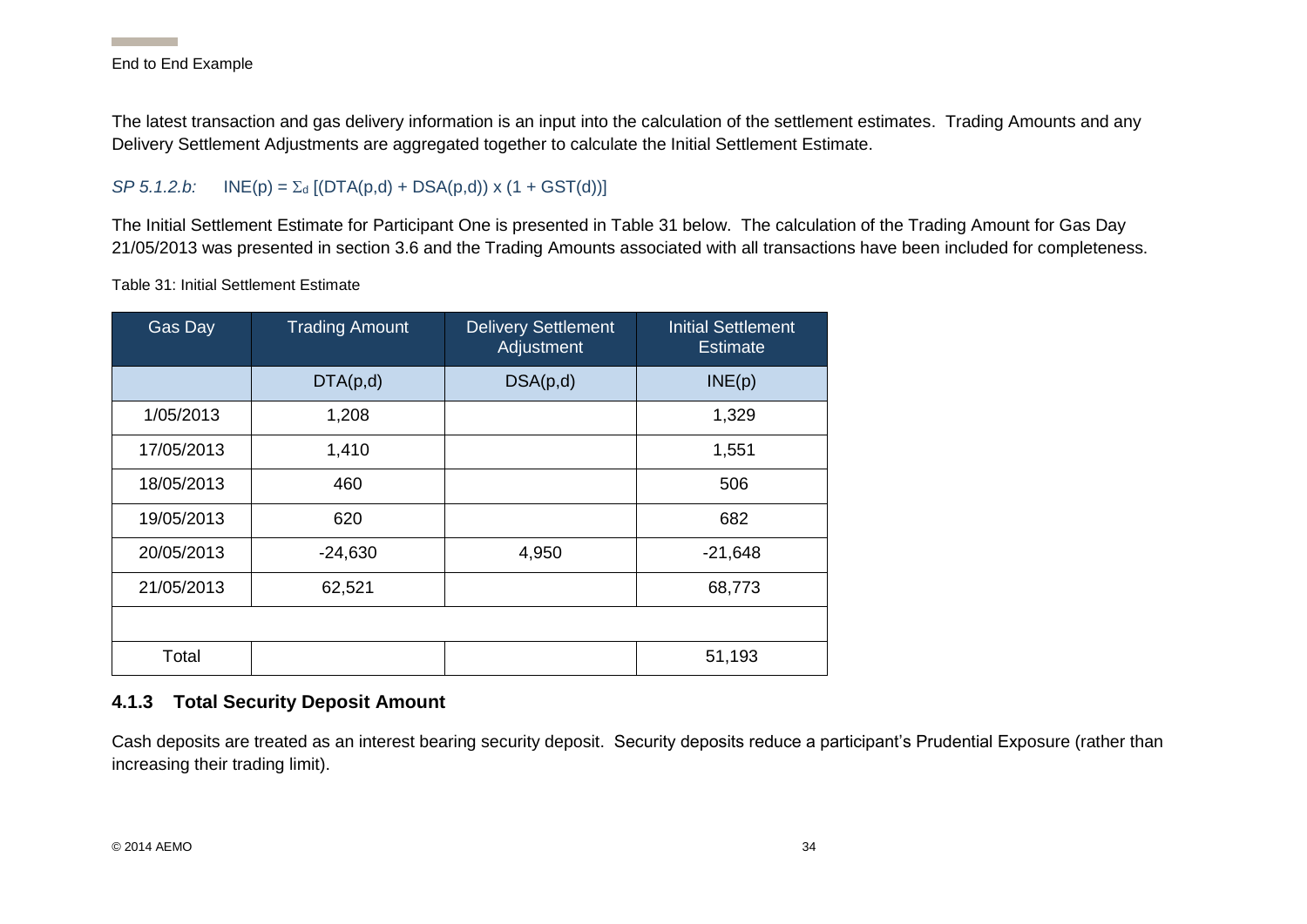Interest is applicable to the invoicing of security deposits but is not considered in the prudential exposure calculation.

#### *SP 5.1.2.c:*  $TSDA(p) = \sum_{s} \sum_{b} \sum_{s} \sum_{p} (p,s,bp)$

Participant One has a security deposit for \$50,000 assigned to the July 2013 Billing Period.

 $TSDA(p) = 50,000$ 

#### **4.1.4 Outstanding Amount**

The Outstanding Amount is the aggregate of actual and estimated exposures relating to historical gas days.

*SP 5.1.3.a:* OA(p) = SNP(p) - TSDA(p) - EPA(p) + INE(p) + AE(p)

*Table 32: Outstanding Amount Calculation*

| Settlement<br>Amount not<br>due for<br>payment | Total<br><b>Security</b><br>Deposit<br>Amount | Early<br>Payment<br>Amount | <b>Initial</b><br><b>Settlement</b><br><b>Estimate</b> | Adjustment<br><b>Estimate</b> | Outstanding<br>Amount |
|------------------------------------------------|-----------------------------------------------|----------------------------|--------------------------------------------------------|-------------------------------|-----------------------|
| SNP(p)                                         | TSDA(p)                                       | EPA(p)                     | INE(p)                                                 | AE(p)                         | OA(p)                 |
|                                                | 50,000                                        |                            | 51,193                                                 |                               | 1,193                 |

<span id="page-35-0"></span>Changes to gas delivery information after the final settlement require a revision of the Settlement Amount. Revised settlement occurs in the 4<sup>th</sup> month after the end of the Billing Period. The Adjustment Estimate is calculated daily for historical billing periods until the revised settlement occurs. There is no revised gas delivery information in this example.

<span id="page-35-1"></span>Payments against a Settlement Statement that are made prior to the payment due date (Early Payment) are recorded and reduce a participant's exposure. There are no early payments in this example.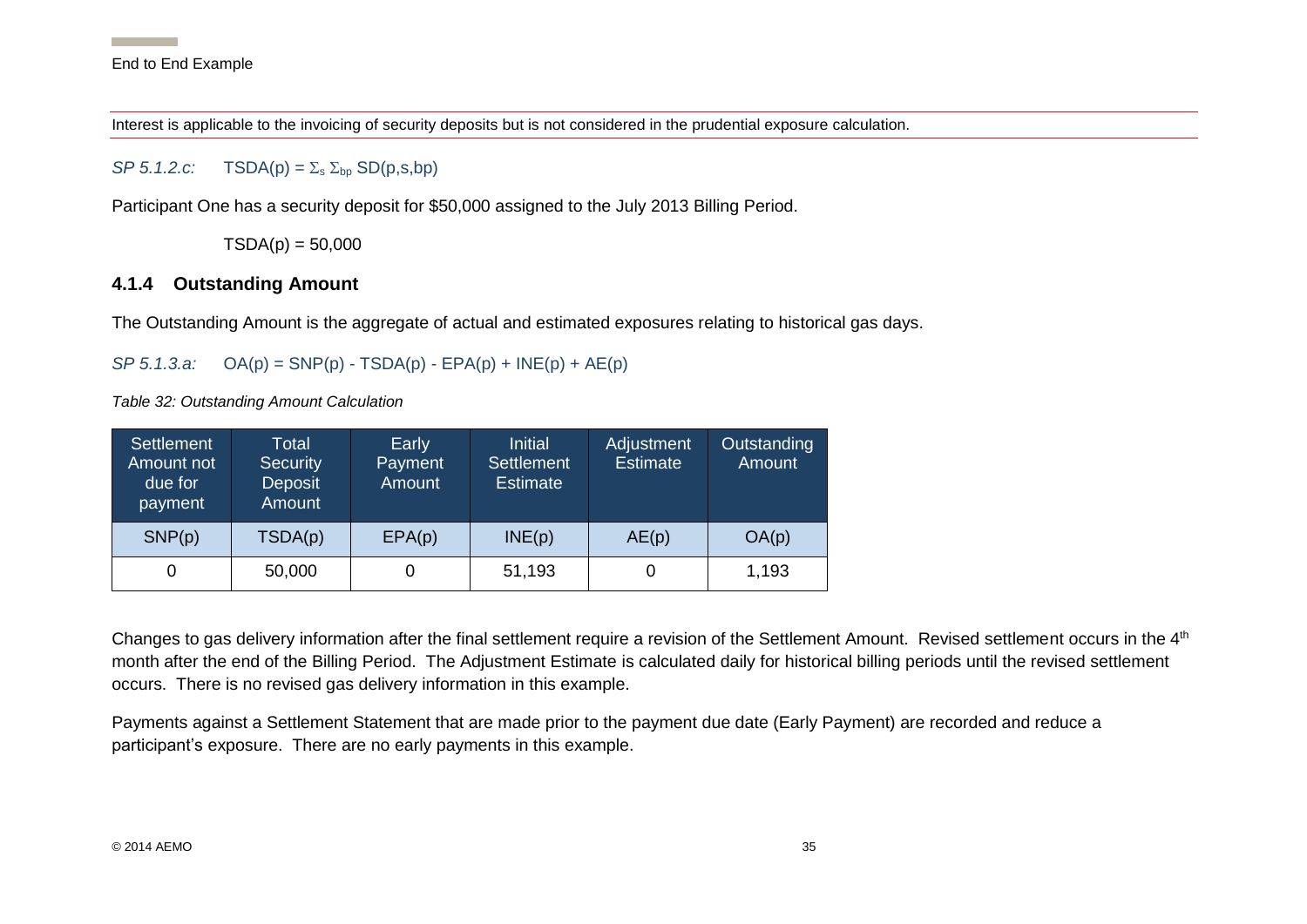## **4.2 Forward Trading Exposure**

Forward trading exposure is an estimate of exposure associated with transactions for gas delivery in the future.

The calculation has two components:

- *Exposure on the Net Position:* The difference between a member's buy and seller transactions is their net position. To estimate the exposure, a margin is applied to the net position.
- *Gain or loss on the offset position:* A member's offset position is the quantity of buy transactions that are offset by sell transactions. There is no gas delivery obligation associated with offsetting transaction but they will need to be settled. As such, any gain or loss on the offset position is incorporated in the exposure.

#### **4.2.1 Average Buy and Sell Price**

The difference between a participant's average buy and sale prices is used to measure the gain or loss on the offset position.

<span id="page-36-0"></span>*Average Buy Price*

#### *SP 5.2.2.a:* ABP(m,d,l) =  $\Sigma_c \Sigma_f$  (TP(t') x TQ(t',d,c,l)) /  $\Sigma_c \Sigma_f$  (TQ(t',d,c,l))

*Average Sell Price*

*SP 5.2.2.b:* ASP(m,d,l) =  $\Sigma_c \Sigma_{t''}$  (TP(t'') x TQ(t'',d,c,l)) /  $\Sigma_c \Sigma_{t''}$ (TQ(t'',d,c,l))

*Table 33: Average Portfolio Price Calculations*

<span id="page-36-2"></span><span id="page-36-1"></span>

| Gas i<br>Day | <b>Total Buy</b><br>Quantity          | <b>Total Sell</b><br>Quantity          | <b>Buy Value</b>                             | <b>Sell Value</b>                               | Average<br><b>Buy Price</b> | Average<br><b>Sell Price</b> |
|--------------|---------------------------------------|----------------------------------------|----------------------------------------------|-------------------------------------------------|-----------------------------|------------------------------|
| (d)          | $\Sigma_c \Sigma_{t}$<br>TQ(t',d,c,l) | $\Sigma_c \Sigma_{t}$<br>TQ(t'',d,c,l) | $\Sigma_c \Sigma_t$ (TP(t')<br>TQ(t',d,c,I)) | $\Sigma_c \Sigma_{t}$ (TP(t")<br>TQ(t'',d,c,l)) | ABP(m,d,l)                  | ASP(m,d,l)                   |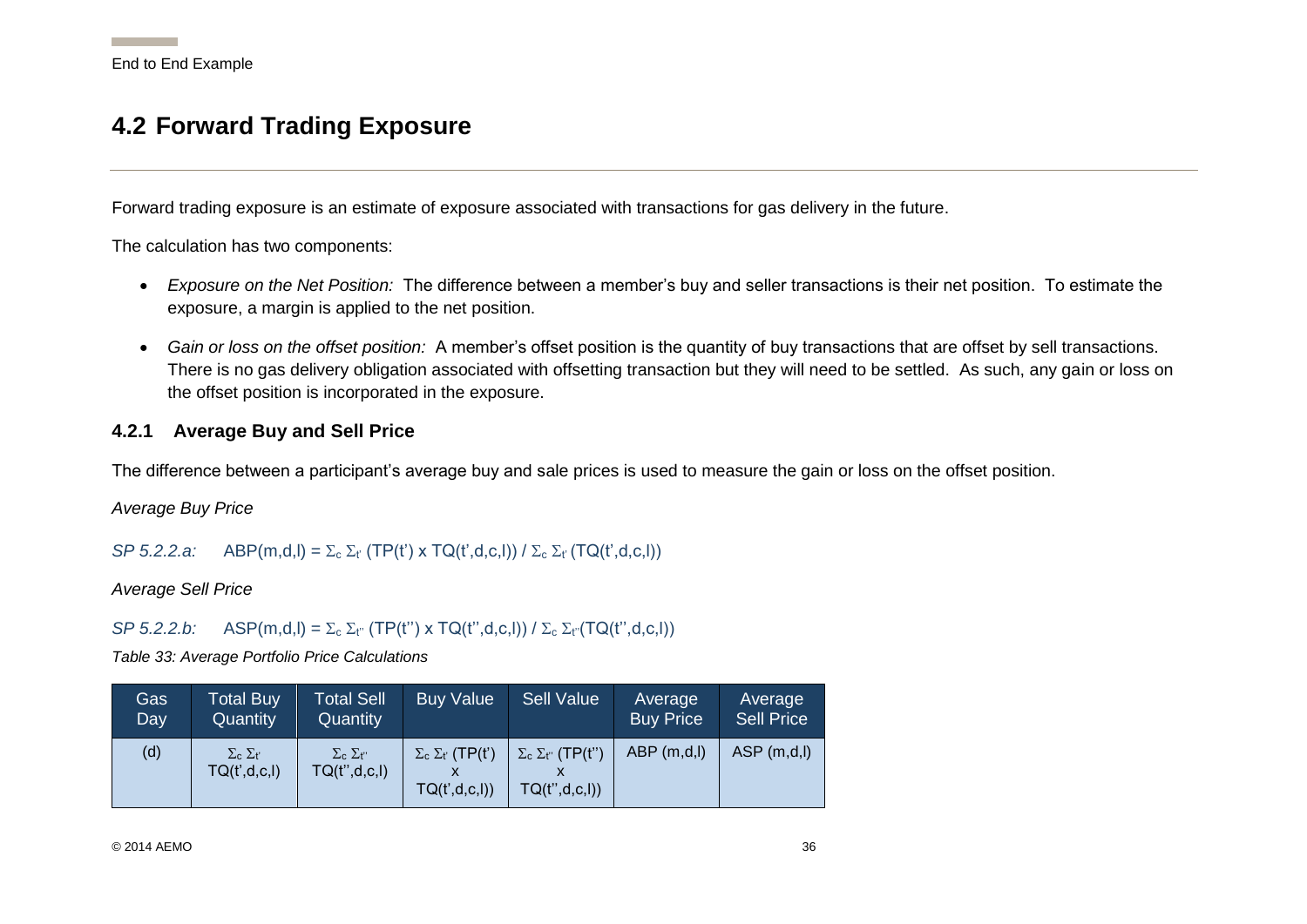| 22/05 | 6,000  | 4,000 | 43,000 | 31,000 | 7.17 | 7.75 |
|-------|--------|-------|--------|--------|------|------|
| 23/05 | 6,000  | 8,000 | 43,000 | 59,800 | 7.17 | 7.48 |
| 24/05 | 10,000 | 4,000 | 69,000 | 31,000 | 6.90 | 7.75 |
| 25/05 | 6,000  | 8,000 | 43,000 | 62,200 | 7.17 | 7.78 |
| 26/05 | 6,000  | 4,000 | 43,000 | 31,000 | 7.17 | 7.75 |
| 27/05 | 6,000  | 4,000 | 43,000 | 31,000 | 7.17 | 7.75 |

Average buy and sell prices are presented to two decimal places. However, the actual calculation is to eight decimal places.

#### **4.2.2 Trading Position**

*Net Position*

The Net Position is calculated for each Gas Day and Trading Location as the difference between a participant's aggregate buy and sell transactions.

*SP 5.2.3.a:*  $NTQ(m,d,l) = \sum_{c} \sum_{t'} TQ(t',d,c,l) - \sum_{c} \sum_{t'} TQ(t'',d,c,l)$ 

#### *Offset Position*

The Offset Quantity is also calculated for each Gas Day and Trading Location and is the quantity of buy transactions offset by sell transactions.

*SP 5.2.3.b:*  $OFQ(m,d, I) = MIN(\Sigma_c \Sigma_f (TQ(t',d,c,I)), \Sigma_c \Sigma_{t'} (TQ(t'',d,c,I)))$ 

<span id="page-37-0"></span>The buy quantity includes active orders but the sell quantity only includes transactions in both the Net Quantity and Offset Quantity calculations.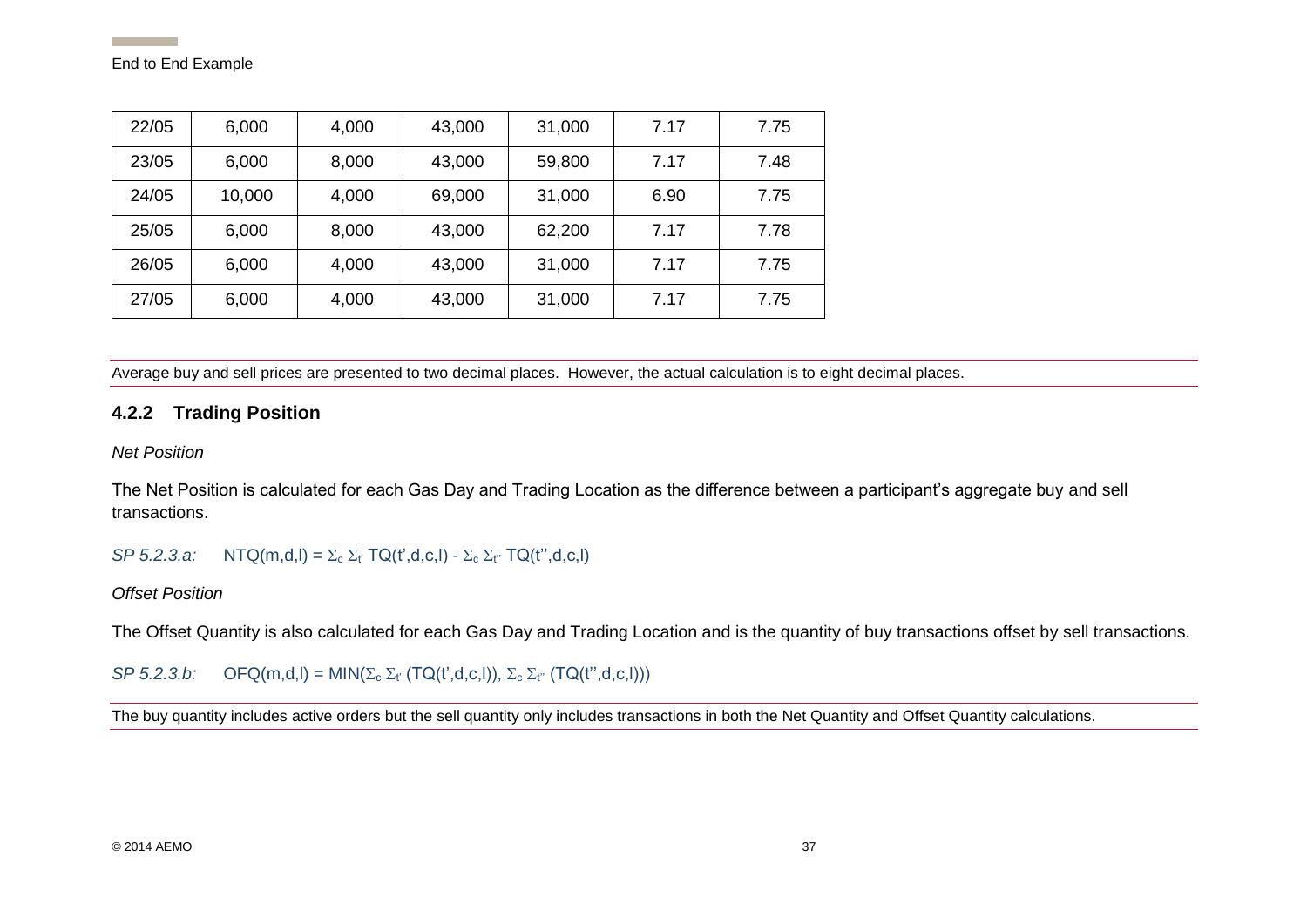#### *Table 34: Trading Position Calculations*

| Gas<br>Day | <b>Total Buy Quantity</b>        | <b>Total Sell Quantity</b>            | <b>Net Quantity</b> | <b>Offset Quantity</b> |
|------------|----------------------------------|---------------------------------------|---------------------|------------------------|
| (d)        | $\Sigma_c \Sigma_t$ TQ(t',d,c,l) | $\Sigma_c \Sigma_{t}$ ' TQ(t'',d,c,l) | NTQ(m,d,I)          | OFQ(m,d,I)             |
| 22/05      | 6,000                            | 4,000                                 | 2,000               | 4,000                  |
| 23/05      | 6,000                            | 8,000                                 | $-2,000$            | 6,000                  |
| 24/05      | 10,000                           | 4,000                                 | 6,000               | 4,000                  |
| 25/05      | 6,000                            | 8,000                                 | $-2,000$            | 6,000                  |
| 26/05      | 6,000                            | 4,000                                 | 2,000               | 4,000                  |
| 27/05      | 6,000                            | 4,000                                 | 2,000               | 4,000                  |

#### <span id="page-38-1"></span>**4.2.3 Forward Trading Exposure**

The Forward Trading Exposure is calculated for each Gas Day and Trading Location.

*Exposure on the Net Position*

<span id="page-38-0"></span>A margin is applied to the net position to estimate the exposure. As detailed in [Table 35,](#page-39-2) the margin applied is different for net long and short positions.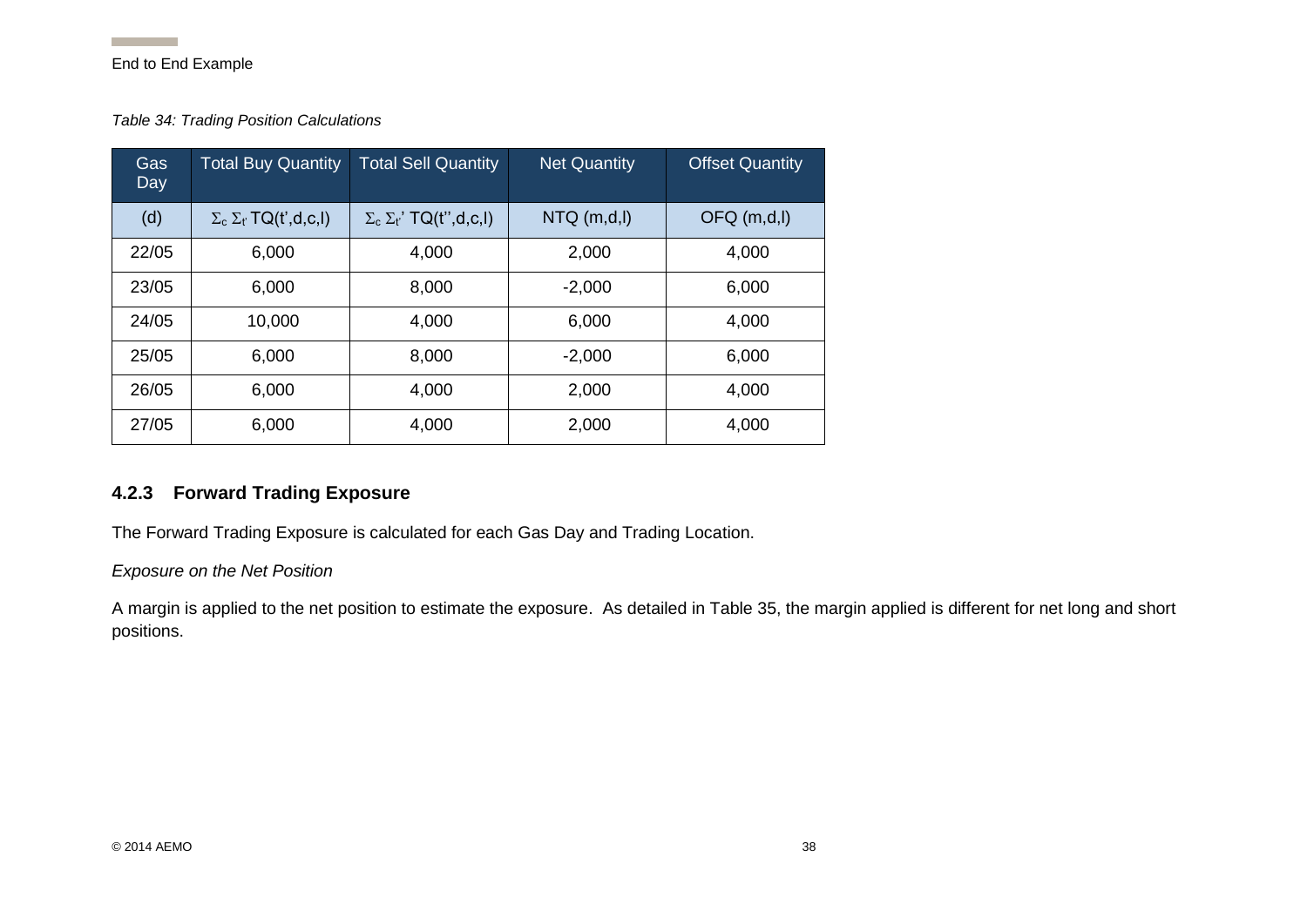<span id="page-39-2"></span>*Table 35: Margin Values*

| <b>Date Range</b>       | <b>Buyer Margin</b> | <b>Seller Margin Rule (S(d))</b>              |                                                  |  |  |
|-------------------------|---------------------|-----------------------------------------------|--------------------------------------------------|--|--|
|                         | Rule (B(d))         | <b>Member not subject</b><br>to Trading Halt* | <b>Member subject to</b><br><b>Trading Halt*</b> |  |  |
| $d^* < d < pd$          |                     | 0.20                                          | 1.25                                             |  |  |
| $pd \leq d \leq pd + 1$ |                     | 0.80                                          | $-0.25$                                          |  |  |
| $d > pd + 1$            |                     | $-0.25$                                       | $-0.25$                                          |  |  |

*Gain or loss on the offset position*

A member's offset position is the quantity of buy transactions that are offset by sell transactions. The difference between a participant's average buy and sell price is used to measure the gain or loss on the offset position.

<span id="page-39-0"></span>*SP 5.2.4.a:*  $FTE(m) = \sum_{d} \sum_{i} [If\{NTQ(m,d,i) > 0,$ 

Then NTQ(m,d,l) x ABP(m,d,l) x B(d),

Else NTQ(m,d,l) x ASP(m,d,l) x S(d)}

+ OFQ(m,d,l) x (ABP(m,d,l) - ASP(m,d,l)) x (1+GST(d))]

*Table 36: Participant One Forward Trading Exposure*

<span id="page-39-1"></span>

| Gas<br>Day | Margin          | <b>Net Position</b> | Exposure on<br><b>Net Position</b> | <b>Offset Qty</b> | Exposure on<br><b>Offset</b><br><b>Position</b> | Forward<br><b>Exposure</b> |
|------------|-----------------|---------------------|------------------------------------|-------------------|-------------------------------------------------|----------------------------|
| (d)        | $B(d)$ , $S(d)$ | NTQ(m,d,l)          |                                    | OFQ(m,d,I)        |                                                 | FTE(m)                     |
| 22/05      | 100%            | 2,000               | 14,333                             | 4,000             | $-2,333$                                        | 13,200                     |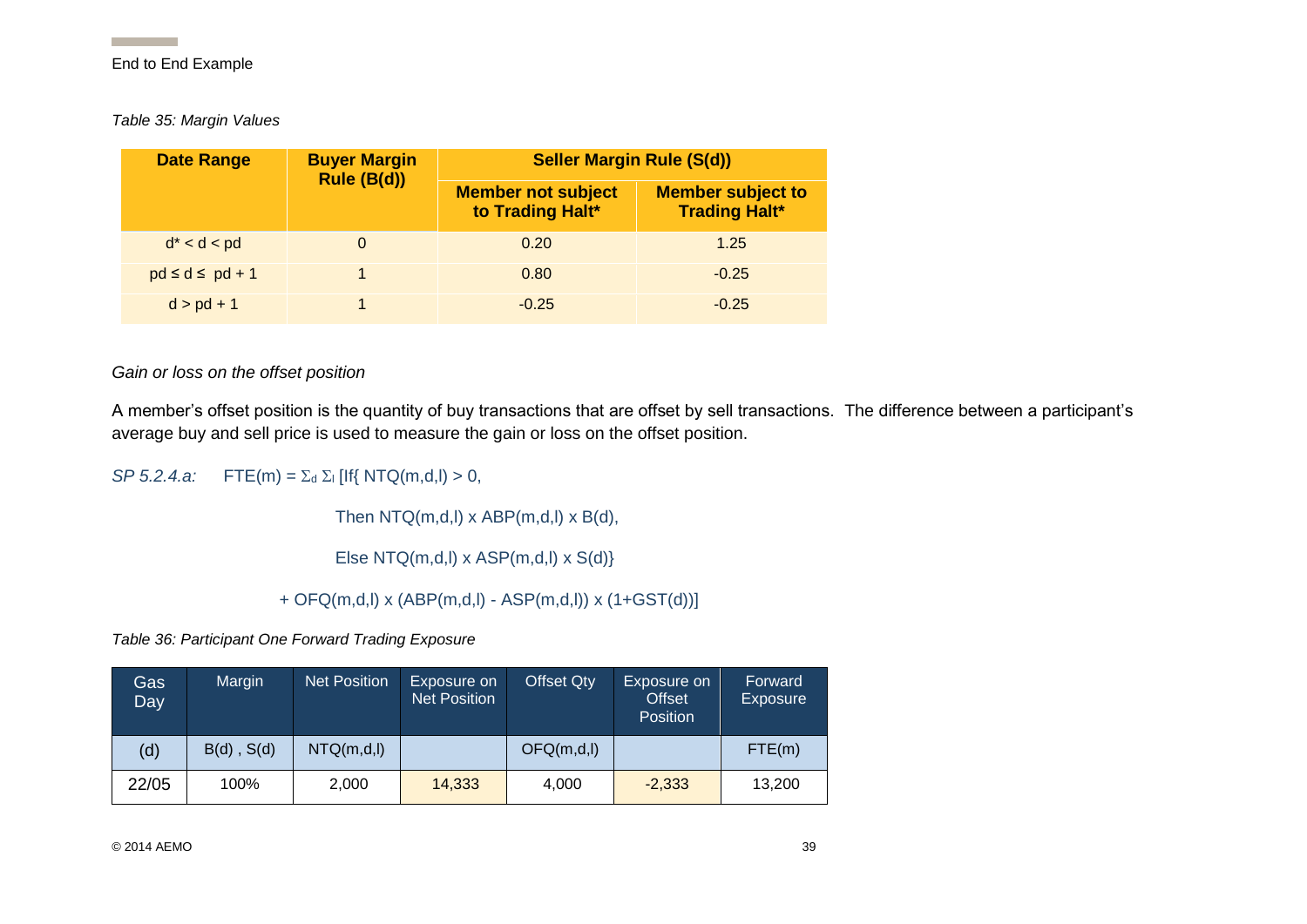| 23/05         | 80%                   | $-2,000$ | $-11,960$ | 6,000 | $-1,850$ | $-15,191$ |  |  |  |  |
|---------------|-----------------------|----------|-----------|-------|----------|-----------|--|--|--|--|
| 24/05         | 100%                  | 6,000    | 41,400    | 4,000 | $-3,400$ | 41,800    |  |  |  |  |
| 25/05         | $-25%$                | $-2,000$ | 3,888     | 6,000 | $-3,650$ | 261       |  |  |  |  |
| 26/05         | 100%                  | 2,000    | 14,333    | 4,000 | $-2,333$ | 13,200    |  |  |  |  |
| 100%<br>27/05 |                       | 2,000    | 14,333    | 4,000 | $-2,333$ | 13,200    |  |  |  |  |
|               |                       |          |           |       |          |           |  |  |  |  |
|               | <b>Total for RBP</b>  |          |           |       |          | 66,470    |  |  |  |  |
|               | <b>Total for SWQP</b> |          |           |       |          | 206,250   |  |  |  |  |
|               | Total                 |          |           |       |          | 272,470   |  |  |  |  |

## **4.3 Forward Reallocation**

The Forward Reallocation Amount is an estimate of the exposure associated with reallocations from the current processing day into the future. Reallocations decrease the exposure of the Credit Participant but increase that of the Debit Participant.

Different equations exist for estimating the exposure for Dollar and Energy Reallocations and there are different equations for the Debit Participant and the Credit Participant.

The exposure is calculated for each reallocation [\(4.3.1,](#page-40-2) [4.3.2\)](#page-41-2) and then aggregated into a total Forward Reallocation Amount [\(4.3.3\)](#page-43-2).

#### <span id="page-40-2"></span>**4.3.1 Dollar Reallocation**

<span id="page-40-1"></span><span id="page-40-0"></span>The exposure is simply the dollar amount for the specified Gas Days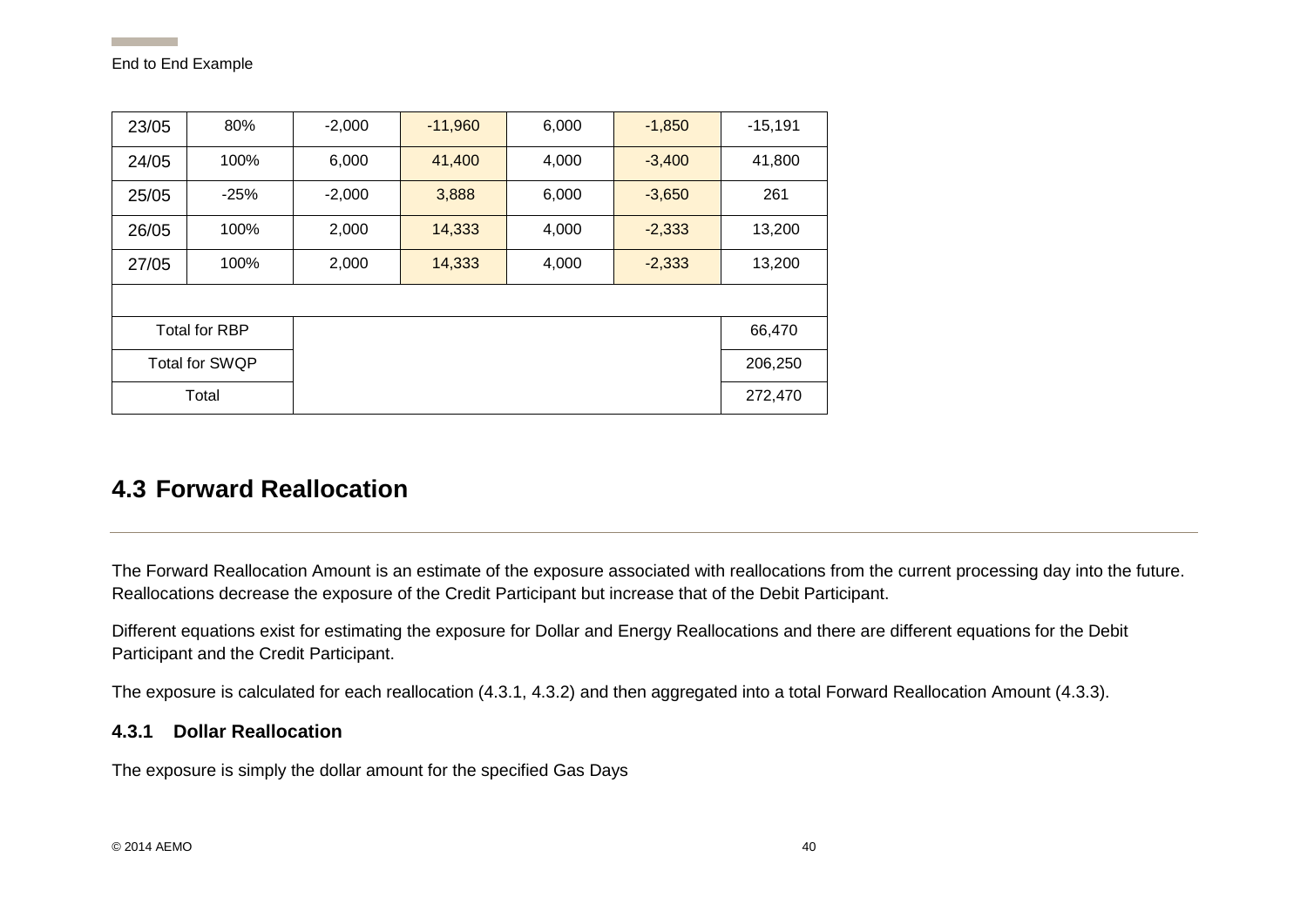#### *SP* 5.3.2.*b*: **FDRC**( $p, r$ ) =  $\Sigma_d$  (DA( $r, d$ ) x -1)

Settlement of Participant One's (Credit Participant) Dollar Reallocation is set out in [Table 37.](#page-41-3)

<span id="page-41-3"></span>*Table 37: Forward Dollar Reallocation Estimate*

| Gas Day    | <b>Dollar Reallocation Amount</b> | <b>Forward Estimate</b> |
|------------|-----------------------------------|-------------------------|
| (d)        | DA(r,d)                           | FDRC(p,r)               |
| 22/05/2013 | 10,000                            | $-10,000$               |
| 23/05/2013 | 10,000                            | $-10,000$               |
| 24/05/2013 | 10,000                            | $-10,000$               |
| 25/05/2013 | 10,000                            | $-10,000$               |
| 26/05/2013 | 10,000                            | $-10,000$               |
| 27/05/2013 | 10,000                            | $-10,000$               |
| Total      |                                   | $-60,000$               |

#### <span id="page-41-2"></span><span id="page-41-1"></span>**4.3.2 Energy Reallocation**

The exposure is the product of the Energy Reallocation Quantity (GJ), applicable Rolling Average Price and the Multiplier.

<span id="page-41-0"></span>*SP 5.3.2.d:* FERC(p,r) =  $\Sigma d$  (GQ(r,d,l) x RAP(pd-1,l) x cm x -1)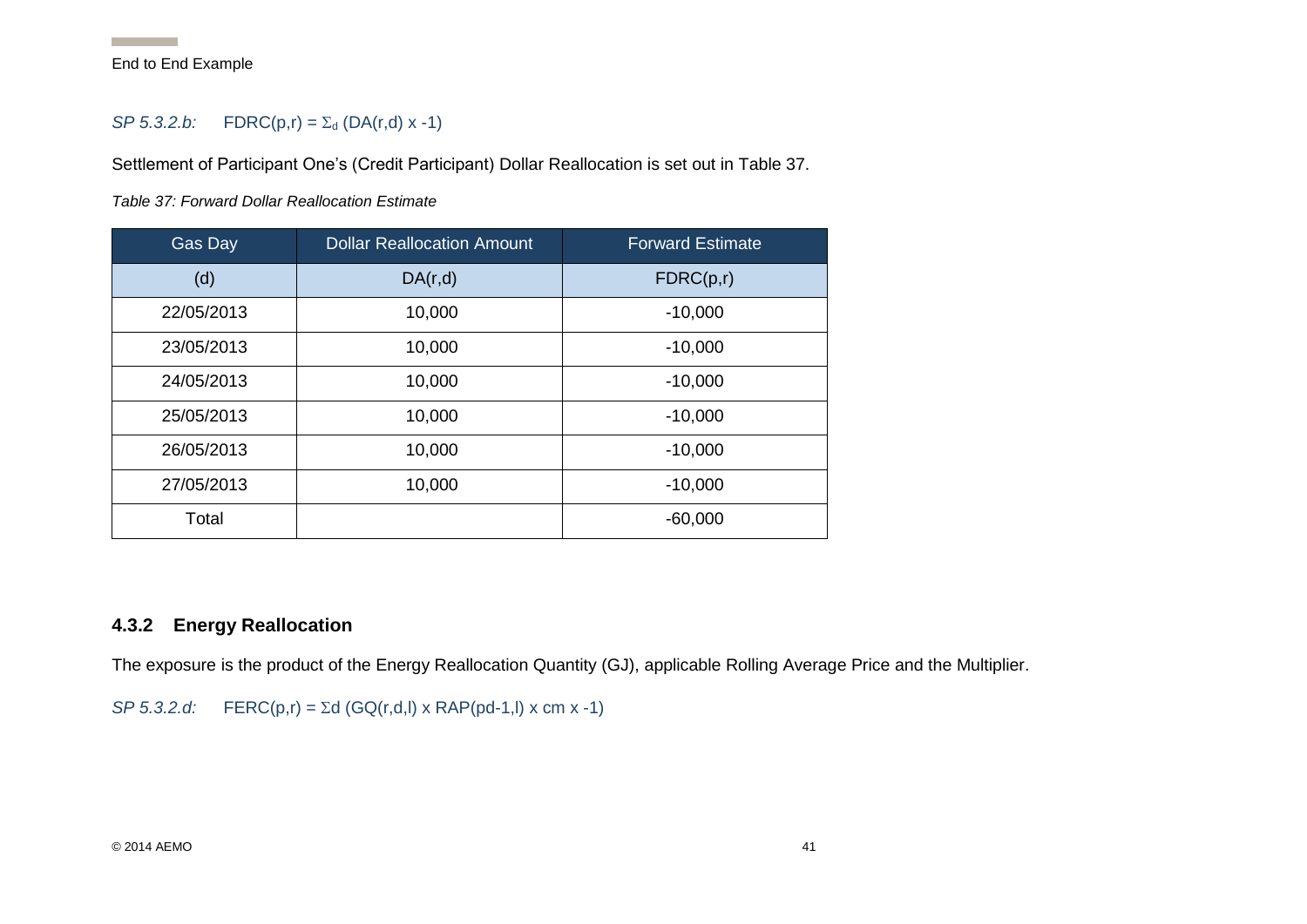**Contract Contract** 

*Table 38: Value of Multipliers*

| <b>Name</b>                                    | Variable | Value |
|------------------------------------------------|----------|-------|
| <b>Debit Participant</b><br><b>Multiplier</b>  | dm       | 1.25  |
| <b>Credit Participant</b><br><b>Multiplier</b> | cm       | 0.75  |

Settlement of Participant One's (Credit Participant) Energy Reallocation is set out in [Table 39.](#page-42-2)

#### <span id="page-42-2"></span>*Table 39: Forward Energy Reallocation Estimate*

<span id="page-42-1"></span><span id="page-42-0"></span>

| Gas Day    | Energy<br><b>Reallocation</b><br>Amount | <b>RAP</b>     | <b>Multiplier</b> | <b>Forward Estimate</b> |
|------------|-----------------------------------------|----------------|-------------------|-------------------------|
| (d)        | GQ(r,d)                                 | $RAP(pd-1, I)$ | dm, cm            | FDRC(p,r)               |
| 22/05/2013 | 5,000                                   | 6.20           | 0.75              | $-23,250$               |
| 23/05/2013 | 5,000                                   | 6.20           | 0.75              | $-23,250$               |
| 24/05/2013 | 5,000                                   | 6.20           | 0.75              | $-23,250$               |
| 25/05/2013 | 5,000                                   | 6.20           | 0.75              | $-23,250$               |
| 26/05/2013 | 5,000                                   | 6.20           | 0.75              | $-23,250$               |
| 27/05/2013 | 5,000                                   | 6.20           | 0.75              | $-23,250$               |
| Total      |                                         |                |                   | $-139,500$              |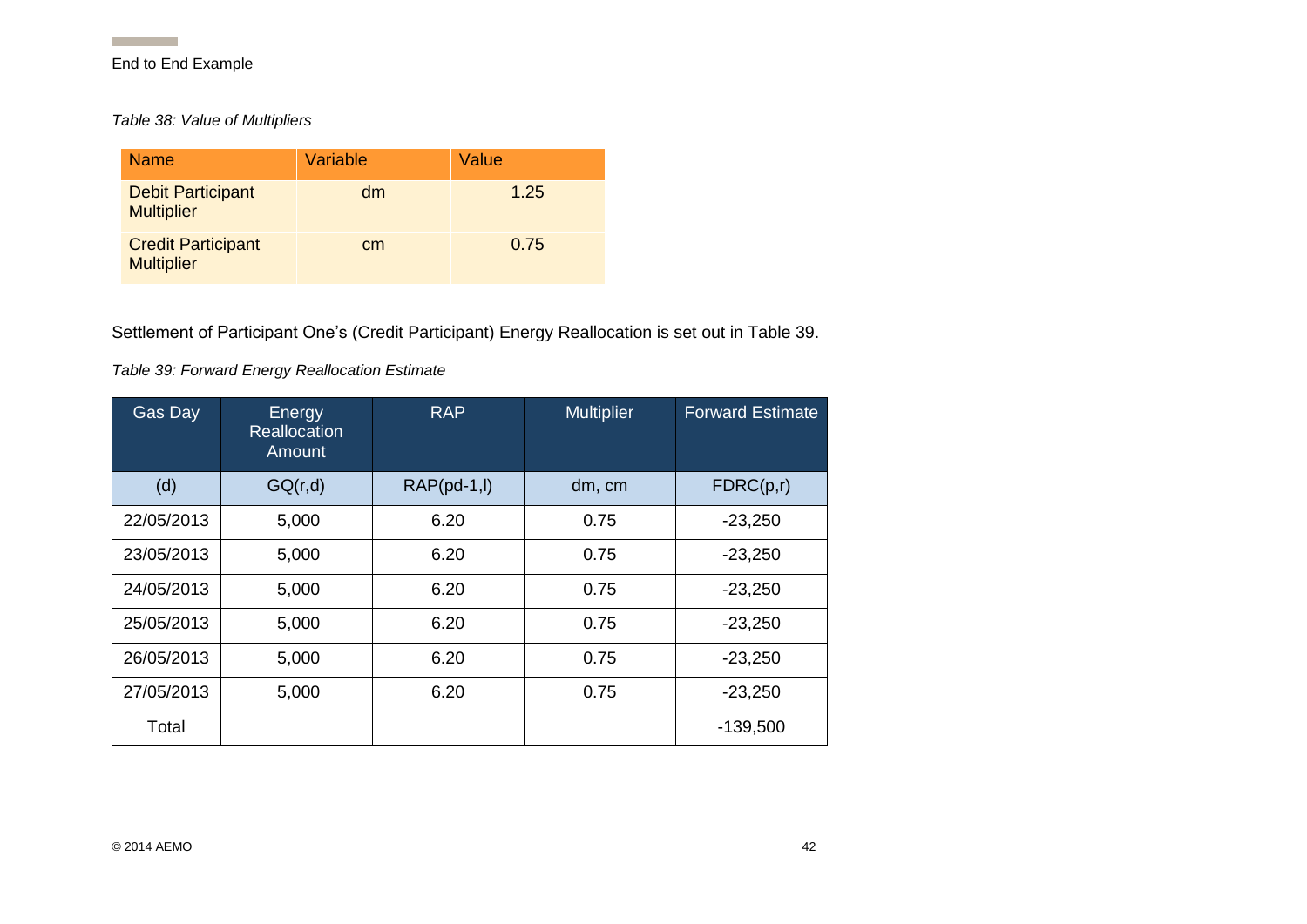**Contract Contract Contract** 

#### <span id="page-43-2"></span>**4.3.3 Forward Reallocation Amount**

The forward estimate is the aggregate, for each participant, across its roles as Debit Participant and Credit Participant and across dollar and energy reallocations.

 $SP 5.3.3$ : FRA(p) =  $\Sigma r$  (FDRD(p,r) + FDRC(p,r) + FERD(p,r) + FERC(p,r))

 $FRA(p) = -60,000 + -139,500$ 

 $= -199,500$ 

## **4.4 Prudential Exposure**

The Prudential Exposure is the aggregate of historical and forward-looking exposures associated with Physical Gas Transactions and Reallocations.

<span id="page-43-0"></span> $SP 5.4$ :  $PE(m) = \Sigma p (OS(p) + FRA(p)) + FTE(m)$ 

<span id="page-43-1"></span> $PE(m)$  = 1,193 + -199,500 + 272,720

 $= 74,414$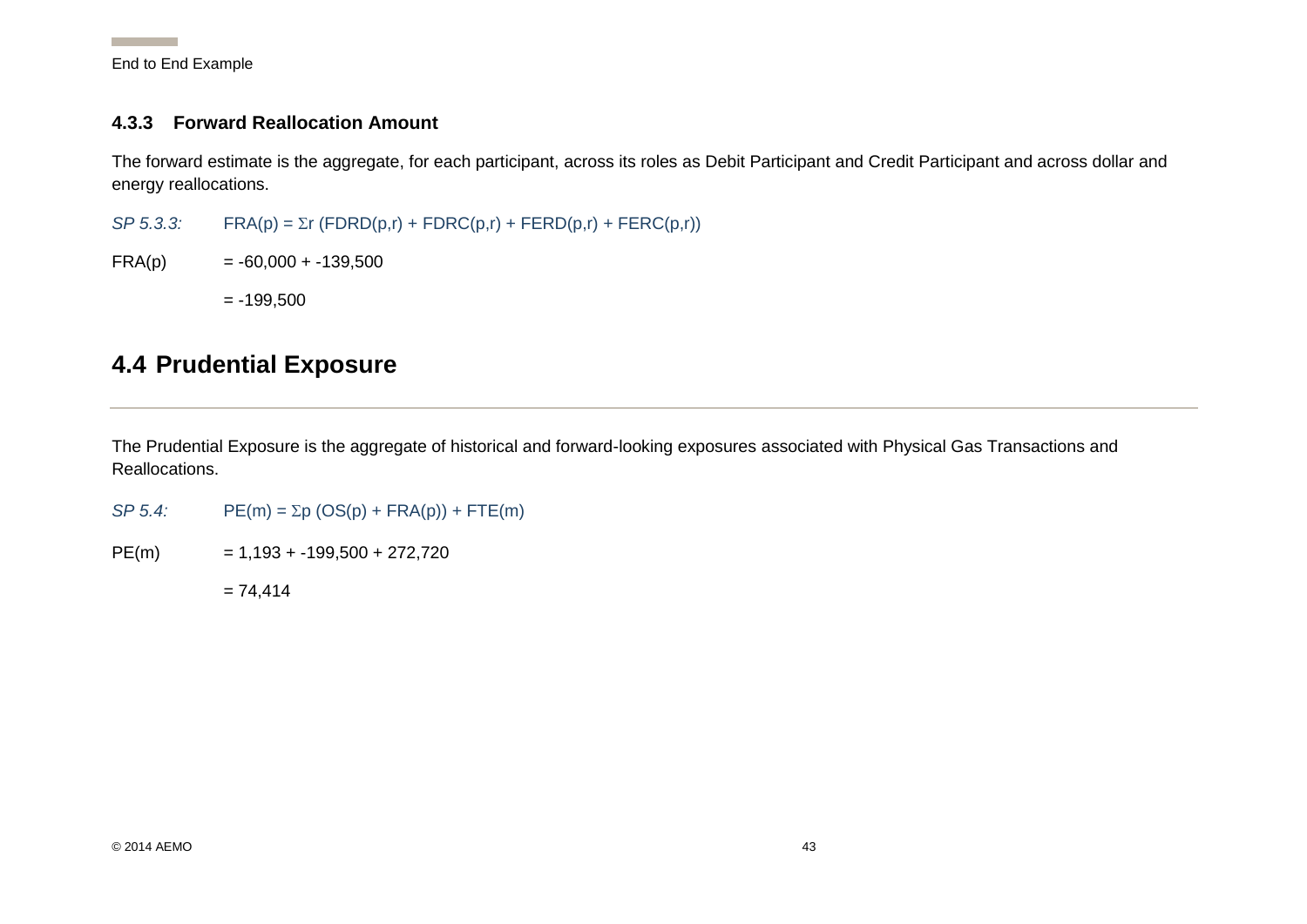**Contract Contract** 

## **Appendix A**

### **1.1.1 Full Transaction List - RBP**

<span id="page-44-1"></span><span id="page-44-0"></span>

| Ref            | <b>Buyer</b>   | Seller                  | Price | Qty    | Delivery<br>Point | From       | To         | Produc<br>t Group | <b>Product Type</b> | Transaction<br><b>Type</b> | <b>Transaction Time</b> |
|----------------|----------------|-------------------------|-------|--------|-------------------|------------|------------|-------------------|---------------------|----------------------------|-------------------------|
| $\mathbf 1$    | 1              | 5                       | 7.00  | 4,000  | Run 4             | 21/05/2013 | 27/05/2013 | <b>RBP</b>        | Week                | Pre-matched                | 17/05/2013 10:00        |
| $\overline{2}$ | $\overline{2}$ | $\overline{\mathbf{4}}$ | 6.25  | 6,000  | Run 3             | 21/05/2013 | 21/05/2013 | <b>RBP</b>        | Day                 | Auto-matched               | 17/05/2013 11:00        |
| 3              | $\overline{2}$ | $\mathbf{1}$            | 4.95  | 5,000  | Run 4             | 20/05/2013 | 20/05/2013 | <b>RBP</b>        | Day                 | Auto-matched               | 17/05/2013 12:00        |
| 4              | 3              | $\overline{\mathbf{4}}$ | 6.00  | 3,000  | Run 3             | 21/05/2013 | 27/05/2013 | <b>RBP</b>        | Week                | Auto-matched               | 17/05/2013 13:00        |
| 5              | 3              | 5                       | 7.40  | 10,000 | Run 7             | 21/05/2013 | 27/05/2013 | <b>RBP</b>        | Week                | Auto-matched               | 17/05/2013 14:00        |
| 6              | $\overline{2}$ | 5                       | 5.50  | 10,000 | Run 3             | 20/05/2013 | 20/05/2013 | <b>RBP</b>        | Day                 | Auto-matched               | 18/05/2013 10:00        |
| $\overline{7}$ | 3              | $\overline{4}$          | 7.25  | 3,000  | Run 3             | 21/05/2013 | 27/05/2013 | <b>RBP</b>        | Week                | Auto-matched               | 18/05/2013 11:00        |
| 8              | 6              | 5                       | 7.35  | 5,000  | Run 3             | 21/05/2013 | 27/05/2013 | <b>RBP</b>        | Week                | Auto-matched               | 18/05/2013 12:00        |
| 9              |                | 3                       | 7.50  | 2,000  | Run 3             | 21/05/2013 | 27/05/2013 | <b>RBP</b>        | Week                | Auto-matched               | 18/05/2013 15:00        |
| 10             | 1              | $\overline{2}$          | 5.40  | 6,000  | Run 3             | 21/05/2013 | 21/05/2013 | <b>RBP</b>        | Day                 | Auto-matched               | 18/05/2013 16:00        |
| 11             | 4              | $\mathbf{1}$            | 7.75  | 4,000  | Run 3             | 21/05/2013 | 27/05/2013 | <b>RBP</b>        | Week                | Auto-matched               | 19/05/2013 10:00        |
| 12             | 5              | $\overline{2}$          | 6.25  | 4,000  | Run 3             | 21/05/2013 | 21/05/2013 | <b>RBP</b>        | Day                 | Auto-matched               | 19/05/2013 11:00        |
| 13             | $\overline{2}$ | 3                       | 7.75  | 7,000  | Run 3             | 21/05/2013 | 27/05/2013 | <b>RBP</b>        | Week                | Auto-matched               | 19/05/2013 11:00        |
| 14             | 5              | $\overline{4}$          | 6.20  | 3,000  | Run 3             | 21/05/2013 | 21/05/2013 | <b>RBP</b>        | Day                 | Auto-matched               | 19/05/2013 11:00        |
| 15             | 4              | 3                       | 6.00  | 3,000  | Run 3             | 21/05/2013 | 21/05/2013 | <b>RBP</b>        | Day                 | Auto-matched               | 19/05/2013 11:00        |
| 16             | $\overline{2}$ | $\overline{4}$          | 5.15  | 5,000  | Run 7             | 20/05/2013 | 20/05/2013 | <b>RBP</b>        | Day-ahead           | Auto-matched               | 19/05/2013 11:00        |